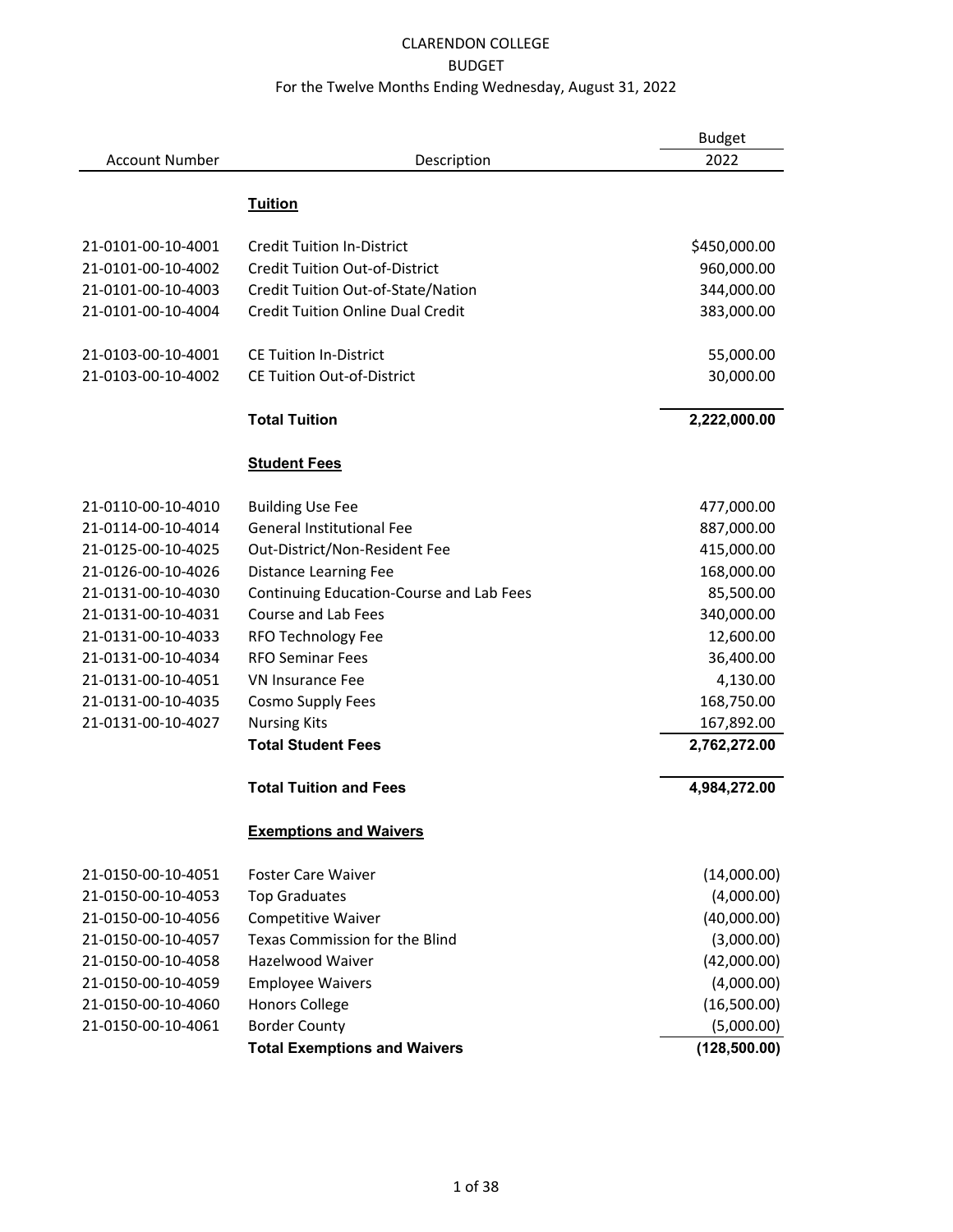## **State Appropriations**

| 21-0200-00-90-4061 | <b>Academic Appropriations</b>        | 2,163,203.63 |
|--------------------|---------------------------------------|--------------|
| 21-0200-00-90-4062 | <b>Technical Appropriations</b>       | 721,067.88   |
| 21-0200-00-90-4070 | Supplemental Appropriations - Rider 5 | 500,000.00   |
| 21-0200-00-90-4064 | Health & Life Insurance               | 451,232.00   |
| 21-0200-00-90-4066 | <b>Other-State Appropriations</b>     | 110,496.00   |
|                    | <b>Total State Appropriations</b>     | 3.945.999.51 |

#### **Taxes**

| 21-0270-03-03-4071 | Ad Valorem Taxes Current Pampa<br>Ad Valorem Taxes - Current Childress | 734,000.00<br>241,000.00 |
|--------------------|------------------------------------------------------------------------|--------------------------|
|                    | <b>Total Ad Valorem Taxes</b>                                          | 1,632,663.12             |

#### **Miscellaneous Income:**

| 21-0300-00-00-4066 | Other                             | 3,500.00   |
|--------------------|-----------------------------------|------------|
| 21-0300-00-00-4081 | Interest Income                   | 2,000.00   |
| 21-0300-00-00-4084 | Adm Allowance - Fin Aid/Perkins   | 6,500.00   |
| 21-0300-00-00-4099 | Other Miscellaneous Income        | 87,500.00  |
| 21-0300-00-10-4082 | <b>Testing Fees</b>               | 2,500.00   |
| 21-0300-01-00-4081 | Interest Income - Transportation  | 150.00     |
| 21-0300-02-00-4081 | Interest Income                   | 5.00       |
| 21-0300-03-00-4081 | Interest Income                   | 5.00       |
|                    | <b>Total Miscellaneous Income</b> | 102,160.00 |

Total Revenue - Education and General **10,536,594.63**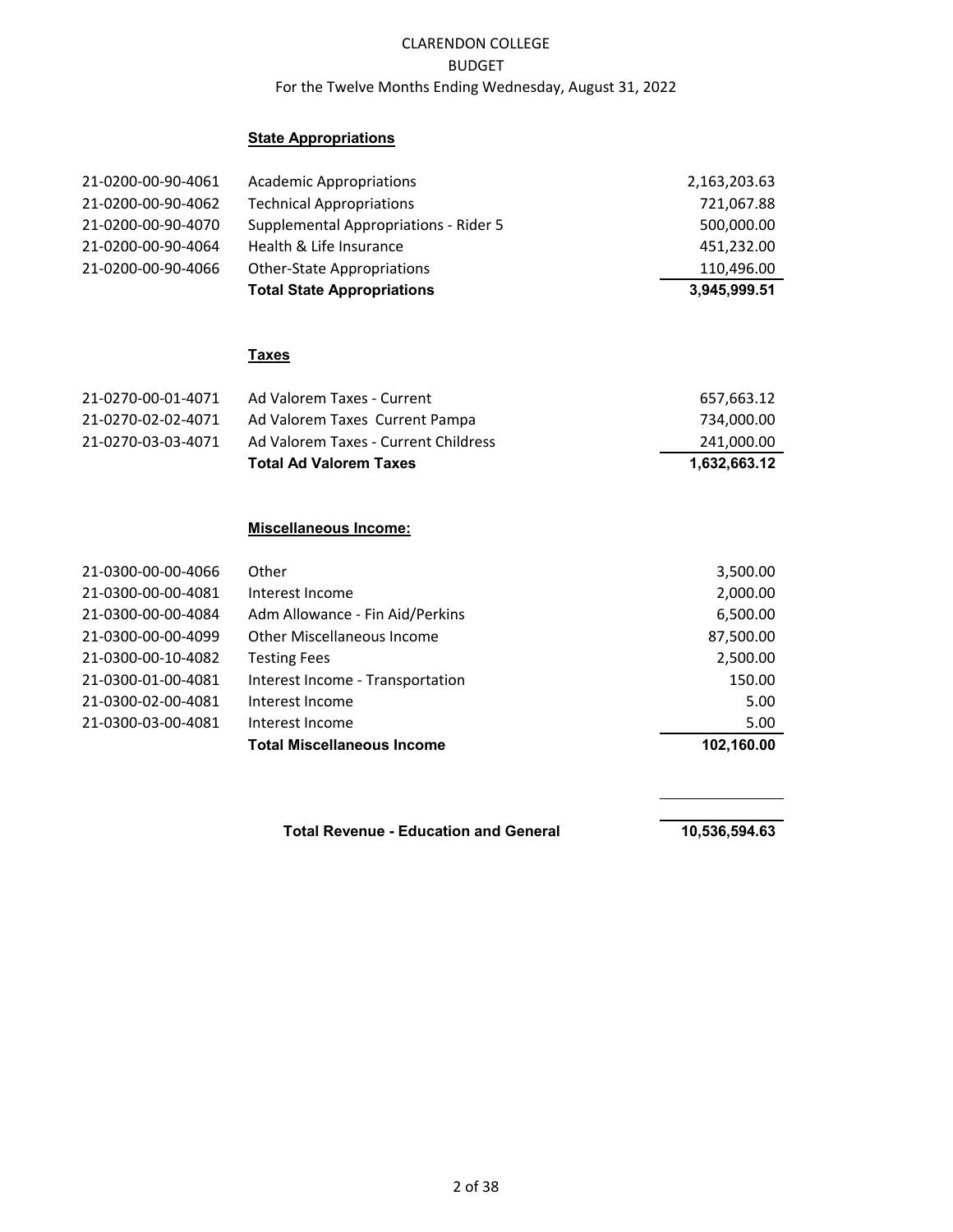## **EDUCATIONAL AND GENERAL EXPENSE BUDGET**

#### **DIVISION OF BUSINESS AND TECHNOLOGY**

#### **Business Adminstration**

| 21-1110-01-90-5010 | <b>Supplies</b>                                | 100.00    |
|--------------------|------------------------------------------------|-----------|
| 21-1110-01-90-5037 | Photocopies                                    | 100.00    |
| 21-1110-01-90-5810 | Salaries - Fulltime Faculty                    | 37,725.00 |
| 21-1110-01-90-5820 | Salaries - Overloads & Part-time Faculty       | 7,000.00  |
| 21-1110-01-90-5861 | Health & Life Insurance (ERS)                  | 14,660.88 |
| 21-1110-01-90-5862 | <b>PARS Match</b>                              | 50.00     |
| 21-1110-01-90-5863 | Medicare                                       | 648.51    |
| 21-1110-01-90-5868 | <b>Teacher Retirement System</b>               | 3,466.19  |
| 21-1110-01-90-5871 | <b>Worker's Compensation</b>                   | 120.76    |
|                    | <b>Total Business Administration-Clarendon</b> | 63,871.34 |

|                    | <b>Total Business Administration - Pampa</b> | 71,524.48 |
|--------------------|----------------------------------------------|-----------|
| 21-1110-02-90-5871 | <b>Worker's Compensation</b>                 | 146.84    |
| 21-1110-02-90-5868 | <b>Teacher Retirement System</b>             | 4,214.90  |
| 21-1110-02-90-5863 | Medicare                                     | 788.59    |
| 21-1110-02-90-5861 | Health & Life Insurance (ERS)                | 11,788.32 |
| 21-1110-02-90-5820 | Salaries - Overloads & Part-time Faculty     | 3,000.00  |
| 21-1110-02-90-5810 | Salaries - Fulltime Faculty                  | 51,385.83 |
| 21-1110-02-90-5037 | Photocopies                                  | 100.00    |
| 21-1110-02-90-5010 | <b>Supplies</b>                              | 100.00    |

#### **Computer Science**

|                    | <b>Total Computer Science-Clarendon</b>  | 4.806.27 |
|--------------------|------------------------------------------|----------|
| 21-1114-01-90-5871 | Worker's Compensation                    | 12.76    |
| 21-1114-01-90-5863 | Medicare                                 | 68.51    |
| 21-1114-01-90-5820 | Salaries - Overloads & Part-time Faculty | 4,725.00 |

#### **Developmental Studies**

| 21-1122-01-90-5037 | Photocopies                                  | 50.00    |
|--------------------|----------------------------------------------|----------|
| 21-1122-01-90-5820 | Salaries - Overloads & Part-time Faculty     | 9,000.00 |
| 21-1122-01-90-5863 | Medicare                                     | 130.50   |
| 21-1122-01-90-5868 | <b>Teacher Retirement System</b>             | 697.50   |
| 21-1122-01-90-5871 | <b>Worker's Compensation</b>                 | 24.30    |
|                    | <b>Total Developmental Studies-Clarendon</b> | 9,902.30 |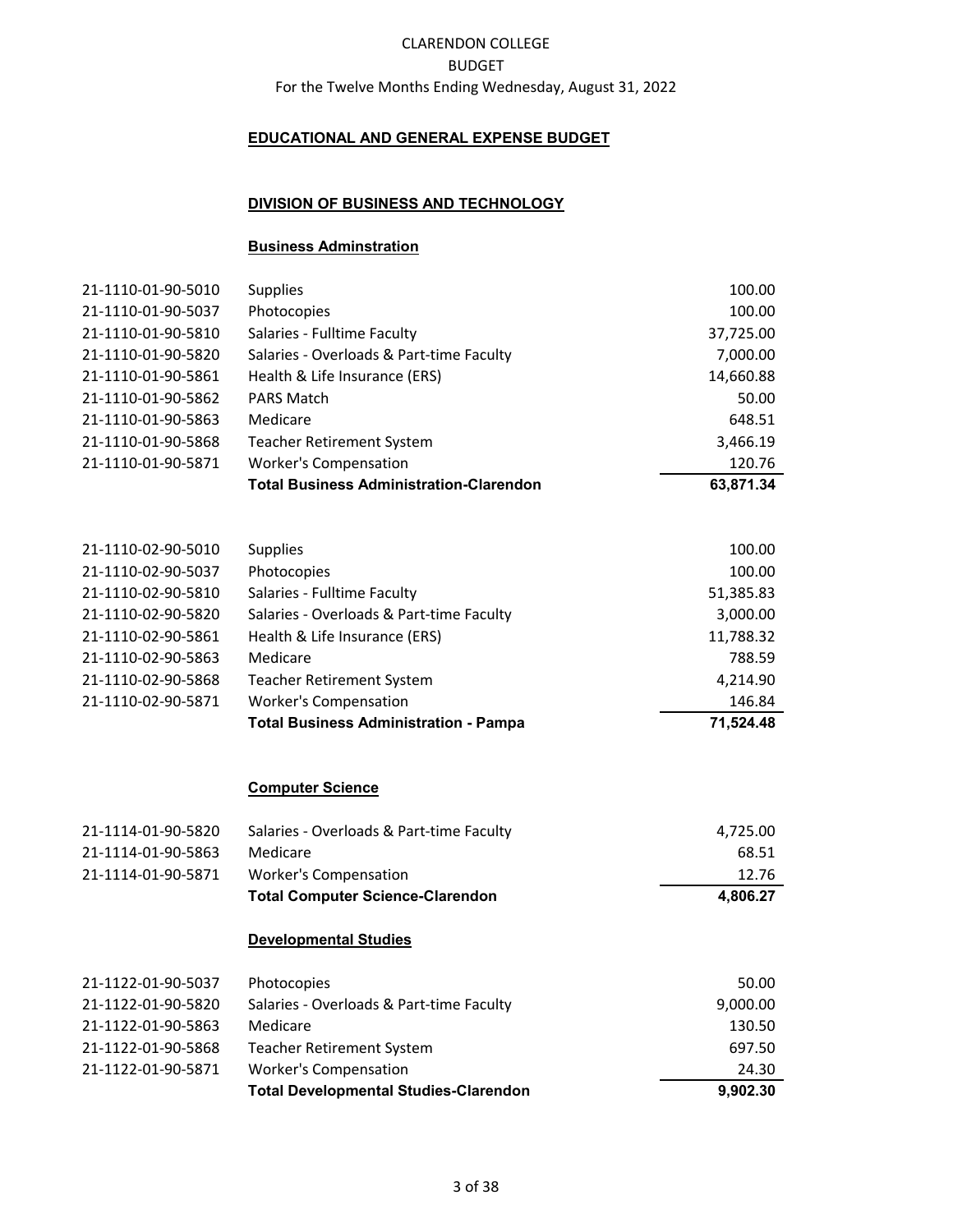|                    | <b>Total Developmental Studies - Pampa</b> | 1.144.70 |
|--------------------|--------------------------------------------|----------|
| 21-1122-02-90-5871 | <b>Worker's Compensation</b>               | 2.70     |
| 21-1122-02-90-5868 | <b>Teacher Retirement System</b>           | 77.50    |
| 21-1122-02-90-5863 | Medicare                                   | 14.50    |
| 21-1122-02-90-5820 | Salaries - Overloads & Part-time Faculty   | 1,000.00 |
| 21-1122-02-90-5037 | <b>Photocopies</b>                         | 50.00    |
|                    |                                            |          |

#### **Industrial Maintenance**

|                    | <b>Total Industrial Maintenance</b> | 74.447.41 |
|--------------------|-------------------------------------|-----------|
| 21-1128-02-90-5871 | <b>Worker's Compensation</b>        | 128.90    |
| 21-1128-02-90-5868 | <b>Teacher Retirement System</b>    | 3,699.89  |
| 21-1128-02-90-5863 | Medicare                            | 692.24    |
| 21-1128-02-90-5861 | Health & Life Ins (ERS)             | 14,660.88 |
| 21-1128-02-90-5810 | Salaries - Fulltime Faculty         | 47,740.50 |
| 21-1128-02-90-5348 | <b>Contracted Services</b>          | 2,900.00  |
| 21-1128-02-90-5341 | Equp Repair & Maintenance           | 1,000.00  |
| 21-1128-02-90-5210 | Equipment                           | 1,500.00  |
| 21-1128-02-90-5037 | Photocopies                         | 50.00     |
| 21-1128-02-90-5020 | Travel & Meetings                   | 75.00     |
| 21-1128-02-90-5010 | <b>Supplies</b>                     | 2,000.00  |

# **CDL**

| 21-1129-02-90-5010 | <b>Supplies</b>                  | 800.00    |
|--------------------|----------------------------------|-----------|
| 21-1129-02-90-5020 | <b>Travel &amp; Meetings</b>     | 4,500.00  |
| 21-1129-02-90-5037 | Photocopies                      | 100.00    |
| 21-1129-02-90-5140 | <b>Testing</b>                   | 2,000.00  |
| 21-1129-02-90-5341 | Equipment Maintenance & Repairs  | 10,000.00 |
| 21-1129-02-90-5810 | Salaries - Fulltime Faculty      | 53,045.00 |
| 21-1129-02-90-5861 | Health & Life Ins (ERS)          | 11,788.32 |
| 21-1129-02-90-5863 | Medicare                         | 769.15    |
| 21-1129-02-90-5868 | <b>Teacher Retirement System</b> | 4,110.99  |
| 21-1129-02-90-5871 | <b>Worker's Compensation</b>     | 143.22    |
|                    | <b>Total CDL - Pampa</b>         | 87,256.68 |
| 21-1129-07-07-5010 | <b>Supplies</b>                  | 300.00    |
| 21-1129-07-07-5020 | <b>Travel &amp; Meetings</b>     | 5,000.00  |
| 21-1129-07-07-5341 | Equipment Maintenance & Repair   | 5,000.00  |
| 21-1129-07-07-5810 | Salaries - Fulltime Faculty      | 41,200.00 |
| 21-1129-07-07-5861 | Health & Life Ins (ERS)          | 7,497.84  |
| 21-1129-07-07-5863 | Medicare                         | 597.40    |
| 21-1129-07-07-5868 | <b>TRS</b>                       | 3,193.00  |
| 21-1129-07-07-5871 | <b>Worker's Compensation</b>     | 111.24    |
|                    | <b>Total CDL - Shamrock</b>      | 62,899.48 |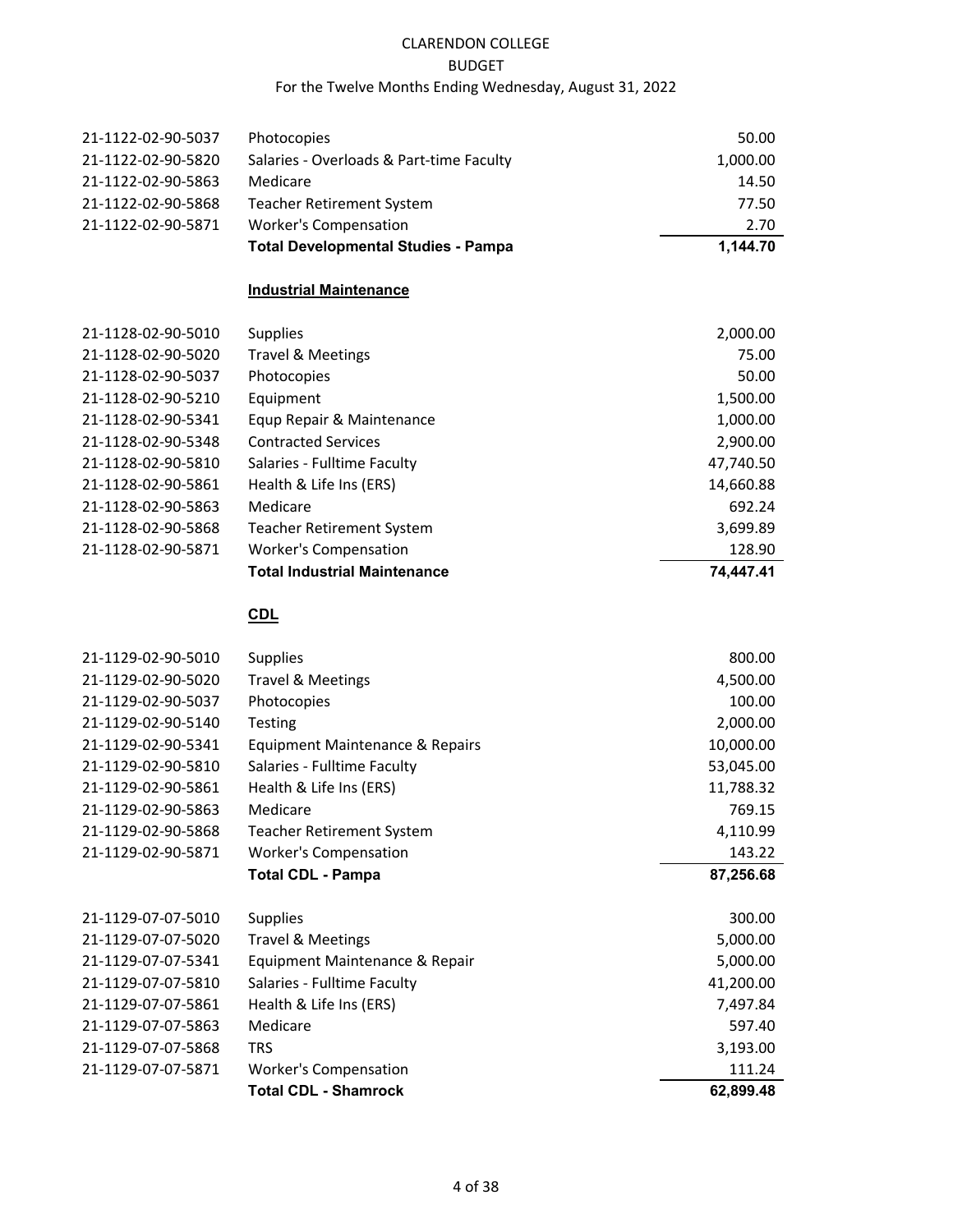# CLARENDON COLLEGE

## BUDGET

## For the Twelve Months Ending Wednesday, August 31, 2022

#### **Mathematics**

| 21-1130-01-90-5010 | <b>Supplies</b>                          | 150.00     |
|--------------------|------------------------------------------|------------|
| 21-1130-01-90-5037 | Photocopies                              | 150.00     |
| 21-1130-01-90-5810 | Salaries - Fulltime Faculty              | 43,765.41  |
| 21-1130-01-90-5820 | Salaries - Overloads & Part-time Faculty | 38,000.00  |
| 21-1130-01-90-5861 | Health & Life Ins (ERS)                  | 11,788.32  |
| 21-1130-01-90-5863 | Medicare                                 | 1,185.60   |
| 21-1130-01-90-5868 | Teacher Retirement System                | 4,864.32   |
| 21-1130-01-90-5871 | <b>Worker's Compensation</b>             | 220.77     |
|                    | <b>Total Mathematics-Clarendon</b>       | 100,124.42 |
|                    |                                          |            |
| 21-1130-02-90-5010 | <b>Supplies</b>                          | 50.00      |
| 21-1130-02-90-5037 | Photocopies                              | 150.00     |
| 21-1130-02-90-5810 | Salaries - Fulltime Faculty              | 45,254.08  |
| 21-1130-02-90-5861 | Health & Life Insurance (ERS)            | 7,497.84   |
| 21-1130-02-90-5863 | Medicare                                 | 656.18     |
| 21-1130-02-90-5868 | Teacher Retirement System                | 3,507.19   |
| 21-1130-02-90-5871 | <b>Worker's Compensation</b>             | 122.19     |
|                    | <b>Total Mathematics-Pampa</b>           | 57,237.48  |

## **Fine Arts-Art**

| 21-1210-01-90-5820 | Salaries - Overloads & Part-time Faculty | 11,500.00 |
|--------------------|------------------------------------------|-----------|
| 21-1210-01-90-5862 | <b>PARS Match</b>                        | 149.50    |
| 21-1210-01-90-5863 | Medicare                                 | 166.75    |
| 21-1210-01-90-5871 | <b>Worker's Compensation</b>             | 31.05     |
|                    | <b>Total Art - Clarendon</b>             | 11.847.30 |

## **Fine Arts-Drama**

|                    | <b>Total Drama- Clarendon</b>            | 75,426.49 |
|--------------------|------------------------------------------|-----------|
| 21-1215-01-90-5871 | <b>Worker's Compensation</b>             | 148.37    |
| 21-1215-01-90-5868 | Teacher Retirement System                | 4,258.76  |
| 21-1215-01-90-5863 | Medicare                                 | 796.80    |
| 21-1215-01-90-5861 | Health & Life Insurance (ERS)            | 14,660.88 |
| 21-1215-01-90-5820 | Salaries - Overloads & Part-time Faculty | 4,000.00  |
| 21-1215-01-90-5810 | Salaries - Fulltime Faculty              | 50,951.68 |
| 21-1215-01-90-5037 | Photocopies                              | 100.00    |
| 21-1215-01-90-5035 | Postage & Freight                        | 10.00     |
| 21-1215-01-90-5010 | <b>Supplies</b>                          | 500.00    |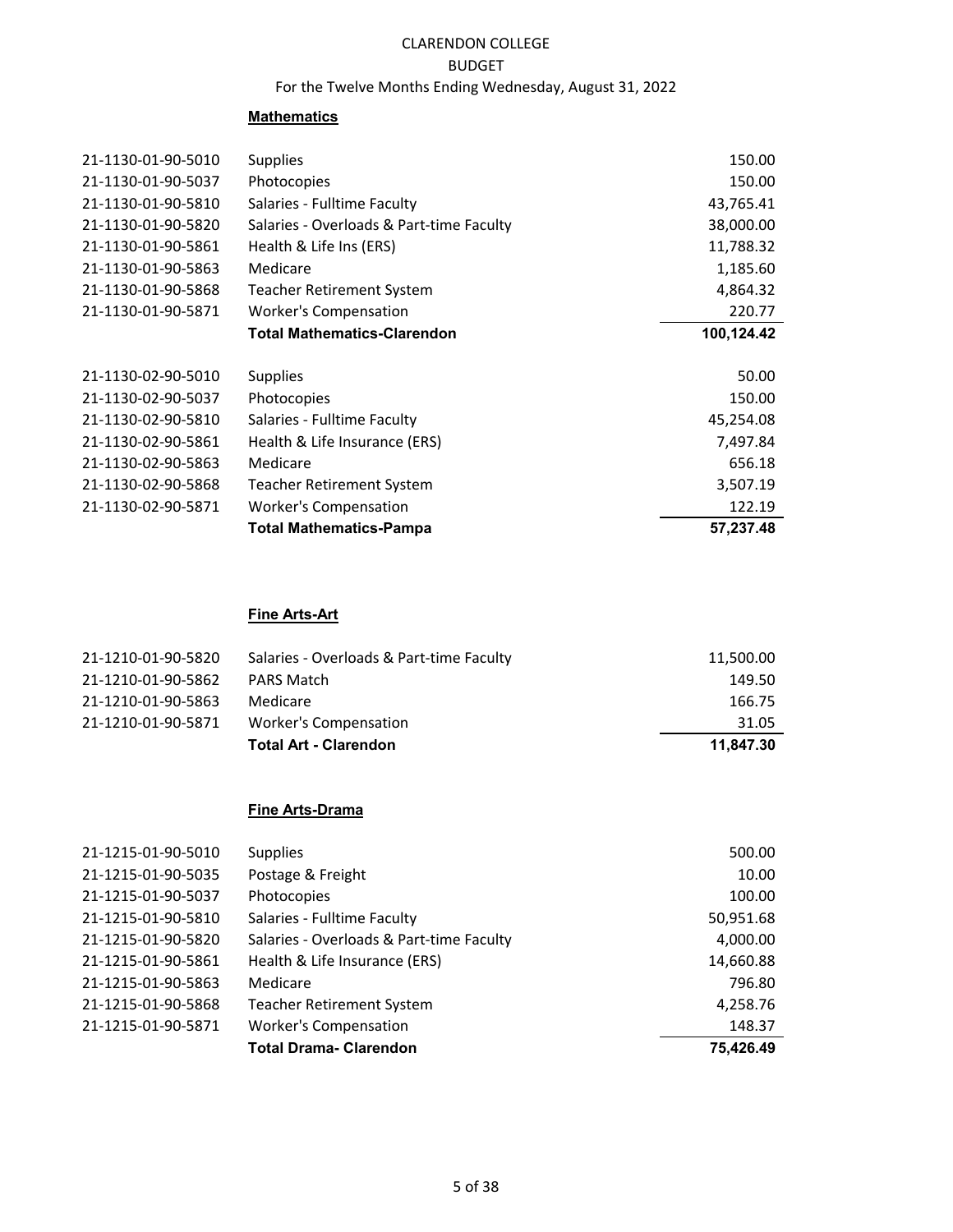## **Fine Arts-Music**

| 21-1220-01-90-5027 | Memberships, Dues, and Subscriptions     | 500.00    |
|--------------------|------------------------------------------|-----------|
| 21-1220-01-90-5820 | Salaries - Overloads & Part-time Faculty | 10,000.00 |
| 21-1220-01-90-5862 | <b>PARS Match</b>                        | 130.00    |
| 21-1220-01-90-5863 | Medicare                                 | 145.00    |
| 21-1220-01-90-5871 | Worker's Compensation                    | 27.00     |
|                    | <b>Total Music</b>                       | 10.802.00 |

## **History and Government**

| 21-1225-01-90-5010 | <b>Supplies</b>                               | 100.00     |
|--------------------|-----------------------------------------------|------------|
| 21-1225-01-90-5037 | Photocopies                                   | 200.00     |
| 21-1225-01-90-5810 | Salaries - Fulltime Faculty                   | 45,579.01  |
| 21-1225-01-90-5820 | Salaries - Overloads & Part-time Faculty      | 95,000.00  |
| 21-1225-01-90-5861 | Health & Life Insurance (ERS)                 | 14,660.88  |
| 21-1225-01-90-5862 | <b>PARS Match</b>                             | 494.00     |
| 21-1225-01-90-5863 | Medicare                                      | 2,038.40   |
| 21-1225-01-90-5868 | Teacher Retirement System                     | 5,004.87   |
| 21-1225-01-90-5871 | <b>Worker's Compensation</b>                  | 379.56     |
|                    | <b>Total History and Government-Clarendon</b> | 163,456.72 |
|                    |                                               |            |
| 21-1225-02-90-5037 | Photocopies                                   | 100.00     |
| 21-1225-02-90-5810 | Salaries - Fulltime Faculty                   | 41,378.21  |
| 21-1225-02-90-5820 | Salaries - Overloads & Part-time Faculty      | 2,570.00   |
| 21-1225-02-90-5861 | Health & Life Insurance (ERS)                 | 14,660.88  |
| 21-1225-02-90-5863 | Medicare                                      | 637.25     |
| 21-1225-02-90-5868 | <b>Teacher Retirement System</b>              | 3,405.99   |
| 21-1225-02-90-5871 | <b>Worker's Compensation</b>                  | 118.66     |
|                    | <b>Total History and Government - Pampa</b>   | 62,870.99  |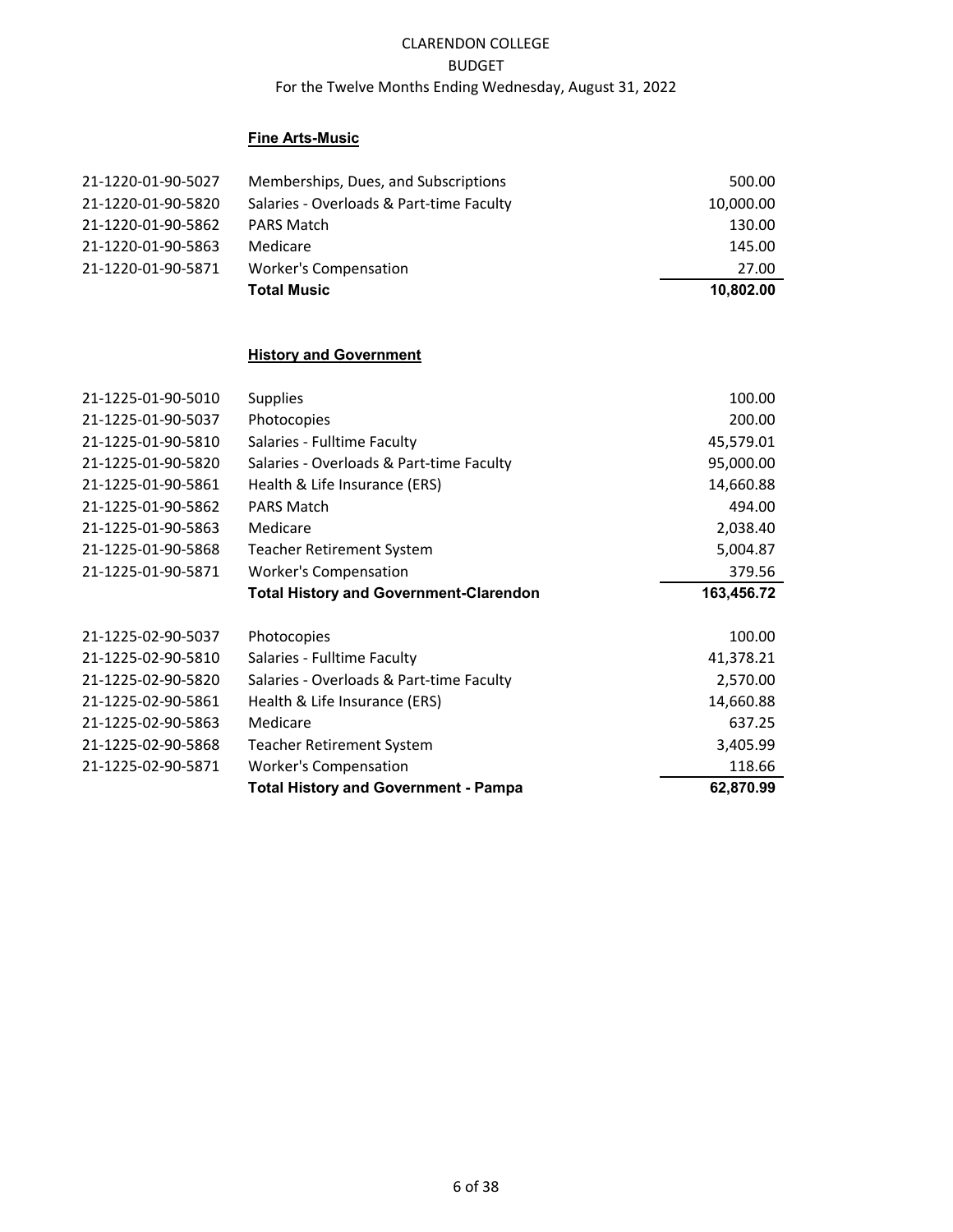## **Languages & Literature**

| 21-1230-01-90-5010 | <b>Supplies</b>                                 | 150.00     |
|--------------------|-------------------------------------------------|------------|
| 21-1230-01-90-5037 | Photocopies                                     | 200.00     |
| 21-1230-01-90-5810 | Salaries - Fulltime Faculty                     | 77,800.14  |
| 21-1230-01-90-5820 | Salaries - Overloads & Part-time Faculty        | 55,000.00  |
| 21-1230-01-90-5861 | Health & Life Insurance (ERS)                   | 14,995.68  |
| 21-1230-01-90-5862 | <b>PARS Match</b>                               | 204.29     |
| 21-1230-01-90-5863 | Medicare                                        | 1,925.60   |
| 21-1230-01-90-5868 | <b>Teacher Retirement System</b>                | 8,465.23   |
| 21-1230-01-90-5871 | <b>Worker's Compensation</b>                    | 358.56     |
|                    | <b>Total Languages and Literature-Clarendon</b> | 159,099.50 |
| 21-1230-02-90-5010 | Supplies                                        | 100.00     |
| 21-1230-02-90-5037 | Photocopies                                     | 100.00     |
| 21-1230-02-90-5820 | Salaries - Overloads & Part-time Faculty        | 12,150.00  |
| 21-1230-02-90-5863 | Medicare                                        | 176.18     |
| 21-1230-02-90-5868 | <b>Teacher Retirement System</b>                | 941.63     |
| 21-1230-02-90-5871 | <b>Worker's Compensation</b>                    | 32.81      |
|                    | Total Languages & Literature - Pampa            | 13,500.62  |
|                    |                                                 |            |
|                    | <b>Psychology and Sociology</b>                 |            |
| 21-1235-01-90-5010 | Supplies                                        | 100.00     |
| 21-1235-01-90-5037 | Photocopies                                     | 200.00     |
| 21-1235-01-90-5085 | <b>Professional Services</b>                    | 2,000.00   |
| 21-1235-01-90-5810 | Salaries - Fulltime Faculty                     | 41,522.57  |
| 21-1235-01-90-5820 | Salaries - Overloads & Part-time Faculty        | 37,000.00  |
| 21-1235-01-90-5861 | Health & Life Insurance ERS                     | 10,370.40  |
| 21-1235-01-90-5862 | <b>PARS Match</b>                               | 360.75     |
| 21-1235-01-90-5863 | Medicare                                        | 1,138.58   |
| 21-1235-01-90-5868 | <b>Teacher Retirement System</b>                | 3,934.87   |
| 21-1235-01-90-5871 | <b>Worker's Compensation</b>                    | 212.01     |
|                    | <b>Total Psychology &amp; Sociology</b>         | 96,839.18  |
| 21-1235-02-90-5010 | <b>Supplies</b>                                 | 100.00     |
| 21-1235-02-90-5037 | Photocopies                                     | 300.00     |
| 21-1235-02-90-5820 | Salaries - Overloads & Part-time Faculty        | 800.00     |
| 21-1235-02-90-5862 | <b>PARS Match</b>                               | 62.00      |
| 21-1235-02-90-5863 | Medicare                                        | 11.60      |
| 21-1235-02-90-5871 | <b>Worker's Compensation</b>                    | 2.16       |
|                    | <b>Total Psychology &amp; Sociology - Pampa</b> | 1,275.76   |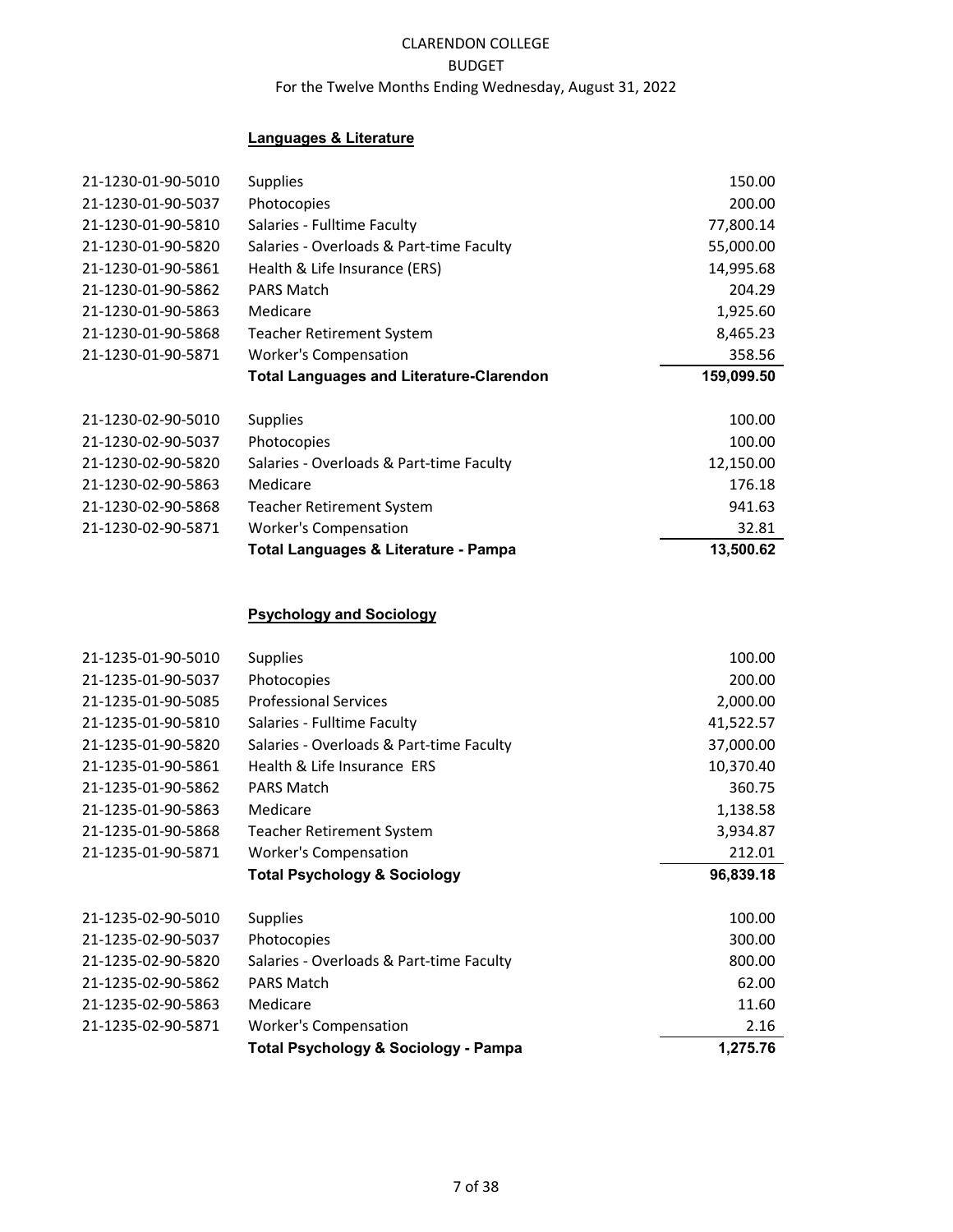## **Speech Communications**

| 21-1240-01-90-5010 | <b>Supplies</b>                              | 135.00    |
|--------------------|----------------------------------------------|-----------|
| 21-1240-01-90-5037 | Photocopies                                  | 100.00    |
| 21-1240-01-90-5810 | Salaries - Fulltime Faculty                  | 35,734.83 |
| 21-1240-01-90-5820 | Salaries - Overloads & Part-time Faculty     | 20,000.00 |
| 21-1240-01-90-5861 | Health & Life Insurance ERS                  | 14,660.88 |
| 21-1240-01-90-5863 | Medicare                                     | 808.16    |
| 21-1240-01-90-5868 | <b>Teacher Retirement System</b>             | 3,544.45  |
| 21-1240-01-90-5871 | <b>Worker's Compensation</b>                 | 150.48    |
|                    | <b>Total Speech Communications-Clarendon</b> | 75,133.80 |

#### **Criminal Justice**

| 21-1250-01-90-5010 | <b>Supplies</b>                          | 100.00    |
|--------------------|------------------------------------------|-----------|
| 21-1250-01-90-5037 | Photocopies                              | 50.00     |
| 21-1250-01-90-5810 | Salaries - Fulltime Faculty              | 40,725.83 |
| 21-1250-01-90-5820 | Salaries - Overloads & Part-time Faculty | 7,000.00  |
| 21-1250-01-90-5861 | Health & Life Insurance ERS              | 7,497.84  |
| 21-1250-01-90-5862 | <b>PARS Match</b>                        | 91.00     |
| 21-1250-01-90-5863 | Medicare                                 | 692.02    |
| 21-1250-01-90-5868 | <b>Teacher Retirement System</b>         | 3,156.25  |
| 21-1250-01-90-5871 | <b>Worker's Compensation</b>             | 128.86    |
|                    | <b>Total Criminal Justice-Clarendon</b>  | 59.441.80 |

#### **Cosmetology**

|                    | <b>Total Cosmetology Pampa</b>           | 89,601.68 |
|--------------------|------------------------------------------|-----------|
| 21-1260-02-90-5871 | <b>Worker's Compensation</b>             | 115.29    |
| 21-1260-02-90-5868 | <b>Teacher Retirement System</b>         | 3,115.50  |
| 21-1260-02-90-5863 | Medicare                                 | 619.15    |
| 21-1260-02-90-5862 | <b>PARS Match</b>                        | 32.50     |
| 21-1260-02-90-5861 | Health & Life Insurance (ERS)            | 7,497.84  |
| 21-1260-02-90-5820 | Salaries - Overloads & Part-time Faculty | 2,500.00  |
| 21-1260-02-90-5810 | Salaries - Fulltime Faculty              | 40,200.00 |
| 21-1260-02-90-5387 | <b>Student Liability Insurance</b>       | 400.00    |
| 21-1260-02-90-5341 | Equipment Maintenance & Repair           | 250.00    |
| 21-1260-02-90-5210 | Equipment                                | 3,500.00  |
| 21-1260-02-90-5037 | Photocopies                              | 600.00    |
| 21-1260-02-90-5027 | Memberships, Dues, and Subscriptions     | 200.00    |
| 21-1260-02-90-5020 | Travel & Meetings                        | 300.00    |
| 21-1260-02-90-5015 | Cosmo Kits                               | 25,271.40 |
| 21-1260-02-90-5010 | <b>Supplies</b>                          | 5,000.00  |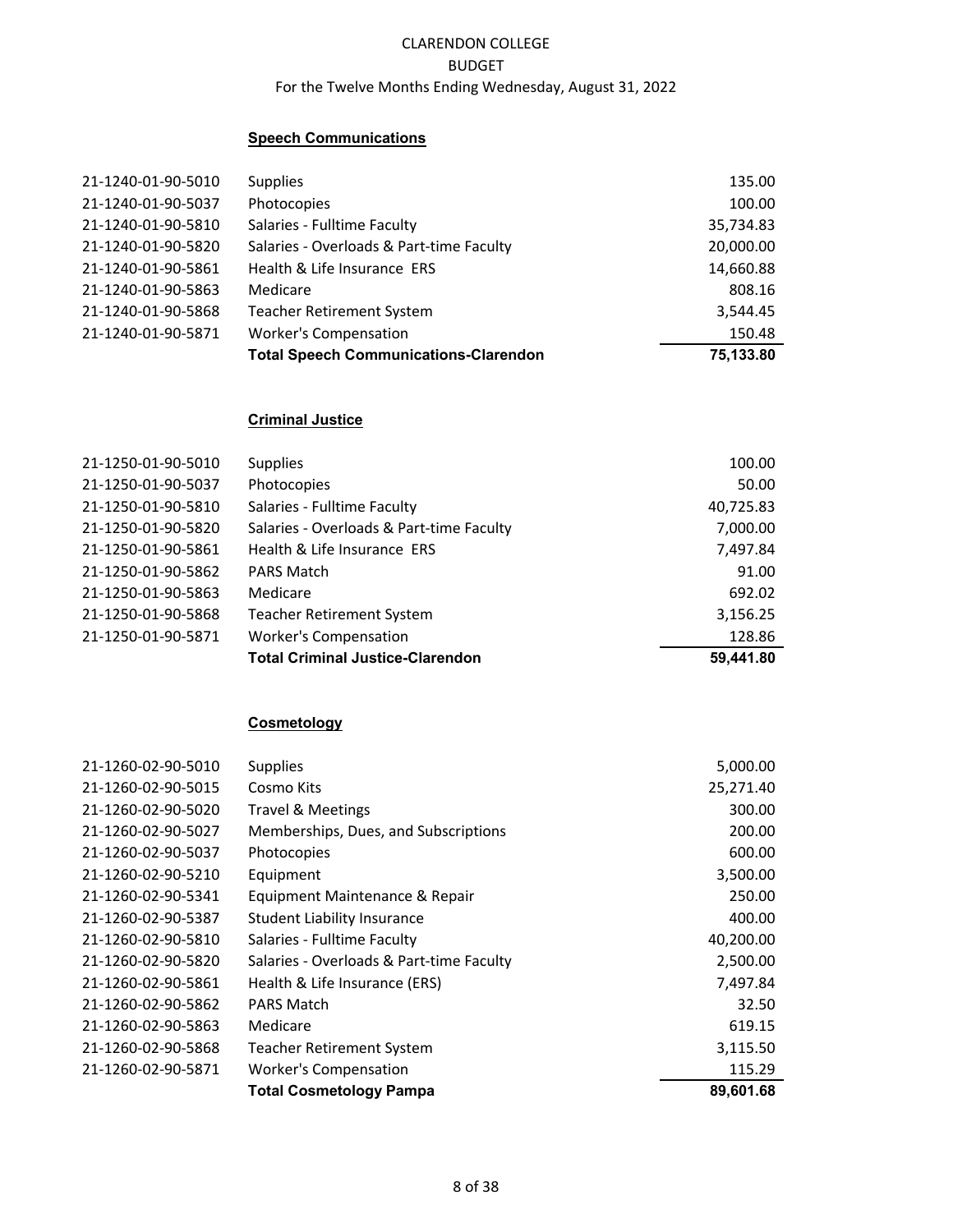# CLARENDON COLLEGE

#### BUDGET

# For the Twelve Months Ending Wednesday, August 31, 2022

| 21-1260-03-90-5010 | <b>Supplies</b>                          | 3,500.00   |
|--------------------|------------------------------------------|------------|
| 21-1260-03-90-5015 | Cosmo Kits                               | 16,847.60  |
| 21-1260-03-90-5020 | <b>Travel &amp; Meetings</b>             | 500.00     |
| 21-1260-03-90-5027 | Memberships, Dues, and Subscriptions     | 200.00     |
| 21-1260-03-90-5037 | Photocopies                              | 250.00     |
| 21-1260-03-90-5210 | Equipment                                | 3,500.00   |
| 21-1260-03-90-5341 | Equipment Maintenance & Repair           | 250.00     |
| 21-1260-03-90-5387 | <b>Student Liability Insurance</b>       | 200.00     |
| 21-1260-03-90-5810 | Salaries - Fulltime Faculty              | 45,020.35  |
| 21-1260-03-90-5820 | Salaries - Overloads & Part-time Faculty | 8,500.00   |
| 21-1260-03-90-5861 | Health & Life Insurance (ERS)            | 7,497.84   |
| 21-1260-03-90-5862 | <b>PARS Match</b>                        | 110.50     |
| 21-1260-03-90-5863 | Medicare                                 | 776.05     |
| 21-1260-03-90-5868 | <b>Teacher Retirement System</b>         | 4,147.83   |
| 21-1260-03-90-5871 | <b>Worker's Compensation</b>             | 144.50     |
|                    | <b>Total Cosmetology Childress</b>       | 91,444.67  |
| 21-1260-04-90-5010 | <b>Supplies</b>                          | 12,000.00  |
| 21-1260-04-90-5015 | Cosmo Kits                               | 103,492.40 |
| 21-1260-04-90-5020 | <b>Travel &amp; Meetings</b>             | 2,000.00   |
| 21-1260-04-90-5027 | Memberships, Dues, and Subscriptions     | 200.00     |
| 21-1260-04-90-5031 | Telephone                                | 1,536.00   |
| 21-1260-04-90-5037 | Photocopies                              | 2,040.00   |
| 21-1260-04-90-5210 | Equipment                                | 3,500.00   |
| 21-1260-04-90-5341 | Equipment Maintenance & Repair           | 250.00     |
| 21-1260-04-90-5387 | <b>Student Liability Insurance</b>       | 1,250.00   |
| 21-1260-04-90-5810 | Salaries - Fulltime Faculty              | 86,740.65  |
| 21-1260-04-90-5820 | Salaries - Overloads & Part-time Faculty | 36,000.00  |
| 21-1260-04-90-5861 | Health & Life Insurance (ERS)            | 14,995.68  |
| 21-1260-04-90-5862 | <b>PARS Match</b>                        | 468.00     |
| 21-1260-04-90-5863 | Medicare                                 | 1,779.74   |
| 21-1260-04-90-5868 | <b>Teacher Retirement System</b>         | 6,722.40   |
| 21-1260-04-90-5871 | <b>Worker's Compensation</b>             | 331.40     |
|                    | <b>Total Cosmetology Amarillo</b>        | 273,306.27 |
| 21-1260-05-90-5015 | Cosmo Kits                               | 15,991.25  |
| 21-1260-05-90-5387 | <b>Student Liability Insurance</b>       | 700.00     |
| 21-1260-05-90-5810 | Salaries - Fulltime Faculty              | 43,099.32  |
| 21-1260-05-90-5861 | Health & Life Insurance (ERS)            | 10,370.40  |
| 21-1260-05-90-5863 | Medicare                                 | 624.94     |
| 21-1260-05-90-5868 | <b>Teacher Retirement System</b>         | 3,340.20   |
| 21-1260-05-90-5871 | <b>Worker's Compensation</b>             | 116.37     |
|                    | <b>Total Cosmetology Canyon</b>          | 74,242.48  |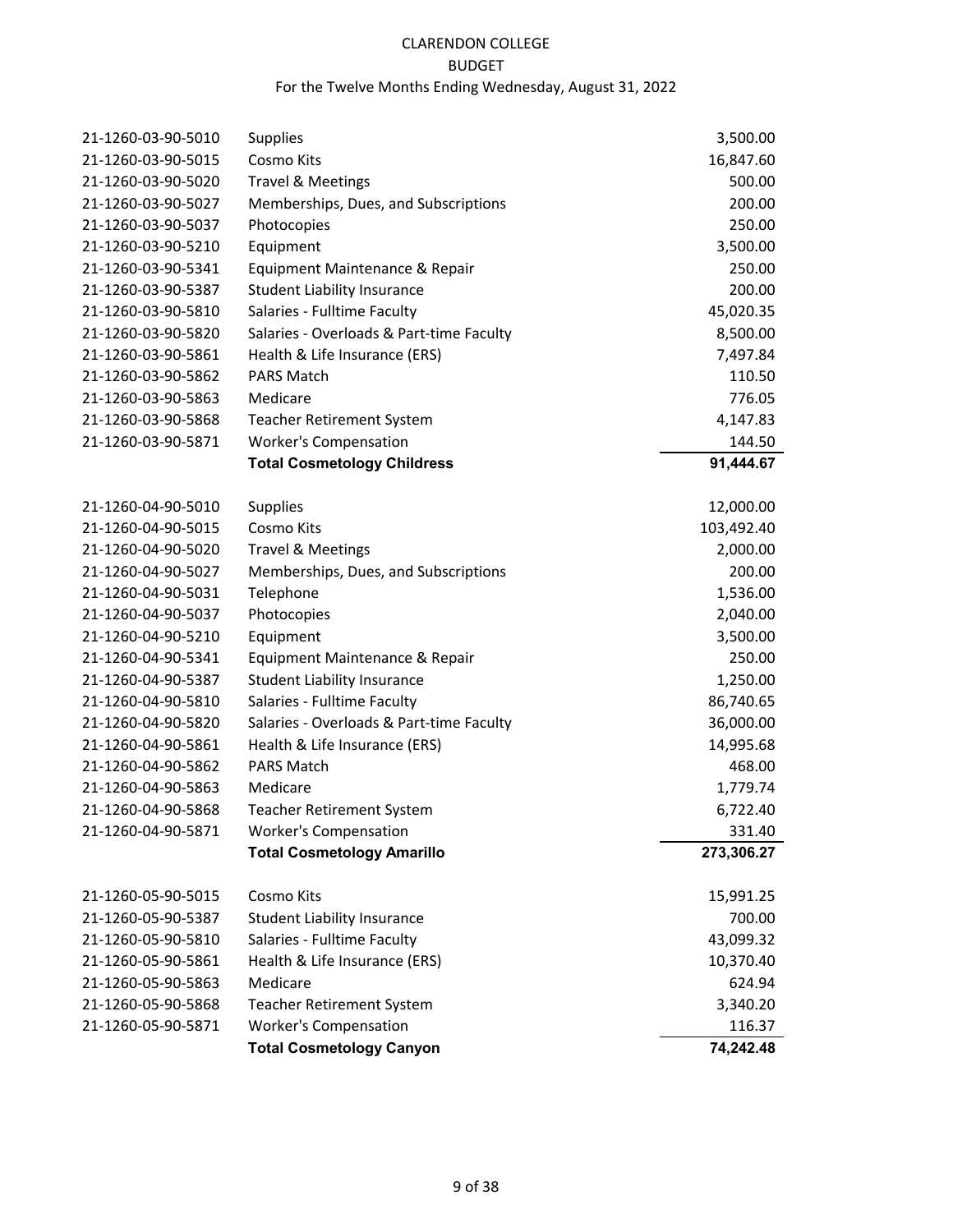## **Agriculture**

| 21-1310-01-90-5010 | <b>Supplies</b>                          | 50.00     |
|--------------------|------------------------------------------|-----------|
| 21-1310-01-90-5020 | <b>Travel &amp; Meetings</b>             | 250.00    |
| 21-1310-01-90-5035 | Postage & Freight                        | 360.00    |
| 21-1310-01-90-5037 | Photocopies                              | 1,300.00  |
| 21-1310-01-90-5348 | <b>Contracted Services</b>               | 4,000.00  |
| 21-1310-01-90-5810 | Salaries - Fulltime Faculty              | 51,753.99 |
| 21-1310-01-90-5820 | Salaries - Overloads & Part-time Faculty | 18,900.00 |
| 21-1310-01-90-5861 | Health & Life Insurance (ERS)            | 7,497.84  |
| 21-1310-01-90-5863 | Medicare                                 | 750.43    |
| 21-1310-01-90-5868 | <b>Teacher Retirement System</b>         | 4,010.93  |
| 21-1310-01-90-5871 | <b>Worker's Compensation</b>             | 139.74    |
|                    | <b>Total Agriculture-Clarendon</b>       | 89,012.93 |

# **Welding**

| 21-1314-01-90-5010 | <b>Supplies</b>                          | 5,500.00   |
|--------------------|------------------------------------------|------------|
| 21-1314-01-90-5210 | Equipment                                | 1,700.00   |
| 21-1314-01-90-5341 | Equipment Maintenance & Repair           | 1,000.00   |
| 21-1314-01-90-5820 | Salaries - Overloads & Part-time Faculty | 13,000.00  |
| 21-1314-01-90-5863 | Medicare                                 | 188.50     |
| 21-1314-01-90-5868 | <b>Teacher Retirement System</b>         | 1,007.50   |
| 21-1314-01-90-5871 | <b>Worker's Compensation</b>             | 35.10      |
|                    | <b>Total Welding-Clarendon</b>           | 22,431.10  |
| 21-1314-02-90-5010 | <b>Supplies</b>                          | 6,000.00   |
| 21-1314-02-90-5020 | <b>Travel &amp; Meetings</b>             | 500.00     |
| 21-1314-02-90-5037 | Photocopies                              | 50.00      |
| 21-1314-02-90-5210 | Equipment                                | 1,500.00   |
| 21-1314-02-90-5341 | Equipment Maintenance & Repair           | 1,200.00   |
| 21-1314-02-90-5810 | Salaries - Fulltime Faculty              | 68,656.04  |
| 21-1314-02-90-5820 | Salaries - Overloads & Part-time Faculty | 8,000.00   |
| 21-1314-02-90-5861 | Health & Life Insurance (ERS)            | 7,497.84   |
| 21-1314-02-90-5863 | Medicare                                 | 1,111.51   |
| 21-1314-02-90-5868 | Teacher Retirement System                | 5,940.84   |
| 21-1314-02-90-5871 | <b>Worker's Compensation</b>             | 206.97     |
|                    | <b>Total Welding-Pampa</b>               | 100,663.20 |
|                    |                                          |            |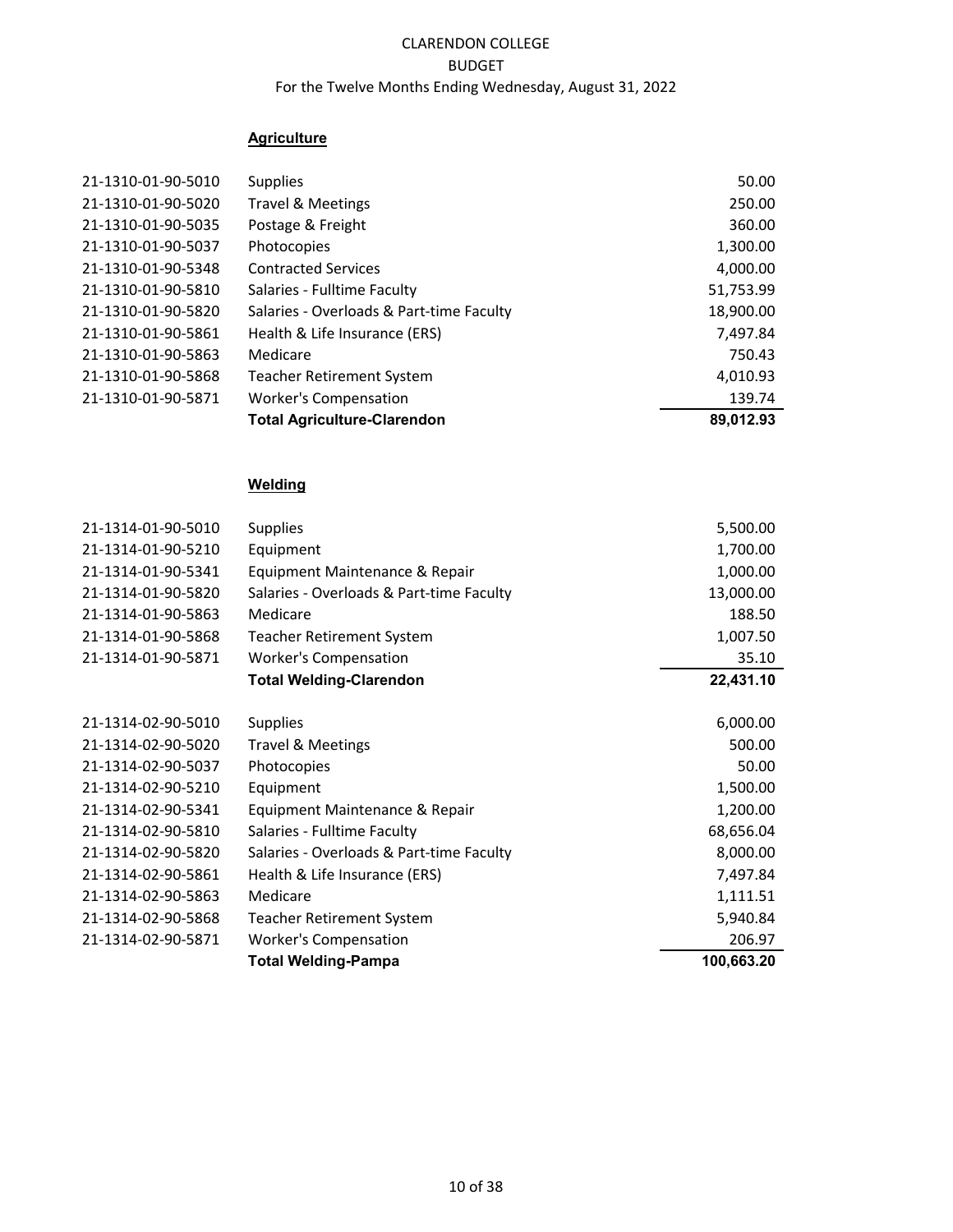## **Ranch & Feedlot Operations**

|                    | <b>Total Ranch &amp; Feedlot Operations-Clarendon</b> | 151.348.10 |
|--------------------|-------------------------------------------------------|------------|
| 21-1315-01-90-5871 | <b>Worker's Compensation</b>                          | 213.85     |
| 21-1315-01-90-5868 | <b>Teacher Retirement System</b>                      | 6,138.15   |
| 21-1315-01-90-5863 | Medicare                                              | 1,148.43   |
| 21-1315-01-90-5861 | Health & Life Insurance (ERS)                         | 14,995.68  |
| 21-1315-01-90-5810 | Salaries - Fulltime Faculty                           | 78,701.99  |
| 21-1315-01-90-5085 | <b>Professional Services</b>                          | 36,400.00  |
| 21-1315-01-90-5037 | Photocopies                                           | 450.00     |
| 21-1315-01-90-5035 | Postage & Freight                                     | 100.00     |
| 21-1315-01-90-5031 | Telephone                                             | 500.00     |
| 21-1315-01-90-5024 | Recruiting - Ranch & Feedlot Operations               | 700.00     |
| 21-1315-01-90-5020 | Travel & Meetings                                     | 10,000.00  |
| 21-1315-01-90-5010 | <b>Supplies</b>                                       | 2,000.00   |
|                    |                                                       |            |

#### **Health and Physical Education**

| 21-1320-01-90-5010 | <b>Supplies</b>                                        | 100.00     |
|--------------------|--------------------------------------------------------|------------|
| 21-1320-01-90-5037 | Photocopies                                            | 100.00     |
| 21-1320-01-90-5810 | Salaries - Fulltime Faculty                            | 148,056.85 |
| 21-1320-01-90-5820 | Salaries - Overloads & Part-time Faculty               | 25,000.00  |
| 21-1320-01-90-5861 | Health & Life Insurance (ERS)                          | 32,863.92  |
| 21-1320-01-90-5863 | Medicare                                               | 2,509.32   |
| 21-1320-01-90-5867 | <b>ORP Match</b>                                       | 5,269.67   |
| 21-1320-01-90-5868 | <b>Teacher Retirement System</b>                       | 7,224.03   |
| 21-1320-01-90-5871 | <b>Worker's Compensation</b>                           | 467.25     |
|                    | <b>Total Health &amp; Physical Education-Clarendon</b> | 221.591.04 |

## **Biology**

| 21-1325-01-90-5010 | <b>Supplies</b>                          | 5,500.00   |
|--------------------|------------------------------------------|------------|
| 21-1325-01-90-5037 | Photocopies                              | 500.00     |
| 21-1325-01-90-5341 | Equipment Maintenance & Repair           | 1,000.00   |
| 21-1325-01-90-5810 | Salaries - Fulltime Faculty              | 64,576.07  |
| 21-1325-01-90-5820 | Salaries - Overloads & Part-time Faculty | 38,000.00  |
| 21-1325-01-90-5861 | Health & Life Insurance (ERS)            | 14,119.30  |
| 21-1325-01-90-5863 | Medicare                                 | 1,487.35   |
| 21-1325-01-90-5868 | <b>Teacher Retirement System</b>         | 7,949.65   |
| 21-1325-01-90-5871 | <b>Worker's Compensation</b>             | 276.96     |
|                    | <b>Total Science/Biology-Clarendon</b>   | 133,409.33 |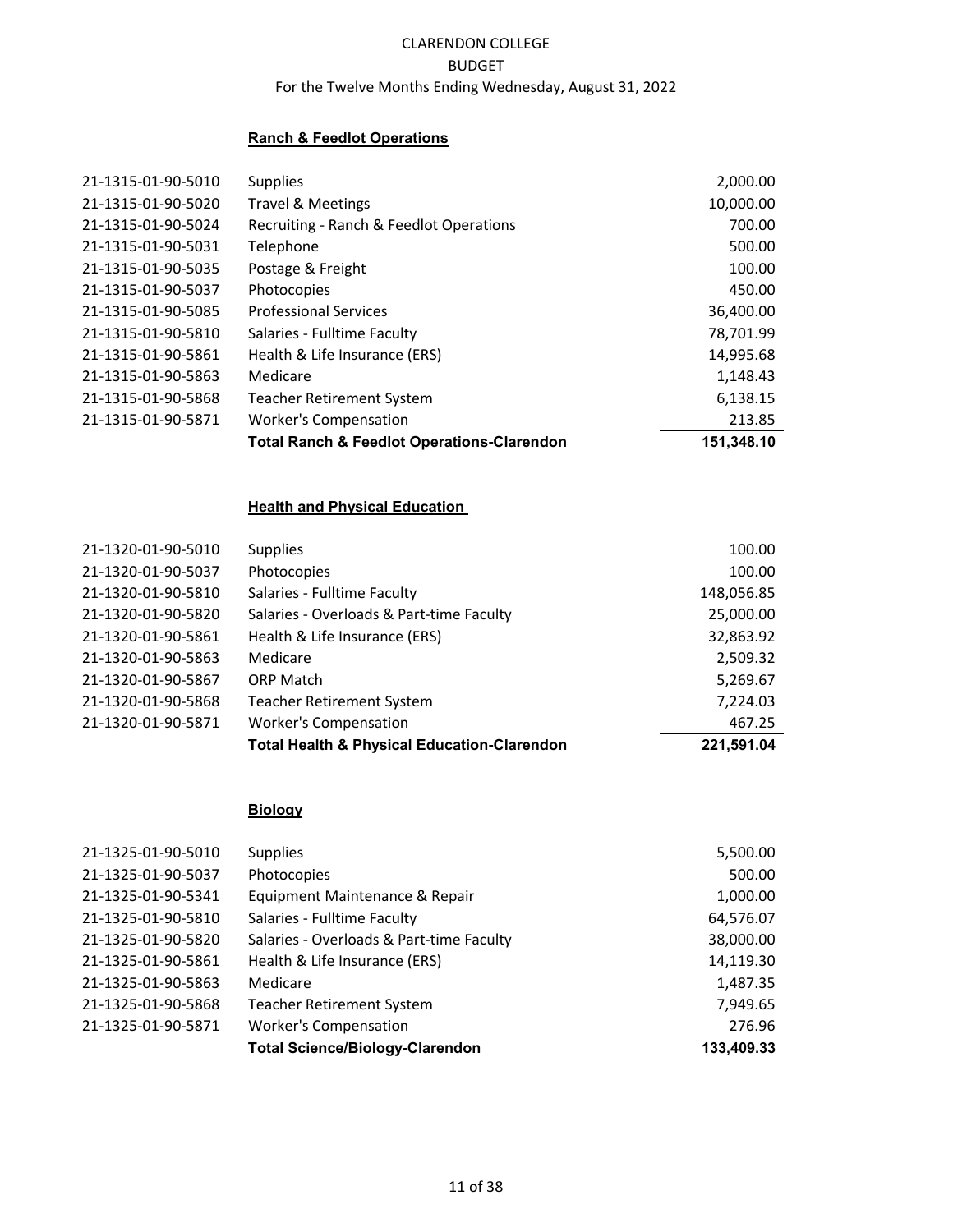# CLARENDON COLLEGE

## BUDGET

# For the Twelve Months Ending Wednesday, August 31, 2022

| 21-1325-02-90-5010 | <b>Supplies</b>                          | 4,500.00   |
|--------------------|------------------------------------------|------------|
| 21-1325-02-90-5037 | Photocopies                              | 500.00     |
| 21-1325-02-90-5341 | Equipment Maintenance                    | 1,000.00   |
| 21-1325-02-90-5810 | Salaries - Fulltime Faculty              | 62,667.36  |
| 21-1325-02-90-5820 | Salaries - Overloads & Part-time Faculty | 12,000.00  |
| 21-1325-02-90-5861 | Health & Life Insurance (ERS)            | 14,119.32  |
| 21-1325-02-90-5863 | Medicare                                 | 1,082.68   |
| 21-1325-02-90-5868 | <b>Teacher Retirement System</b>         | 5,786.72   |
| 21-1325-02-90-5871 | <b>Worker's Compensation</b>             | 201.60     |
|                    | <b>Total Science/Biology-Pampa</b>       | 101,857.68 |
| 21-1325-03-90-5010 | <b>Supplies</b>                          | 1,500.00   |
| 21-1325-03-90-5210 | Equipment                                | 3,200.00   |
| 21-1325-03-90-5820 | Salaries - Overloads & Part-time Faculty | 3,150.00   |
| 21-1325-03-90-5863 | Medicare                                 | 45.68      |
| 21-1325-03-90-5868 | <b>Teacher Retirement System</b>         | 244.13     |
| 21-1325-03-90-5871 | <b>Worker's Compensation</b>             | 8.51       |
|                    | <b>Total Science/Biology-Childress</b>   | 8,148.32   |
|                    |                                          |            |

# **Chemistry**

|                    | <b>Total Science/Chemistry-Clarendon</b> | 69.287.77 |
|--------------------|------------------------------------------|-----------|
| 21-1326-01-90-5871 | <b>Worker's Compensation</b>             | 130.39    |
| 21-1326-01-90-5868 | <b>Teacher Retirement System</b>         | 3,742.79  |
| 21-1326-01-90-5863 | Medicare                                 | 700.26    |
| 21-1326-01-90-5864 | <b>TRS Pension Surcharge</b>             | 6,622.49  |
| 21-1326-01-90-5861 | Health & Life Insurance (ERS)            | 7,497.84  |
| 21-1326-01-90-5820 | Salaries - Overloads & Part-time Faculty | 4,725.00  |
| 21-1326-01-90-5810 | Salaries - Fulltime Faculty              | 43,569.00 |
| 21-1326-01-90-5341 | Equipment Maintenance & Repair           | 500.00    |
| 21-1326-01-90-5210 | Equipment                                | 1,000.00  |
| 21-1326-01-90-5037 | Photocopies                              | 100.00    |
| 21-1326-01-90-5010 | <b>Supplies</b>                          | 700.00    |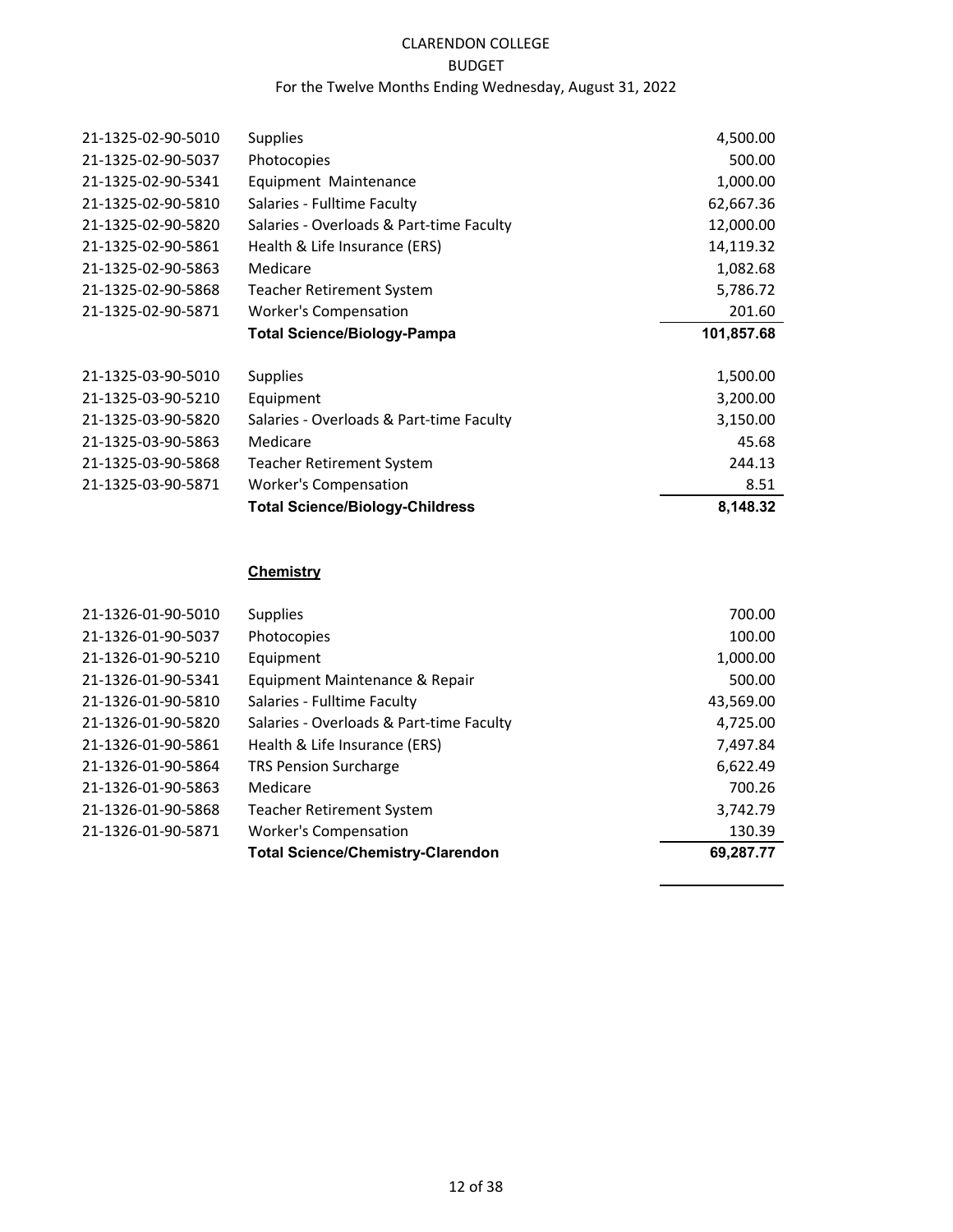# **Vocational Nursing**

| 21-1340-02-90-5010 | <b>Supplies</b>                             | 1,000.00   |
|--------------------|---------------------------------------------|------------|
| 21-1340-02-90-5020 | <b>Travel &amp; Meetings</b>                | 4,000.00   |
| 21-1340-02-90-5035 | Postage & Freight                           | 100.00     |
| 21-1340-02-90-5037 | Photocopies                                 | 3,200.00   |
| 21-1340-02-90-5140 | <b>Testing</b>                              | 60,000.00  |
| 21-1340-02-90-5387 | Insurance (Student Liability)               | 700.00     |
| 21-1340-02-90-5810 | Salaries - Fulltime Faculty                 | 151,023.75 |
| 21-1340-02-90-5820 | Salaries - Overloads & Part-time Faculty    | 25,000.00  |
| 21-1340-02-90-5830 | Salaries - Administration                   | 20,600.00  |
| 21-1340-02-90-5840 | Salaries - Professional & Support Staff     | 7,020.00   |
| 21-1340-02-90-5861 | Health & Life Insurance (ERS)               | 30,729.96  |
| 21-1340-02-90-5862 | <b>PARS Match</b>                           | 325.00     |
| 21-1340-02-90-5863 | Medicare                                    | 2,654.13   |
| 21-1340-02-90-5868 | <b>Teacher Retirement System</b>            | 13,844.89  |
| 21-1340-02-90-5871 | <b>Worker's Compensation</b>                | 549.84     |
|                    | <b>Total Vocational Nursing - Pampa</b>     | 320,747.57 |
|                    |                                             |            |
| 21-1340-03-90-5010 | <b>Supplies</b>                             | 300.00     |
| 21-1340-03-90-5020 | <b>Travel &amp; Meetings</b>                | 450.00     |
| 21-1340-03-90-5037 | Photocopies                                 | 450.00     |
| 21-1340-03-90-5140 | Testing                                     | 30,000.00  |
| 21-1340-03-90-5387 | Insurance (Student Liability)               | 400.00     |
| 21-1340-03-90-5810 | Salaries - Fulltime Faculty                 | 93,406.94  |
| 21-1340-03-90-5820 | Salaries - Overloads & Part-time Faculty    | 1,875.00   |
| 21-1340-03-90-5830 | Salareis - Administration                   | 20,600.00  |
| 21-1340-03-90-5840 | Salaries - Professional & Support Staff     | 7,020.00   |
| 21-1340-03-90-5861 | Health & Life Insurance (ERS)               | 22,158.72  |
| 21-1340-03-90-5863 | Medicare                                    | 1,354.40   |
| 21-1340-03-90-5868 | <b>Teacher Retirement System</b>            | 9,524.90   |
| 21-1340-03-90-5871 | <b>Worker's Compensation</b>                | 331.84     |
|                    | <b>Total Vocational Nursing - Childress</b> | 187,871.80 |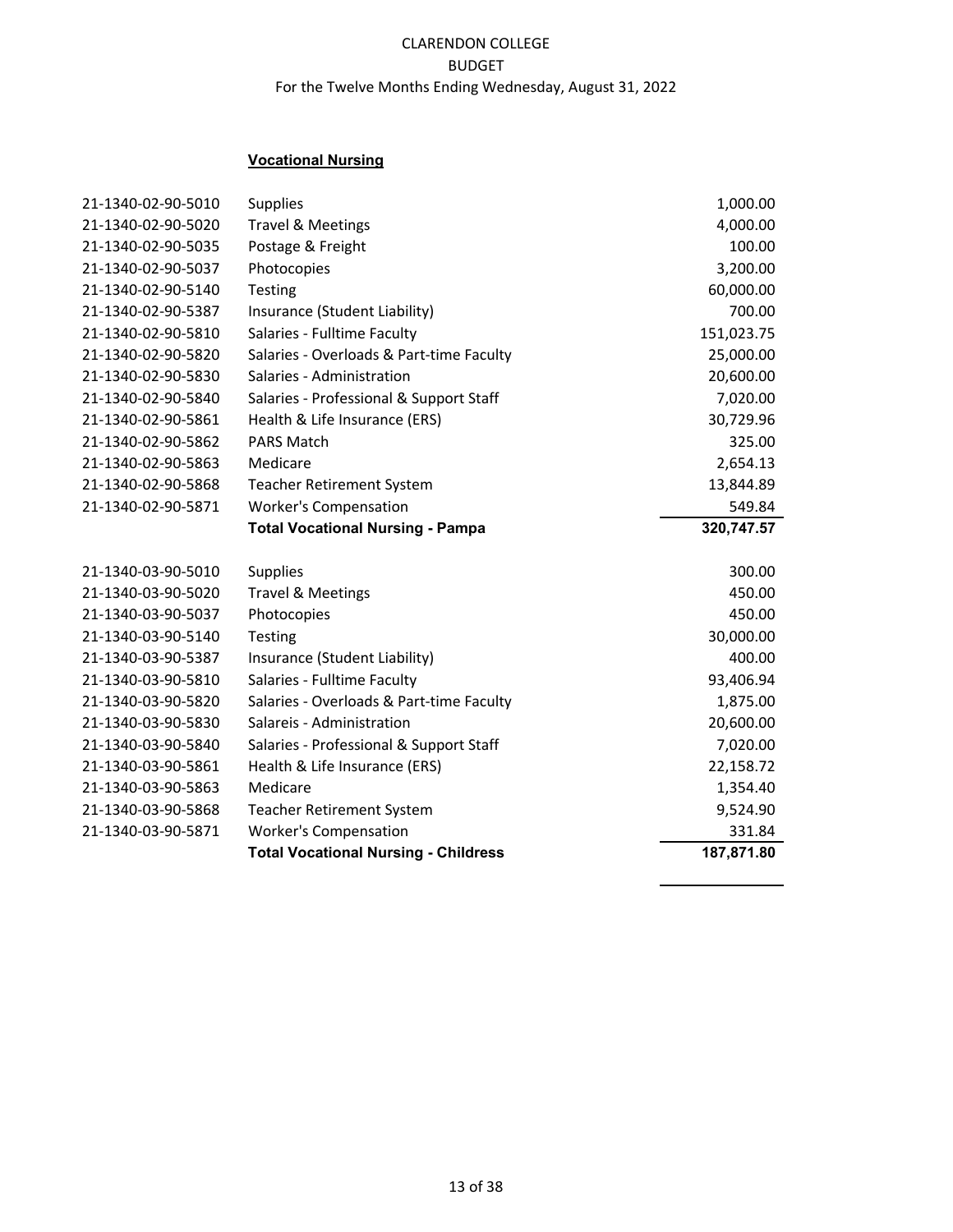## **Registered Nurse**

| 21-1341-02-90-5010 | <b>Supplies</b>                          | 4,000.00   |
|--------------------|------------------------------------------|------------|
| 21-1341-02-90-5020 | <b>Travel &amp; Meetings</b>             | 7,500.00   |
| 21-1341-02-90-5027 | Memberships, Dues, and Subscriptions     | 200.00     |
| 21-1341-02-90-5037 | Photocopies                              | 500.00     |
| 21-1341-02-90-5140 | <b>Testing</b>                           | 70,000.00  |
| 21-1341-02-90-5165 | <b>Professional Development</b>          | 1,500.00   |
| 21-1341-02-90-5387 | Insurance (Student Liability)            | 400.00     |
| 21-1341-02-90-5810 | Salaries - Fulltime Faculty              | 59,122.00  |
| 21-1341-02-90-5820 | Salaries - Overloads & Part-time Faculty | 5,000.00   |
| 21-1341-02-90-5830 | Salaries - Administration                | 20,600.00  |
| 21-1341-02-90-5840 | Salaries - Professional & Support Staff  | 7,020.00   |
| 21-1341-02-90-5861 | Health & Life Insurance (ERS)            | 12,712.68  |
| 21-1341-02-90-5862 | <b>PARS Match</b>                        | 65.00      |
| 21-1341-02-90-5863 | Medicare                                 | 1,330.26   |
| 21-1341-02-90-5868 | <b>Teacher Retirement System</b>         | 6,722.51   |
| 21-1341-02-90-5871 | <b>Worker's Compensation</b>             | 247.70     |
|                    | <b>Total Registered Nurse - Pampa</b>    | 196,920.15 |
| 21-1341-03-90-5020 | <b>Travel &amp; Meetings</b>             | 2,000.00   |
| 21-1341-03-90-5140 | Testing                                  | 37,200.00  |
| 21-1341-03-90-5387 | Insurance (Student Liability)            | 320.00     |
| 21-1341-03-90-5810 | Salaries - Fulltime Faculty              | 31,827.00  |
| 21-1341-03-90-5820 | Salaries - Overloads & Part-time Faculty | 15,000.00  |
| 21-1341-03-90-5830 | Salaries - Administration                | 20,600.00  |
| 21-1341-03-90-5840 | Salaries - Professional & Support Staff  | 7,020.00   |
| 21-1341-03-90-5861 | Health & Life Insurance (ERS)            | 16,264.56  |
|                    |                                          |            |
| 21-1341-03-90-5863 | Medicare                                 | 977.69     |
| 21-1341-03-90-5868 | <b>Teacher Retirement System</b>         | 5,225.59   |
| 21-1341-03-90-5871 | <b>Worker's Compensation</b>             | 182.05     |

# **Simulation Lab**

| 21-1342-02-90-5871 | <b>Worker's Compensation</b><br><b>Total Simulation Lab</b> | 143.22<br>67,166.20 |
|--------------------|-------------------------------------------------------------|---------------------|
| 21-1342-02-90-5868 | <b>Teacher Retirement System</b>                            | 4,110.99            |
| 21-1342-02-90-5863 | Medicare                                                    | 769.15              |
| 21-1342-02-90-5861 | Health & Life Insurance (ERS)                               | 7,497.84            |
| 21-1342-02-90-5810 | Salaries - Fulltime Faculty                                 | 53,045.00           |
| 21-1342-02-90-5341 | Equipment Repairs & Maint                                   | 1,000.00            |
| 21-1342-02-90-5037 | Photocopies                                                 | 100.00              |
| 21-1342-02-90-5010 | <b>Supplies</b>                                             | 500.00              |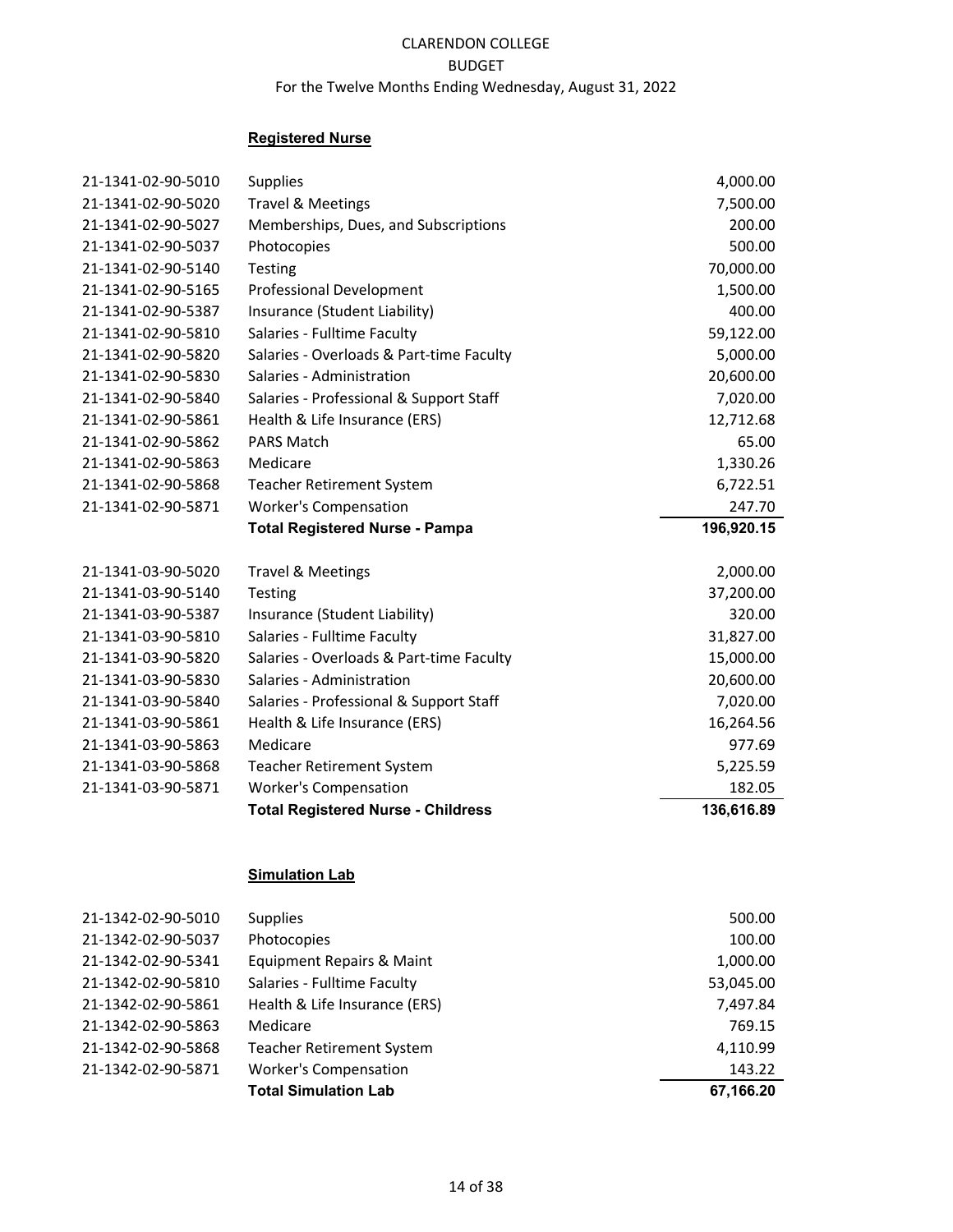## **Continuing Education - Pampa**

| 21-1410-02-90-5010 | <b>Supplies</b>                             | 3,000.00 |
|--------------------|---------------------------------------------|----------|
| 21-1410-02-90-5037 | Photocopies                                 | 200.00   |
| 21-1410-02-90-5387 | Insurance (Student Liability)(EMT & NurAid) | 400.00   |
|                    | Total Cont Ed / Adult Ed - Pampa            | 3.600.00 |

# **Correctional Education**

|                    | Total Corr Ed / Adult Ed - Pampa         | 94.892.33 |
|--------------------|------------------------------------------|-----------|
| 21-1450-02-90-5871 | <b>Worker's Compensation</b>             | 203.14    |
| 21-1450-02-90-5868 | <b>Teacher Retirement System</b>         | 4,668.37  |
| 21-1450-02-90-5863 | Medicare                                 | 1,090.94  |
| 21-1450-02-90-5862 | <b>PARS Match</b>                        | 195.00    |
| 21-1450-02-90-5861 | Health & Life Insurance (ERS)            | 7,497.84  |
| 21-1450-02-90-5840 | Salaries - Professional & Support Staff  | 3,000.00  |
| 21-1450-02-90-5830 | Salaries - Administration                | 57,237.04 |
| 21-1450-02-90-5820 | Salaries - Overloads & Part-time Faculty | 15,000.00 |
| 21-1450-02-90-5183 | <b>Correctional Textbooks</b>            | 1,500.00  |
| 21-1450-02-90-5037 | Photocopies                              | 500.00    |
| 21-1450-02-90-5031 | Telephone                                | 500.00    |
| 21-1450-02-90-5020 | Travel & Meetings                        | 2,000.00  |
| 21-1450-02-90-5010 | <b>Supplies</b>                          | 1,500.00  |

#### **Instruction - General**

|                    | <b>Total Instruction - General</b>      | 87,237.18 |
|--------------------|-----------------------------------------|-----------|
| 21-1515-00-90-5871 | <b>Worker's Compensation</b>            | 113.13    |
| 21-1515-00-90-5868 | <b>Teachers Retirement System</b>       | 3,208.50  |
| 21-1515-00-99-5864 | <b>TRS Pension Surcharge</b>            | 76.00     |
| 21-1515-00-90-5863 | Medicare                                | 607.55    |
| 21-1515-00-90-5840 | Salaries - Professional & Support Staff | 1,500.00  |
| 21-1515-00-90-5830 | Salaries - Administration               | 40,400.00 |
| 21-1515-00-90-5210 | Equipment                               | 10,032.00 |
| 21-1515-00-90-5165 | Program Development                     | 15,000.00 |
| 21-1515-00-90-5027 | <b>SACS SARA</b>                        | 13,000.00 |
| 21-1515-00-90-5025 | <b>Professional Development</b>         | 1,600.00  |
| 21-1515-00-90-5020 | <b>Travel &amp; Meetings</b>            | 1,500.00  |
| 21-1515-00-90-5010 | <b>Supplies</b>                         | 200.00    |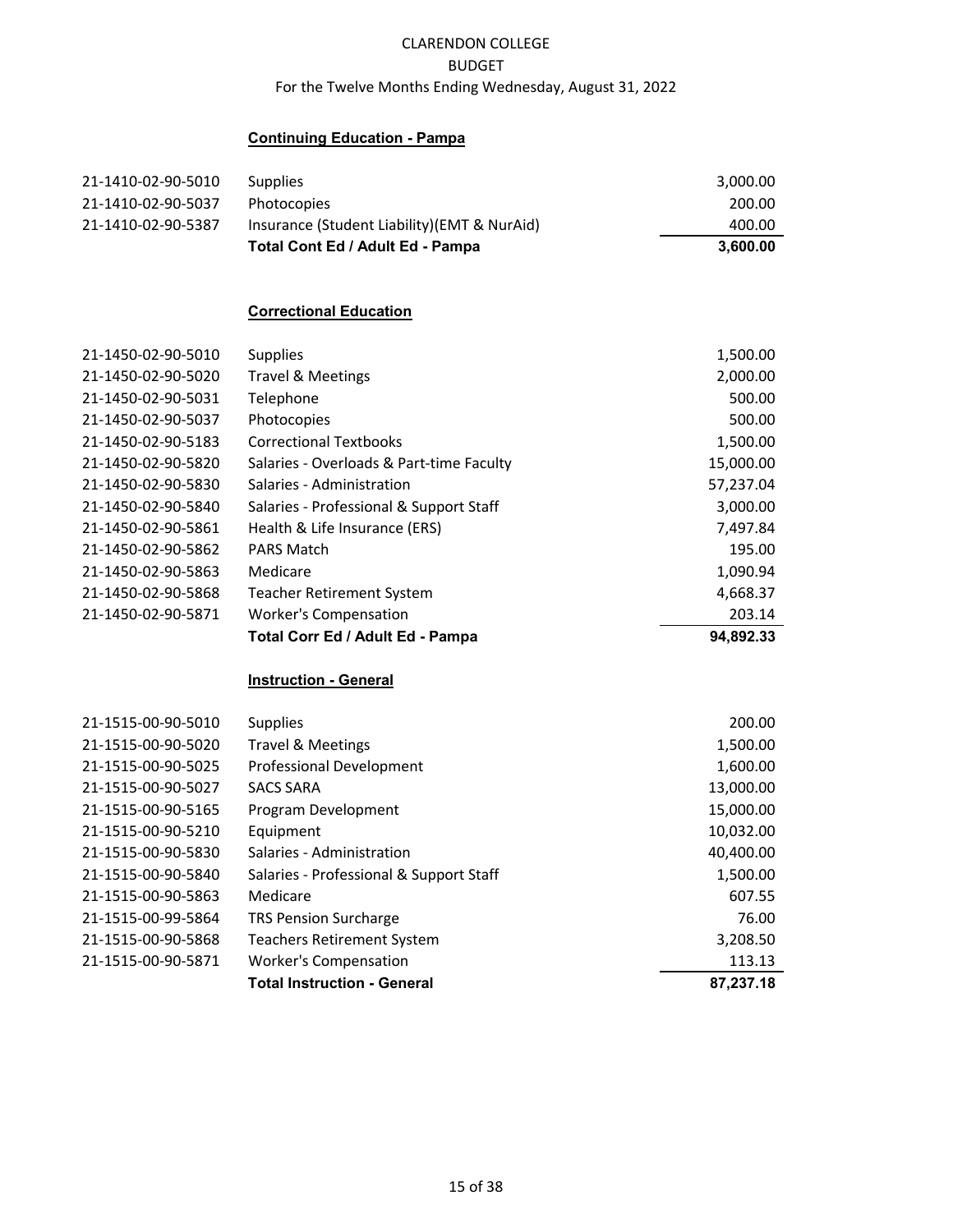# **Honor College**

|                                          | <b>Total Instructional Administration-Pampa</b>     | 127,907.38       |
|------------------------------------------|-----------------------------------------------------|------------------|
| 21-3010-02-02-5871                       | <b>Worker's Compensation</b>                        | 274.29           |
| 21-3010-02-02-5868                       | <b>Teacher Retirement System</b>                    | 7,873.23         |
| 21-3010-02-02-5863                       | Medicare                                            | 1,473.06         |
| 21-3010-02-02-5861                       | Health & Life Insurance (ERS)                       | 11,246.80        |
| 21-3010-02-02-5840                       | Salaries - Professional & Support Staff             | 14,040.00        |
| 21-3010-02-02-5830                       | Salaries - Administrative                           | 87,550.00        |
| 21-3010-02-02-5165                       | Program Development                                 | 500.00           |
| 21-3010-02-02-5037                       | Photocopies                                         | 2,700.00         |
| 21-3010-02-02-5035                       | Postage & Freight                                   | 100.00           |
| 21-3010-02-02-5031                       | Telephone                                           | 1,000.00         |
| 21-3010-02-02-5027                       | Memberships & Dues                                  | 150.00           |
| 21-3010-02-02-5010<br>21-3010-02-02-5020 | <b>Supplies</b><br><b>Travel &amp; Meetings</b>     | 250.00<br>750.00 |
|                                          |                                                     |                  |
|                                          | <b>Total Instructional Administration-Clarendon</b> | 159,781.13       |
| 21-3010-01-10-5871                       | <b>Worker's Compensation</b>                        | 331.95           |
| 21-3010-01-10-5868                       | <b>Teacher Retirement System</b>                    | 9,528.24         |
| 21-3010-01-10-5863                       | Medicare                                            | 1,782.70         |
| 21-3010-01-10-5861                       | Health & Life Insurance (ERS)                       | 17,868.24        |
| 21-3010-01-10-5840                       | Salaries - Professional & Support Staff             | 29,120.00        |
| 21-3010-01-10-5830                       | Salaries - Administrative                           | 93,825.00        |
| 21-3010-01-10-5037                       | Photocopies                                         | 400.00           |
| 21-3010-01-10-5035                       | Postage & Freight                                   | 100.00           |
| 21-3010-01-10-5031                       | Telephone                                           | 1,000.00         |
| 21-3010-01-10-5027                       | Memberships, Dues, and Subscriptions                | 1,825.00         |
| 21-3010-01-10-5020                       | <b>Travel &amp; Meetings</b>                        | 3,600.00         |
| 21-3010-01-10-5010                       | <b>Supplies</b>                                     | 400.00           |
|                                          | <b>Instruction Administration</b>                   |                  |
|                                          | <b>Total Honors College</b>                         | 6,161.00         |
| 21-2500-00-10-5871                       | <b>Worker's Compensation</b>                        | 13.50            |
| 21-2500-00-10-5868                       | <b>Teachers Retirement System</b>                   | 375.00           |
| 21-2500-00-10-5863                       | Medicare                                            | 72.50            |
| 21-2500-00-10-5830                       | Salaries - Administration                           | 5,000.00         |
| 21-2500-00-10-5035                       | Postage                                             | 300.00           |
| 21-2500-00-10-5024                       | Recruiting                                          | 200.00           |
| 21-2500-00-10-5010                       | Supples                                             | 200.00           |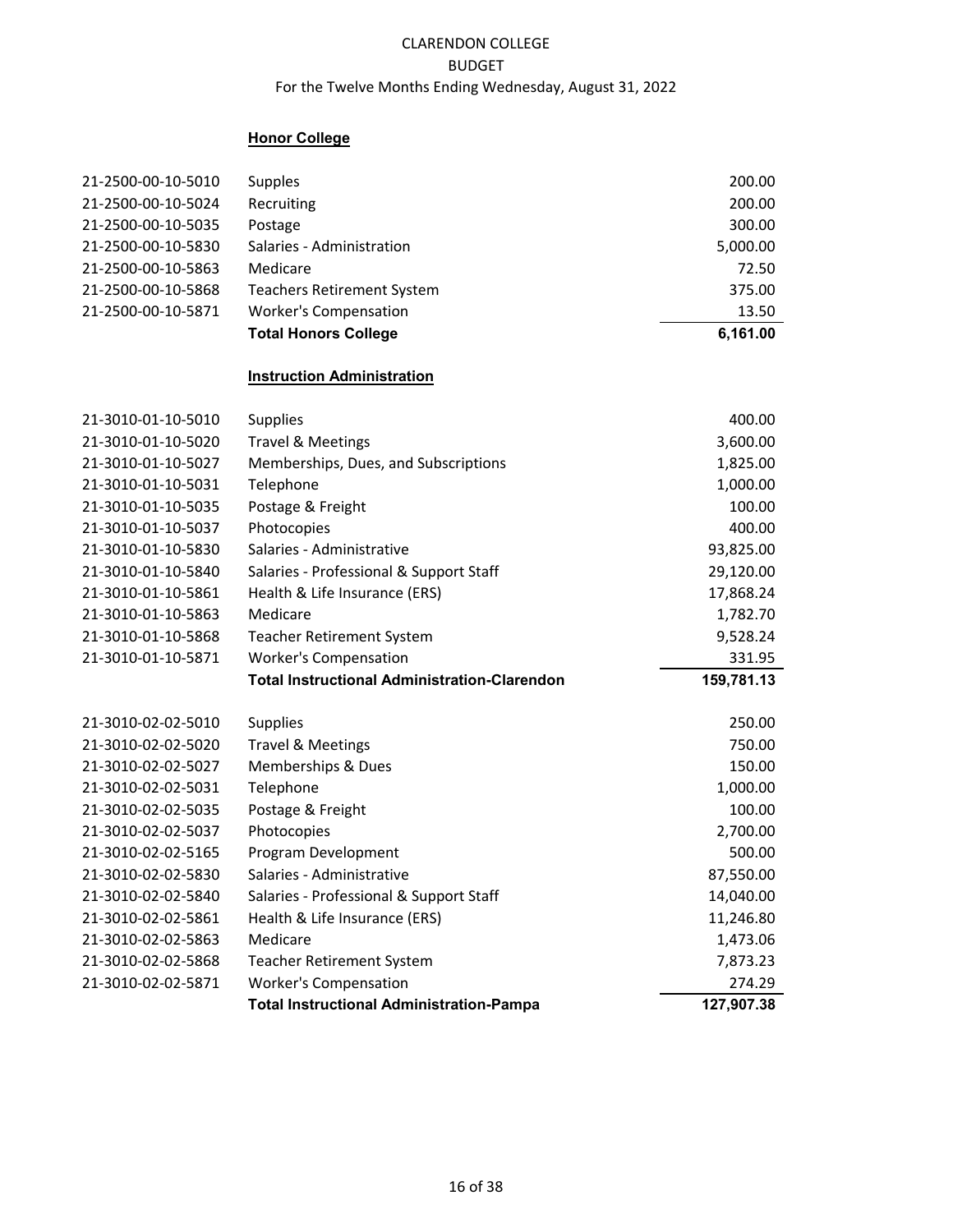# CLARENDON COLLEGE

## BUDGET

# For the Twelve Months Ending Wednesday, August 31, 2022

|                    | <b>Total Instructional Administration-Childress</b> | 43,272.49 |
|--------------------|-----------------------------------------------------|-----------|
| 21-3010-03-03-5871 | <b>Worker's Compensation</b>                        | 74.86     |
| 21-3010-03-03-5868 | <b>Teacher Retirement System</b>                    | 2,148.80  |
| 21-3010-03-03-5863 | Medicare                                            | 402.03    |
| 21-3010-03-03-5861 | Health & Life Insurance (ERS)                       | 10,370.40 |
| 21-3010-03-03-5840 | Salaries - Professional & Support Staff             | 27,726.40 |
| 21-3010-03-03-5165 | Program Development                                 | 500.00    |
| 21-3010-03-03-5037 | Photocopies                                         | 1,000.00  |
| 21-3010-03-03-5035 | Postage & Freight                                   | 50.00     |
| 21-3010-03-03-5020 | <b>Travel &amp; Meetings</b>                        | 750.00    |
| 21-3010-03-03-5010 | <b>Supplies</b>                                     | 250.00    |
|                    |                                                     |           |

# **Library Services**

| 21-3125-00-10-5010 | <b>Supplies</b>                           | 1,500.00   |
|--------------------|-------------------------------------------|------------|
| 21-3125-00-10-5020 | <b>Travel &amp; Meetings</b>              | 3,003.00   |
| 21-3125-00-10-5027 | Memberships & Dues                        | 500.00     |
| 21-3125-00-10-5035 | Postage & Freight                         | 50.00      |
| 21-3125-00-10-5037 | Photocopies                               | 100.00     |
| 21-3125-00-10-5071 | <b>HLC Fees</b>                           | 4,800.00   |
| 21-3125-00-10-5072 | <b>Electronic Data Base Subscriptions</b> | 5,486.00   |
| 21-3125-00-10-5231 | <b>Books</b>                              | 5,000.00   |
| 21-3125-00-10-5232 | Periodicals                               | 3,500.00   |
| 21-3125-00-10-5820 | Salaries - Overloads & Part-time Faculty  | 6,000.00   |
| 21-3125-00-10-5830 | Salaries - Administrative                 | 85,328.59  |
| 21-3125-00-10-5861 | Health & Life Insurance (ERS)             | 16,619.04  |
| 21-3125-00-10-5862 | <b>PARS Match</b>                         | 78.00      |
| 21-3125-00-10-5863 | Medicare                                  | 1,324.26   |
| 21-3125-00-10-5868 | Teacher Retirement System                 | 6,612.97   |
| 21-3125-00-10-5871 | <b>Worker's Compensation</b>              | 246.59     |
|                    | <b>Total Library-Clarendon</b>            | 140,148.45 |
| 21-3125-02-02-5010 | <b>Supplies</b>                           | 400.00     |
| 21-3125-02-02-5232 | Periodicals                               | 400.00     |
| 21-3125-02-02-5830 | Salaries - Administrative                 | 14,651.16  |
| 21-3125-02-10-5861 | Health & Life Insurance (ERS)             | 3,665.22   |
| 21-3125-02-02-5868 | Teacher Retirement System                 | 1,135.47   |
| 21-3125-02-02-5863 | Medicare                                  | 212.44     |
| 21-3125-02-02-5871 | <b>Worker's Compensation</b>              | 39.56      |
|                    | <b>Total Library-Pampa</b>                | 20,503.85  |
| 21-3125-03-03-5830 | Salaries - Administrative                 | 13,791.70  |
| 21-3125-03-03-5868 | <b>Teacher Retirement System</b>          | 1,068.86   |
| 21-3125-03-03-5863 | Medicare                                  | 199.98     |
| 21-3125-03-10-5861 | Health & Life Insurance (ERS)             | 1,874.46   |
| 21-3125-03-03-5871 | <b>Worker's Compensation</b>              | 37.24      |
|                    | <b>Total Library-Childress</b>            | 16,972.24  |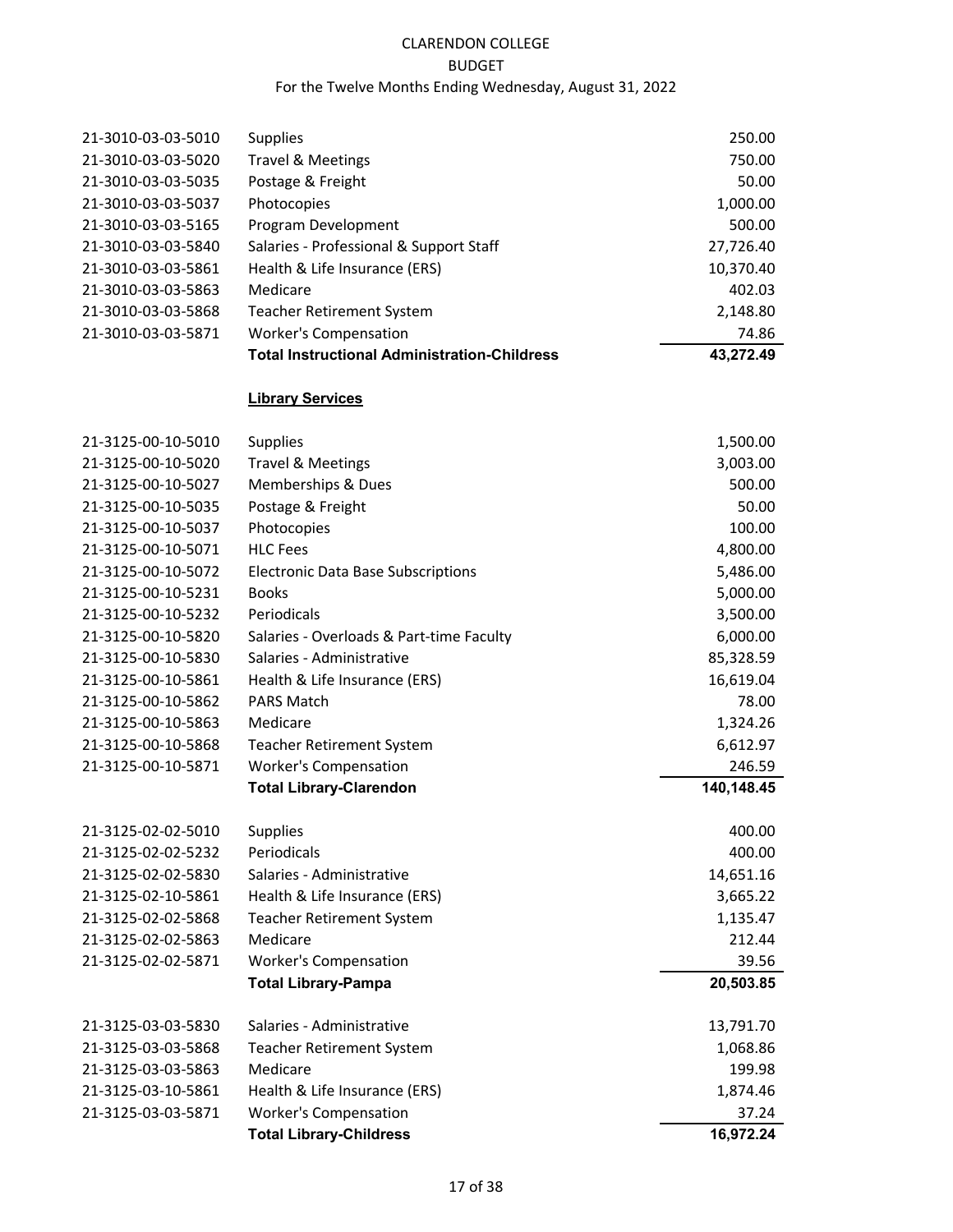## **Student Services**

| 21-4010-00-10-5010 | <b>Supplies</b>                         | 250.00    |
|--------------------|-----------------------------------------|-----------|
| 21-4010-00-10-5020 | Travel & Meetings                       | 500.00    |
| 21-4010-00-10-5031 | Telephone                               | 500.00    |
| 21-4010-00-10-5035 | Postage & Freight                       | 50.00     |
| 21-4010-00-10-5037 | Photocopies                             | 500.00    |
| 21-4010-00-10-5830 | Salaries - Administrative               | 37,080.00 |
| 21-4010-00-10-5861 | Health & Life Insurance (ERS)           | 7,497.84  |
| 21-4010-00-10-5863 | Medicare                                | 537.66    |
| 21-4010-00-10-5868 | <b>Teacher Retirement System</b>        | 2,873.70  |
| 21-4010-00-10-5871 | <b>Worker's Compensation</b>            | 100.12    |
|                    | <b>Total Student Services-Clarendon</b> | 49,889.32 |

# **Recruiting**

| 21-4015-00-10-5010 | <b>Supplies</b>                         | 250.00    |
|--------------------|-----------------------------------------|-----------|
| 21-4015-00-10-5020 | Travel & Meetings                       | 2,000.00  |
| 21-4015-00-10-5024 | <b>Recruiting Expenses</b>              | 1,000.00  |
| 21-4015-00-10-5035 | Postage & Freight                       | 500.00    |
| 21-4015-00-10-5037 | Photocopies                             | 500.00    |
| 21-4015-00-10-5830 | Salaries - Administrative               | 47,500.00 |
| 21-4015-00-10-5840 | Salaries - Professional & Support Staff | 7,000.00  |
| 21-4015-00-10-5861 | Health & Life Insurance (ERS)           | 7,497.84  |
| 21-4015-00-10-5863 | Medicare                                | 790.25    |
| 21-4015-00-10-5868 | Teacher Retirement System               | 4,223.75  |
| 21-4015-00-10-5871 | <b>Worker's Compensation</b>            | 147.15    |
|                    | <b>Total Recruiting-Clarendon</b>       | 71,408.99 |
| 21-4015-02-02-5010 | <b>Supplies</b>                         | 180.00    |
| 21-4015-02-02-5024 | <b>Recruiting Expenses</b>              | 1,000.00  |
| 21-4015-02-02-5035 | Postage & Freight                       | 500.00    |
|                    | <b>Total Recruiting - Pampa</b>         | 1,680.00  |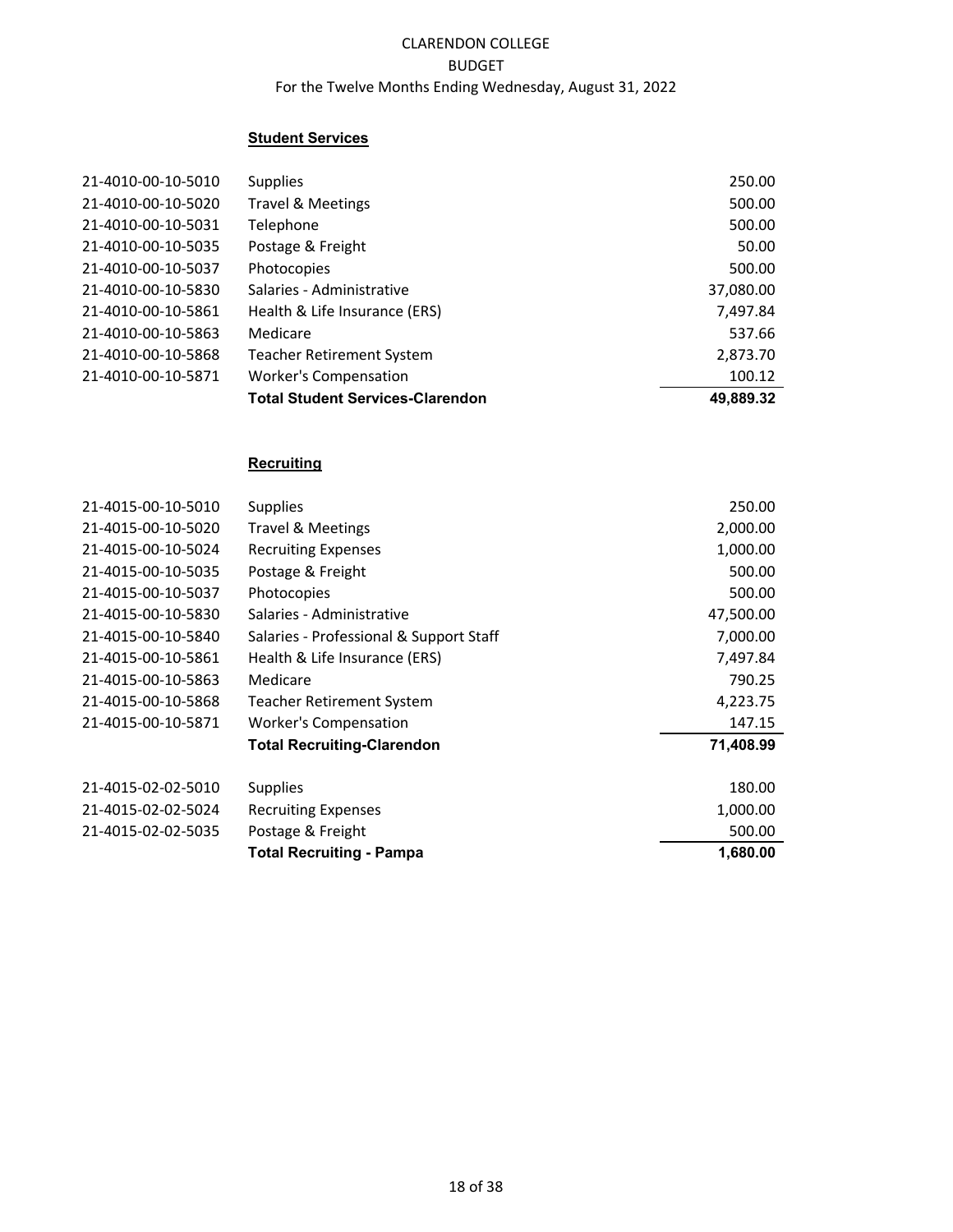### **Associate Dean of Enrollment Services**

| 21-4020-01-10-5010 | Supplies                                                           | 500.00     |
|--------------------|--------------------------------------------------------------------|------------|
| 21-4020-01-10-5020 | <b>Travel &amp; Meetings</b>                                       | 1,000.00   |
| 21-4020-01-10-5027 | Memberships                                                        | 200.00     |
| 21-4020-01-10-5031 | Telephone                                                          | 500.00     |
| 21-4020-01-10-5035 | Postage & Freight                                                  | 50.00      |
| 21-4020-01-10-5037 | Photocopies                                                        | 200.00     |
| 21-4020-01-10-5820 | Salaries - Overloads & Part-time Faculty                           | 17,000.00  |
| 21-4020-01-10-5830 | Salaries - Administrative                                          | 66,836.70  |
| 21-4020-01-10-5861 | Health & Life Insurance (ERS)                                      | 11,788.32  |
| 21-4020-01-10-5862 | <b>PARS Match</b>                                                  | 221.00     |
| 21-4020-01-10-5863 | Medicare                                                           | 1,215.63   |
| 21-4020-01-10-5868 | <b>Teacher Retirement System</b>                                   | 5,179.84   |
| 21-4020-01-10-5871 | <b>Worker's Compensation</b>                                       | 226.36     |
|                    | <b>Total Associate Dean of Enrollment Services</b>                 | 104,917.85 |
|                    | <b>Associate Dean of CTE</b>                                       |            |
| 21-4020-02-02-5010 | Supplies                                                           | 150.00     |
| 21-4020-02-02-5037 | Photocopies                                                        | 100.00     |
| 21-4020-02-02-5820 | Salaries - Overloads & Part-time Faculty                           | 11,440.00  |
| 21-4020-02-02-5862 | <b>PARS Match</b>                                                  | 148.72     |
| 21-4020-02-02-5863 | Medicare                                                           | 165.88     |
|                    |                                                                    |            |
| 21-4020-02-02-5871 | <b>Worker's Compensation</b><br><b>Total Associate Dean of CTE</b> | 30.89      |
|                    |                                                                    | 12,035.49  |
|                    |                                                                    |            |
|                    | <b>Learning Resource Center</b>                                    |            |
| 21-4022-00-10-5010 | Supplies                                                           | 750.00     |
| 21-4022-00-10-5037 | Photocopies                                                        | 50.00      |
| 21-4022-00-10-5095 | Activities                                                         | 250.00     |
| 21-4022-00-10-5840 | Salaries - Professional & Support Staff                            | 37,985.93  |
| 21-4022-00-10-5861 | Health & Life Insurance (ERS)                                      | 7,497.84   |
| 21-4022-00-10-5863 | Medicare                                                           | 550.80     |
| 21-4022-00-10-5868 | <b>Teacher Retirement System</b>                                   | 2,943.91   |

21-4022-00-10-5871 Worker's Compensation 102.56

**Total Learning Resource Center 50,131.04**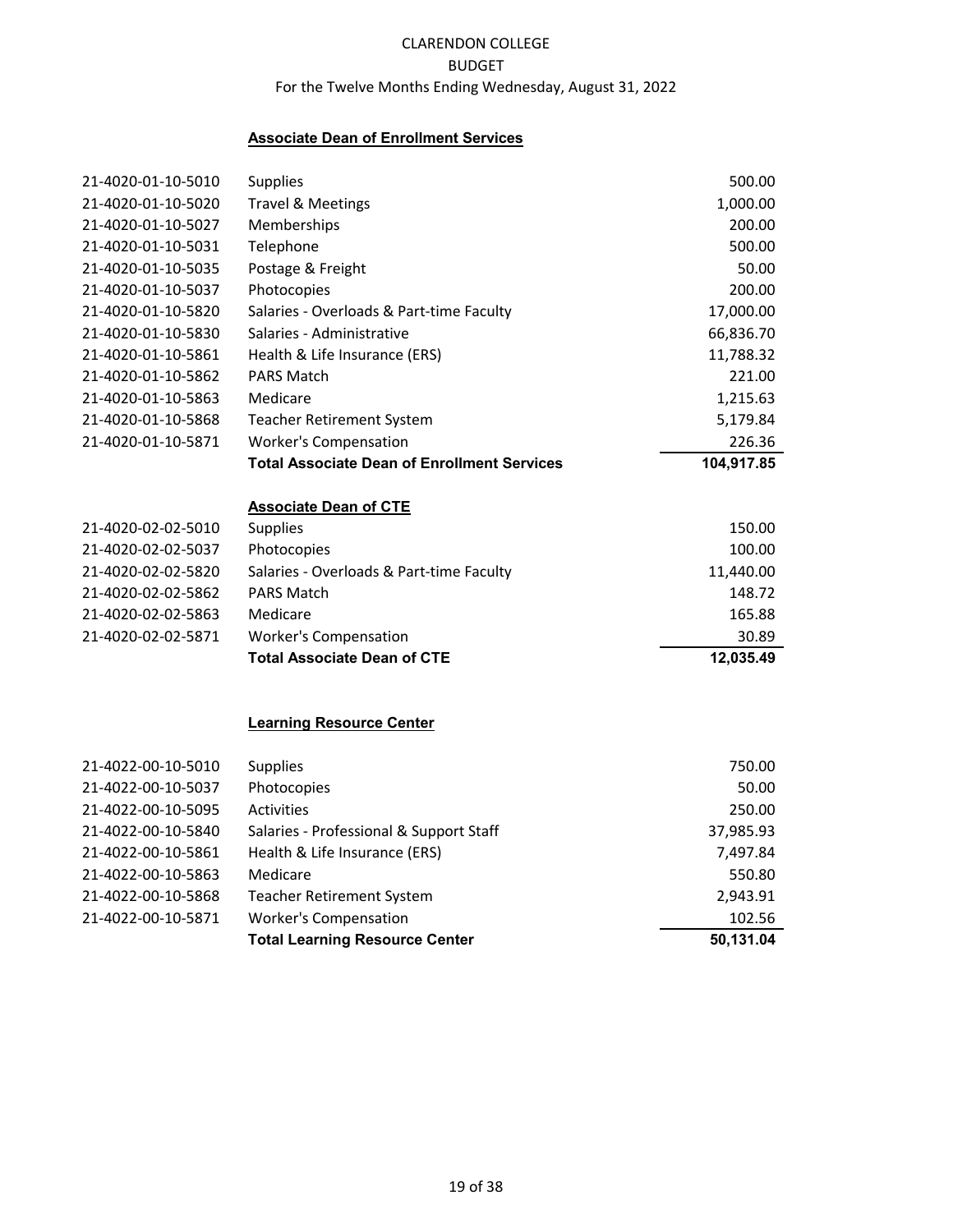## **Health Sciences Study Center**

| <b>Total Health Sciences Study Center</b> | 44,357.17 |
|-------------------------------------------|-----------|
| <b>Worker's Compensation</b>              | 85.93     |
| <b>TRS Pension Surcharge</b>              | 5,012.75  |
| Medicare                                  | 461.49    |
| TRS - Care                                | 6,420.00  |
| Salaries - Professional & Support Staff   | 31,827.00 |
| Photocopies                               | 50.00     |
| <b>Supplies</b>                           | 500.00    |
|                                           |           |

# **Financial Aid**

| 21-4025-00-10-5010 | <b>Supplies</b>                                 | 1,200.00   |
|--------------------|-------------------------------------------------|------------|
| 21-4025-00-10-5020 | <b>Travel &amp; Meetings</b>                    | 7,000.00   |
| 21-4025-00-10-5027 | Memberships & Dues                              | 4,000.00   |
| 21-4025-00-10-5035 | Postage & Freight                               | 225.00     |
| 21-4025-00-10-5037 | Photocopies                                     | 400.00     |
| 21-4025-00-10-5348 | <b>Contracted Services</b>                      | 2,500.00   |
| 21-4025-00-10-5830 | Salaries - Administrative                       | 85,932.90  |
| 21-4025-00-10-5840 | Salaries - Professional & Support Staff         | 29,120.00  |
| 21-4025-00-10-5861 | Health & Life Insurance (ERS)                   | 25,366.10  |
| 21-4025-00-10-5863 | Medicare                                        | 1,668.27   |
| 21-4025-00-10-5868 | Teacher Retirement System                       | 8,916.60   |
| 21-4025-00-10-5871 | <b>Worker's Compensation</b>                    | 310.64     |
|                    |                                                 |            |
|                    | <b>Total Financial Aid-Clarendon</b>            | 166,639.51 |
| 21-4025-02-02-5010 |                                                 | 400.00     |
| 21-4025-02-02-5020 | <b>Supplies</b><br><b>Travel &amp; Meetings</b> | 200.00     |
| 21-4025-02-02-5035 | Postage & Freight                               | 50.00      |
| 21-4025-02-02-5037 | Photocopies                                     | 200.00     |
| 21-4025-02-02-5830 | Salaries - Administrative                       | 32,385.60  |
| 21-4025-02-02-5861 | Health & Life Insurance                         | 7,497.84   |
| 21-4025-02-02-5863 | Medicare                                        | 469.59     |
| 21-4025-02-02-5868 | Teacher Retirement System                       | 2,509.88   |
| 21-4025-02-10-5871 | <b>Worker's Compensation</b>                    | 88.44      |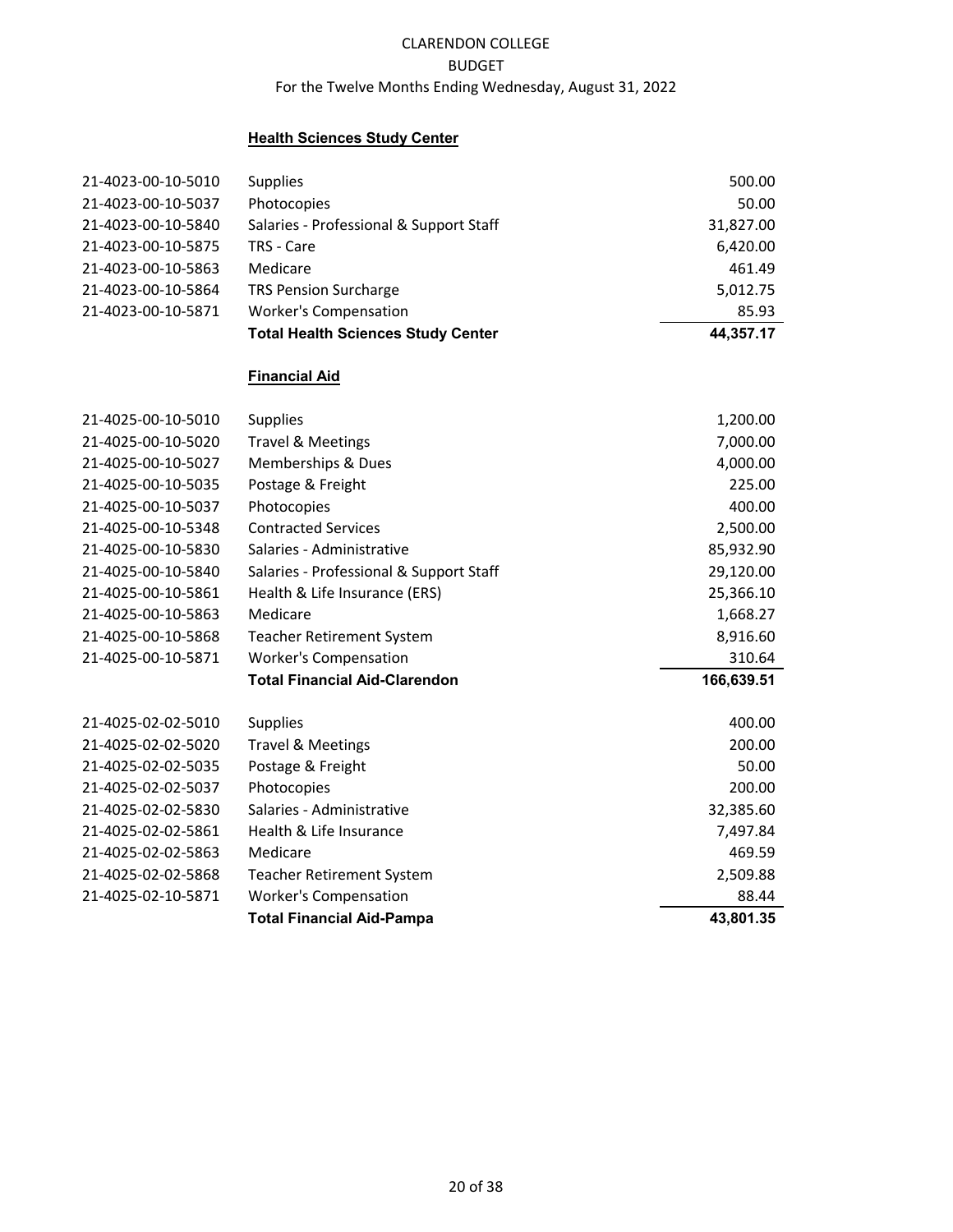|                    | <b>Total Financial Aid-Childress</b>  | 39,865.50 |
|--------------------|---------------------------------------|-----------|
| 21-4025-03-03-5871 | <b>Worker's Compensation</b>          | 78.62     |
| 21-4025-03-03-5868 | <b>Teacher Retirement System</b>      | 2,256.80  |
| 21-4025-03-03-5863 | Medicare                              | 422.24    |
| 21-4025-03-03-5861 | Health & Life Insurance               | 7,497.84  |
| 21-4025-03-03-5840 | Salaries-Professional & Support Staff | 29,120.00 |
| 21-4025-03-03-5037 | Photocopies                           | 50.00     |
| 21-4025-03-03-5035 | Postage & Freight                     | 40.00     |
| 21-4025-03-03-5020 | <b>Travel &amp; Meetings</b>          | 200.00    |
| 21-4025-03-03-5010 | <b>Supplies</b>                       | 200.00    |
|                    |                                       |           |

### **Registrar**

|                    | <b>Total Registrar-Clarendon</b> | 74.647.38 |
|--------------------|----------------------------------|-----------|
| 21-4029-00-10-5871 | <b>Worker's Compensation</b>     | 143.24    |
| 21-4029-00-10-5868 | <b>Teacher Retirement System</b> | 4,111.60  |
| 21-4029-00-10-5863 | Medicare                         | 769.27    |
| 21-4029-00-10-5861 | Health & Life Insurance (ERS)    | 10,370.40 |
| 21-4029-00-10-5830 | Salaries - Administrative        | 53,052.87 |
| 21-4029-00-10-5037 | Photocopies                      | 250.00    |
| 21-4029-00-10-5035 | Postage & Freight                | 2,500.00  |
| 21-4029-00-10-5027 | <b>Memberships &amp; Dues</b>    | 700.00    |
| 21-4029-00-10-5020 | Travel & Meetings                | 2,000.00  |
| 21-4029-00-10-5010 | <b>Supplies</b>                  | 750.00    |

# **Admissions and Records**

| 21-4030-01-10-5010 | <b>Supplies</b>                               | 1,000.00  |
|--------------------|-----------------------------------------------|-----------|
| 21-4030-01-10-5020 | <b>Travel &amp; Meetings</b>                  | 125.00    |
| 21-4030-01-10-5027 | Memberships & Dues                            | 650.00    |
| 21-4030-01-10-5035 | Postage & Freight                             | 300.00    |
| 21-4030-01-10-5037 | Photocopies                                   | 150.00    |
| 21-4030-01-10-5840 | Salaries - Professional & Support Staff       | 36,565.00 |
| 21-4030-01-10-5861 | Health & Life Insurance (ERS)                 | 10,370.40 |
| 21-4030-01-10-5863 | Medicare                                      | 530.19    |
| 21-4030-01-10-5868 | <b>Teacher Retirement System</b>              | 2,833.79  |
| 21-4030-01-10-5871 | <b>Worker's Compensation</b>                  | 98.73     |
|                    | <b>Total Admissions and Records-Clarendon</b> | 52,623.11 |
| 21-4030-02-02-5010 | <b>Supplies</b>                               | 150.00    |
| 21-4030-02-02-5035 | Postage & Freight                             | 150.00    |
|                    | <b>Total Admissions and Records - Pampa</b>   | 300.00    |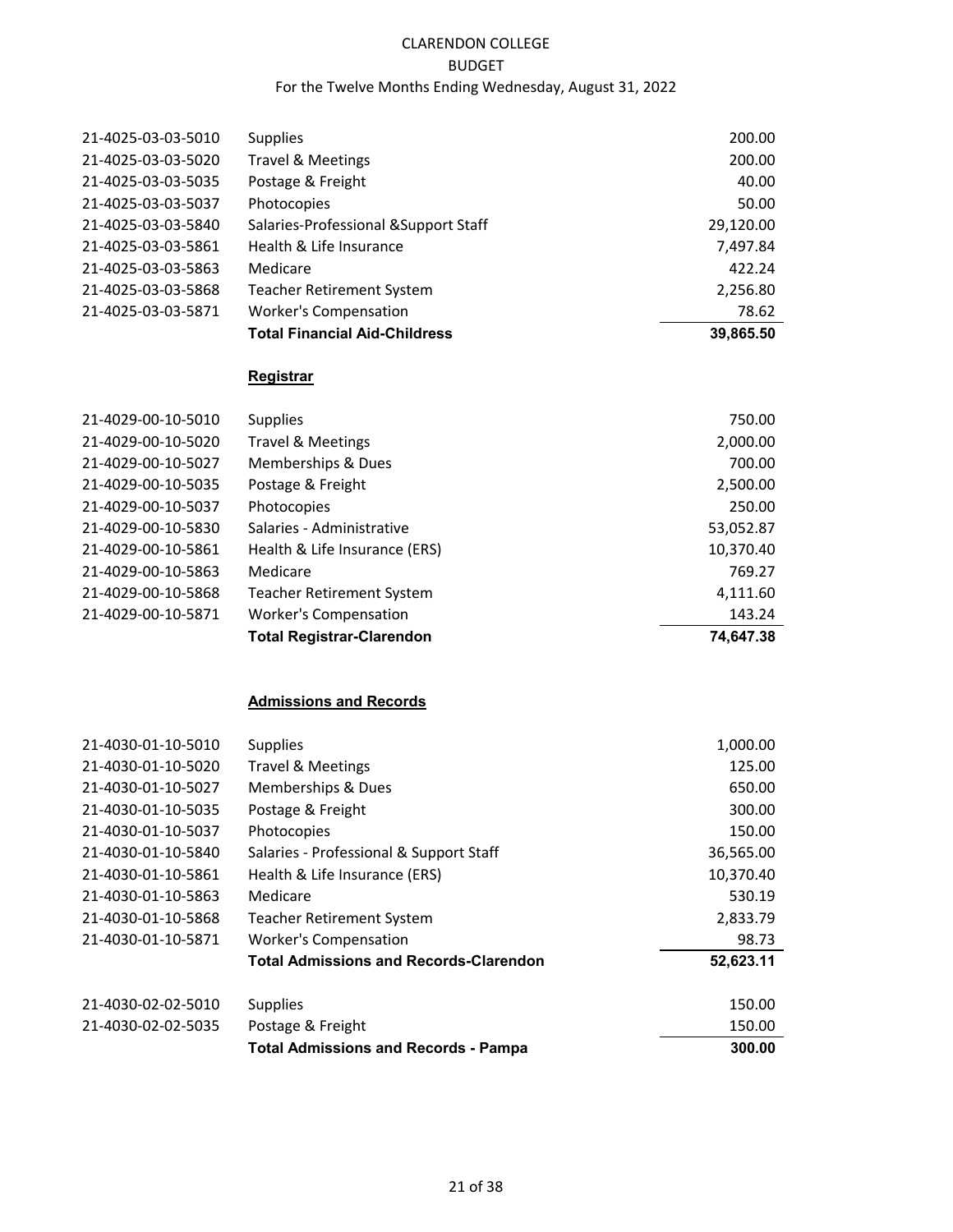## **Campus Security**

| 21-4035-00-10-5210 | Equipment                      | 3.500.00  |
|--------------------|--------------------------------|-----------|
| 21-4035-00-10-5341 | Equipment Maintenance & Repair | 500.00    |
| 21-4035-00-10-5348 | <b>Contracted Services</b>     | 43,605.00 |
|                    | <b>Total Campus Security</b>   | 47.605.00 |

# **Board of Regents**

| 21-5010-00-10-5010 | <b>Supplies</b>               | 1,000.00  |
|--------------------|-------------------------------|-----------|
| 21-5010-00-10-5020 | Travel & Meetings             | 3,000.00  |
| 21-5010-00-10-5039 | Miscellaneous                 | 7,000.00  |
| 21-5010-00-10-5150 | Elections                     | 3,000.00  |
|                    | <b>Total Board of Regents</b> | 14.000.00 |

#### **Executive Direction and Control**

| 21-5011-00-10-5010 | <b>Supplies</b>                              | 700.00     |
|--------------------|----------------------------------------------|------------|
| 21-5011-00-10-5020 | <b>Travel &amp; Meetings</b>                 | 18,000.00  |
| 21-5011-00-10-5027 | Memberships, Dues, & Subscriptions           | 1,000.00   |
| 21-5011-00-10-5031 | Telephone                                    | 1,000.00   |
| 21-5011-00-10-5035 | Postage & Freight                            | 300.00     |
| 21-5011-00-10-5037 | Photocopies                                  | 500.00     |
| 21-5011-00-10-5165 | <b>Professional Development</b>              | 7,200.00   |
| 21-5011-00-10-5830 | Salaries - Administrative                    | 131,325.00 |
| 21-5011-00-10-5840 | Salaries - Professional & Support Staff      | 37,138.29  |
| 21-5011-00-10-5861 | Health & Life Insurance ERS                  | 25,031.30  |
| 21-5011-00-10-5863 | Medicare                                     | 2,442.72   |
| 21-5011-00-10-5868 | <b>Teacher Retirement System</b>             | 13,055.90  |
| 21-5011-00-10-5871 | <b>Worker's Compensation</b>                 | 454.85     |
|                    | <b>Total Executive Direction and Control</b> | 238.148.06 |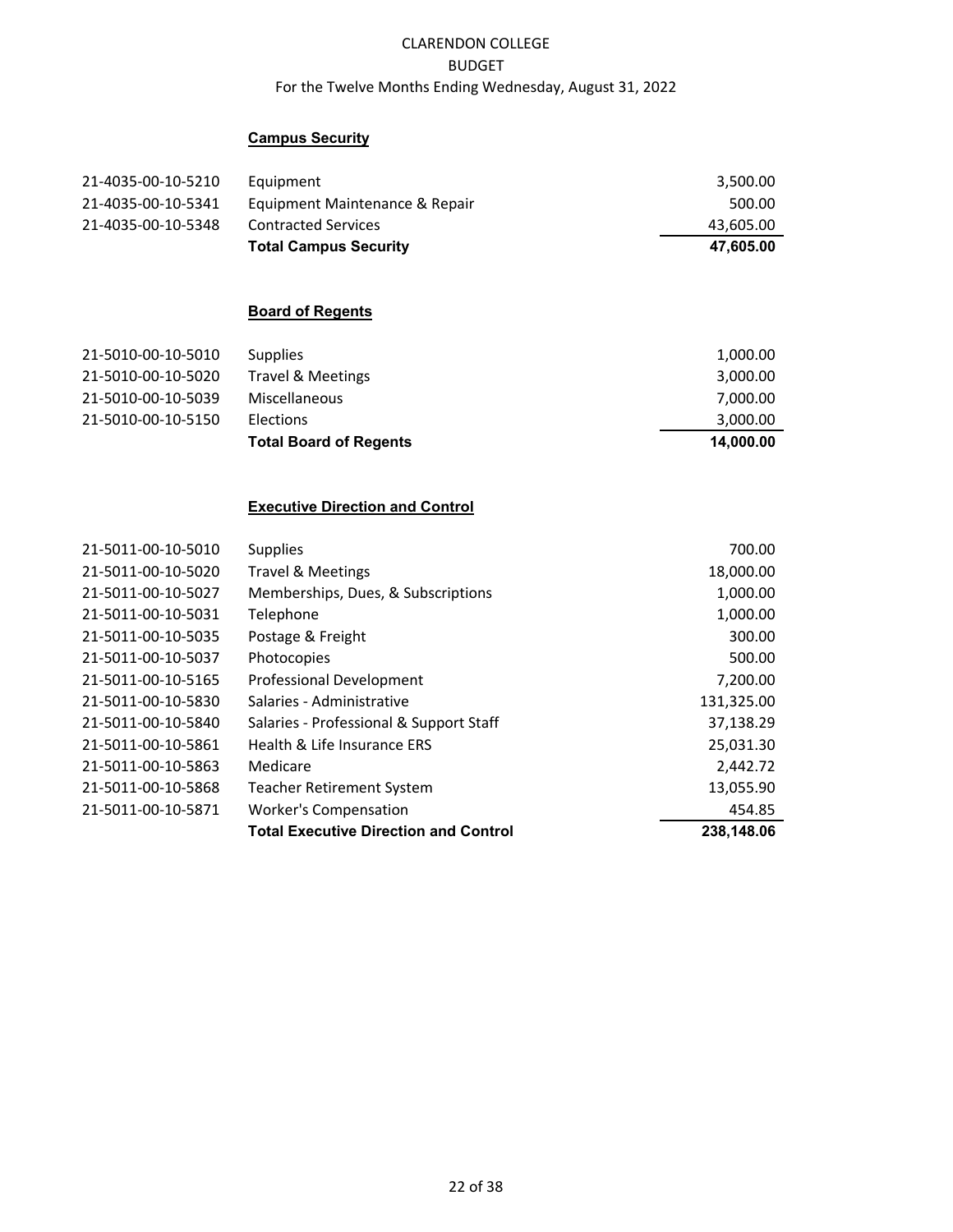#### **Business and Fiscal Management**

| 21-5021-01-10-5010 | <b>Supplies</b>                                       | 3,000.00   |
|--------------------|-------------------------------------------------------|------------|
| 21-5021-01-10-5020 | <b>Travel &amp; Meetings</b>                          | 2,000.00   |
| 21-5021-01-10-5027 | Memberships & Dues                                    | 17,425.00  |
| 21-5021-01-10-5028 | Lobby Expenditures - TASB                             | 75.00      |
| 21-5021-01-10-5031 | Telephone                                             | 1,500.00   |
| 21-5021-01-10-5035 | Postage & Freight                                     | 3,000.00   |
| 21-5021-01-10-5036 | Mail Service (Postage Meter)                          | 1,000.00   |
| 21-5021-01-10-5037 | Photocopies                                           | 1,000.00   |
| 21-5021-01-10-5114 | <b>Banking Fees</b>                                   | 1,000.00   |
| 21-5021-01-10-5115 | <b>Credit Card Fees</b>                               | 7,000.00   |
| 21-5021-01-10-5120 | Advertising (Non-Student Related)                     | 1,500.00   |
| 21-5021-01-10-5155 | Legal Fees                                            | 15,000.00  |
| 21-5021-01-10-5156 | Donley Appraisal District                             | 31,694.75  |
| 21-5021-01-10-5157 | <b>Audit Fees</b>                                     | 48,500.00  |
| 21-5021-01-10-5348 | <b>Contracted Services</b>                            | 20,000.00  |
| 21-5021-01-10-5830 | Salaries - Administrative                             | 80,000.00  |
| 21-5021-01-10-5840 | Salaries - Professional & Support Staff               | 138,695.68 |
| 21-5021-01-10-5861 | Health & Life Insurance ERS                           | 46,772.63  |
| 21-5021-01-10-5863 | Medicare                                              | 3,171.09   |
| 21-5021-01-10-5868 | <b>Teacher Retirement System</b>                      | 16,948.92  |
| 21-5021-01-10-5871 | <b>Worker's Compensation</b>                          | 590.48     |
|                    | <b>Total Business and Fiscal Management-Clarendon</b> | 439,873.55 |
| 21-5021-02-02-5010 | <b>Supplies</b>                                       | 350.00     |
| 21-5021-02-02-5032 | <b>Telephone Service</b>                              | 5,039.88   |
| 21-5021-02-02-5035 | Postage & Freight                                     | 2,000.00   |
| 21-5021-02-02-5037 | Photocopies                                           | 80.00      |
| 21-5021-02-02-5115 | <b>Credit Card Fees</b>                               | 600.00     |
| 21-5021-02-02-5156 | Grey County Tax Assessor                              | 17,548.00  |
| 21-5021-02-02-5346 | <b>Contracted Services</b>                            | 888.00     |
| 21-5021-02-02-5840 | Salaries - Professional & Support Staff               | 14,040.00  |
| 21-5021-02-02-5861 | Health & Life Insurance ERS                           | 3,748.92   |
| 21-5021-02-02-5863 | Medicare                                              | 203.58     |
| 21-5021-02-02-5868 | Teacher Retirement System                             | 1,088.10   |
| 21-5021-02-02-5871 | <b>Worker's Compensation</b>                          | 37.91      |
|                    | <b>Total Bus &amp; Fiscal Mgmt - Pampa</b>            | 45,624.39  |
| 21-5021-03-03-5033 | <b>Data Communications</b>                            | 18,480.00  |
| 21-5021-03-03-5156 | <b>Childress County Tax Assessor</b>                  | 8,818.44   |
|                    | <b>Total Bus &amp; Fiscal Mgmt - Childress</b>        | 27,298.44  |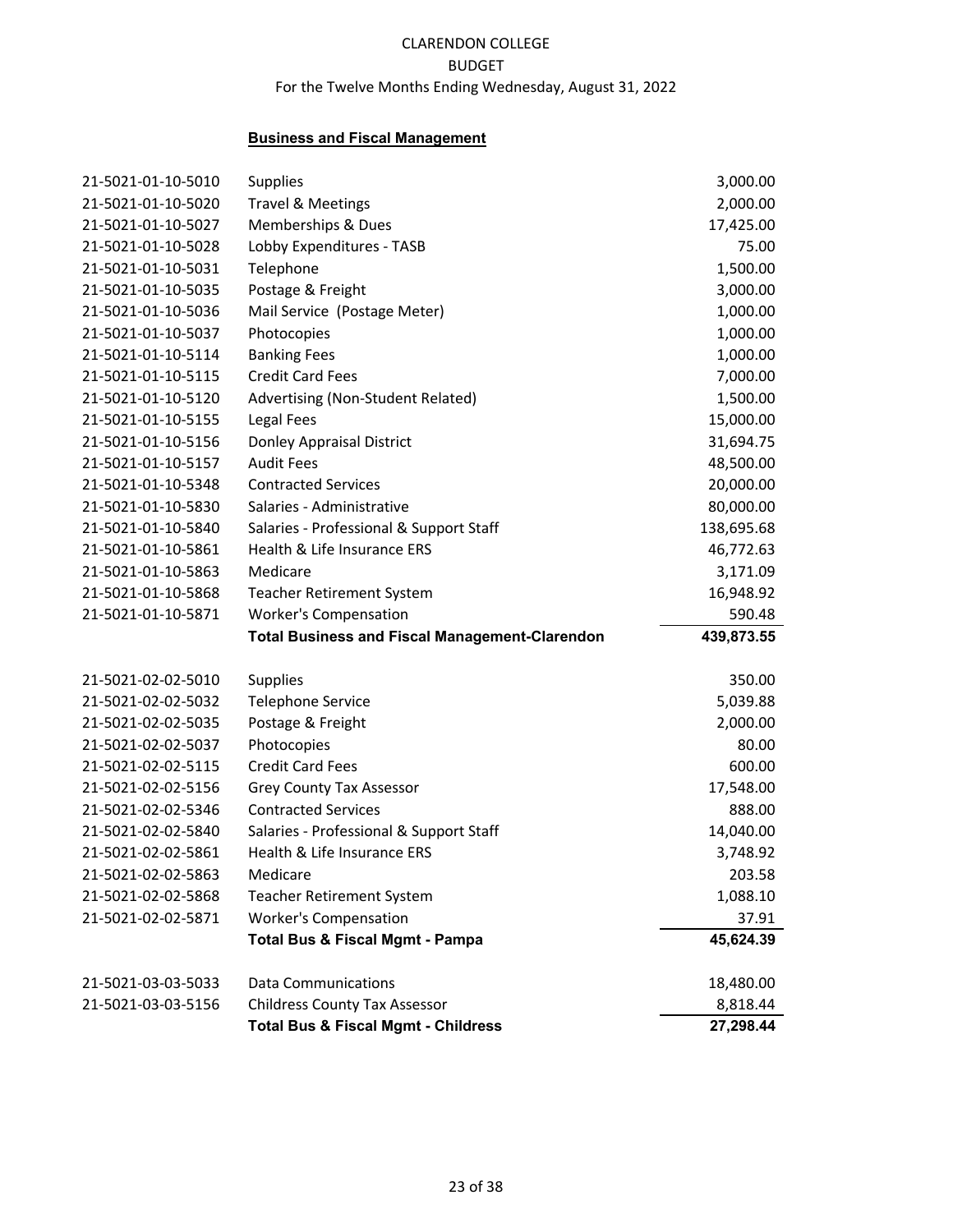## **Computer Services**

| 21-5022-00-10-5010 | <b>Supplies</b>                            | 450.00     |
|--------------------|--------------------------------------------|------------|
| 21-5022-00-10-5020 | <b>Travel &amp; Meetings</b>               | 2,000.00   |
| 21-5022-00-10-5031 | Telephone                                  | 1,000.00   |
| 21-5022-00-10-5033 | <b>Data Communications</b>                 | 51,744.84  |
| 21-5022-00-10-5035 | Postage & Freight                          | 60.00      |
| 21-5022-00-10-5037 | Photocopies                                | 250.00     |
| 21-5022-00-10-5085 | <b>Professional Services</b>               | 55,000.00  |
| 21-5022-00-10-5190 | <b>Computer Lic &amp; Maint Agreements</b> | 100,000.00 |
| 21-5022-00-10-5191 | Computer Lic & Maint - CAMS                | 60,000.00  |
| 21-5022-00-10-5210 | Equipment-Clarendon                        | 165,000.00 |
| 21-5022-02-02-5210 | Equipment-Pampa                            | 3,000.00   |
| 21-5022-03-03-5210 | Equipment-Childress                        | 1,000.00   |
| 21-5022-07-07-5210 | Equipment-Shamrock                         | 1,000.00   |
| 21-5022-00-10-5341 | Equipment Maintenance & Repair             | 20,000.00  |
| 21-5022-00-10-5348 | <b>Contracted Services</b>                 | 235,000.00 |
| 21-5022-00-10-5830 | Salaries - Administrative                  | 75,000.00  |
| 21-5022-00-10-5861 | Health & Life Insurance (ERS)              | 11,788.32  |
| 21-5022-00-10-5863 | Medicare                                   | 1,102.00   |
| 21-5022-00-10-5868 | <b>Teacher Retirement System</b>           | 5,890.00   |
| 21-5022-00-10-5871 | <b>Worker's Compensation</b>               | 205.20     |
|                    | <b>Total Computer Services</b>             | 789,490.36 |
|                    | <b>Institutional Advancement</b>           |            |
| 21-5025-00-10-5010 | Supplies                                   | 300.00     |
| 21-5025-00-10-5027 | Memberships & Dues                         | 550.00     |
| 21-5025-00-10-5035 | Postage & Freight                          | 300.00     |
| 21-5025-00-10-5037 | Photocopies                                | 300.00     |
| 21-5025-00-10-5040 | Printing                                   | 1,000.00   |
| 21-5025-00-10-5043 | Catalogs                                   | 1,800.00   |
| 21-5025-00-10-5120 | Advertising (Student-Related)              | 36,000.00  |
| 21-5025-02-02-5120 | Advertising (Student-Related-Pampa)        | 36,000.00  |
| 21-5025-03-03-5120 | Advertising (Student-Related-Childress)    | 10,000.00  |
| 21-5025-04-04-5120 | Advertising (Student-Related-Amarillo)     | 7,500.00   |
| 21-5025-00-10-5130 | Commencement                               | 10,000.00  |
| 21-5025-00-10-5840 | Salaries - Professional & Support Staff    | 42,461.36  |
| 21-5025-00-10-5861 | Health & Life Insurance                    | 7,497.84   |
| 21-5025-00-10-5863 | Medicare                                   | 497.51     |
| 21-5025-00-10-5868 | <b>Teacher Retirement System</b>           | 2,659.13   |
| 21-5025-00-10-5871 | <b>Worker's Compensation</b>               | 92.64      |
|                    | <b>Total Institutional Advancement</b>     | 156,958.48 |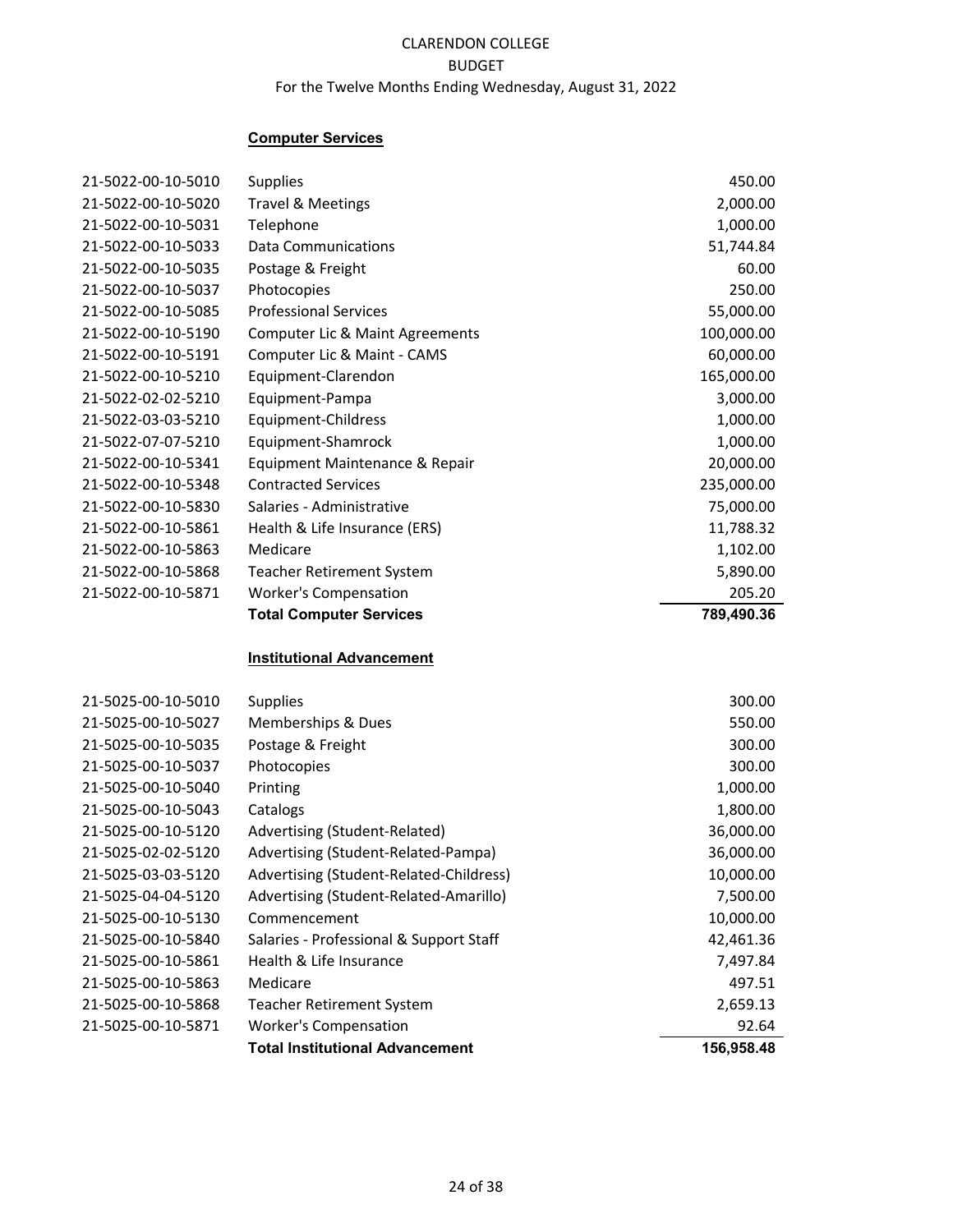## **Institutional Support**

| 21-5030-00-10-5175 | Contingency - Clarendon            | 3,573.14   |
|--------------------|------------------------------------|------------|
|                    | <b>Total Institutional Support</b> | 3,573.14   |
|                    |                                    |            |
|                    | <b>Staff Benefits State</b>        |            |
| 21-5891-00-90-5861 | Health & Life Insurance            | 561,728.00 |
|                    | <b>Total Staff Benefits State</b>  | 561,728.00 |
|                    |                                    |            |
|                    | <b>Staff Benefits Local</b>        |            |

#### **Plant Administration & Support Services**

| 21-6000-00-01-5031 | Telephone                                                | 500.00     |
|--------------------|----------------------------------------------------------|------------|
| 21-6000-00-01-5340 | <b>Health and Safety</b>                                 | 1,000.00   |
| 21-6000-00-01-5386 | Property & Casualty Insurance                            | 140,668.00 |
| 21-6000-00-01-5840 | Salaries - Professional & Support Staff                  | 62,831.80  |
| 21-6000-00-01-5861 | Health & Life Insurance                                  | 11,788.32  |
| 21-6000-00-01-5863 | Medicare                                                 | 911.06     |
| 21-6000-00-01-5868 | <b>Teacher Retirement System</b>                         | 4,869.46   |
| 21-6000-00-01-5871 | <b>Worker's Compensation</b>                             | 169.65     |
|                    | <b>Total Plant Administration &amp; Support Services</b> | 222,738.29 |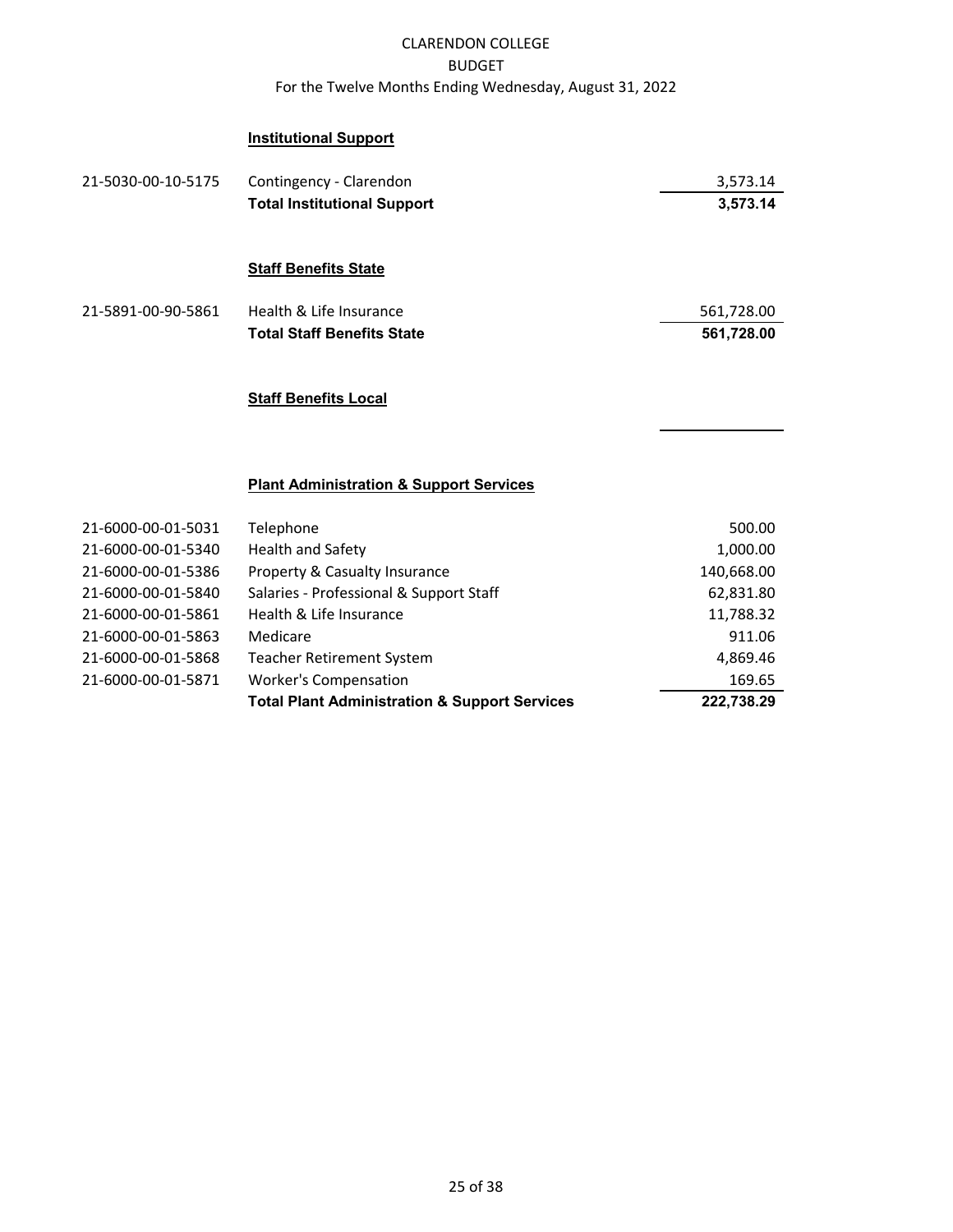## **Transportation**

| 21-6005-00-01-5010 | <b>Supplies</b>                         | 300.00     |
|--------------------|-----------------------------------------|------------|
|                    |                                         |            |
| 21-6005-00-01-5021 | Gas & Oil                               | 4,500.00   |
| 21-6005-00-01-5031 | Telephone                               | 500.00     |
| 21-6005-00-01-5210 | Equipment                               | 31,500.00  |
| 21-6005-00-01-5219 | Uniforms                                | 500.00     |
| 21-6005-00-01-5341 | Equipment Maintenance & Repair          | 2,000.00   |
| 21-6005-00-01-5342 | Vehicle Maintenance & Repair            | 50,000.00  |
| 21-6005-00-01-5840 | Salaries - Professional & Support Staff | 35,294.43  |
| 21-6005-00-01-5861 | Health & Life Insurance (ERS)           | 7,497.84   |
| 21-6005-00-01-5863 | Medicare                                | 511.77     |
| 21-6005-00-01-5868 | Teacher Retirement System               | 2,735.32   |
| 21-6005-00-01-5871 | <b>Worker's Compensation</b>            | 95.29      |
|                    | <b>Total Transportation-Clarendon</b>   | 135,434.65 |
| 21-6005-02-02-5021 | Gas & Oil                               | 1,500.00   |
| 21-6005-02-02-5342 | Vehicle Maintenance & Repair            | 3,000.00   |
|                    | <b>Total Transportation-Pampa</b>       | 4,500.00   |

#### **Maintenance**

| 21-6010-01-01-5010 | <b>Supplies</b>                               | 4,000.00   |
|--------------------|-----------------------------------------------|------------|
| 21-6010-01-01-5219 | Uniforms                                      | 1,896.00   |
| 21-6010-01-01-5341 | Equipment Maintenance & Repair                | 7,000.00   |
| 21-6010-01-01-5343 | Facility Maintenance & Repair                 | 122,335.04 |
| 21-6010-01-01-5346 | Energy Modernization - Interest - Maintenance | 20,124.44  |
| 21-6010-01-01-5348 | <b>Contracted Services</b>                    | 4,080.00   |
| 21-6010-01-01-5384 | Garbage & Trash Disposal                      | 18,116.28  |
| 21-6010-01-01-5820 | Salaries - Part Time                          | 1,200.00   |
| 21-6010-01-01-5840 | Salaries - Professional & Support Staff       | 46,800.00  |
| 21-6010-01-01-5861 | Health & Life Insurance (ERS)                 | 13,392.00  |
| 21-6010-01-01-5862 | <b>PARS Match</b>                             | 15.60      |
| 21-6010-01-01-5863 | Medicare                                      | 678.60     |
| 21-6010-01-01-5868 | <b>Teacher Retirement System</b>              | 3,627.00   |
| 21-6010-01-01-5871 | <b>Worker's Compensation</b>                  | 126.36     |
|                    | <b>Total Maintenance-Clarendon</b>            | 243,391.32 |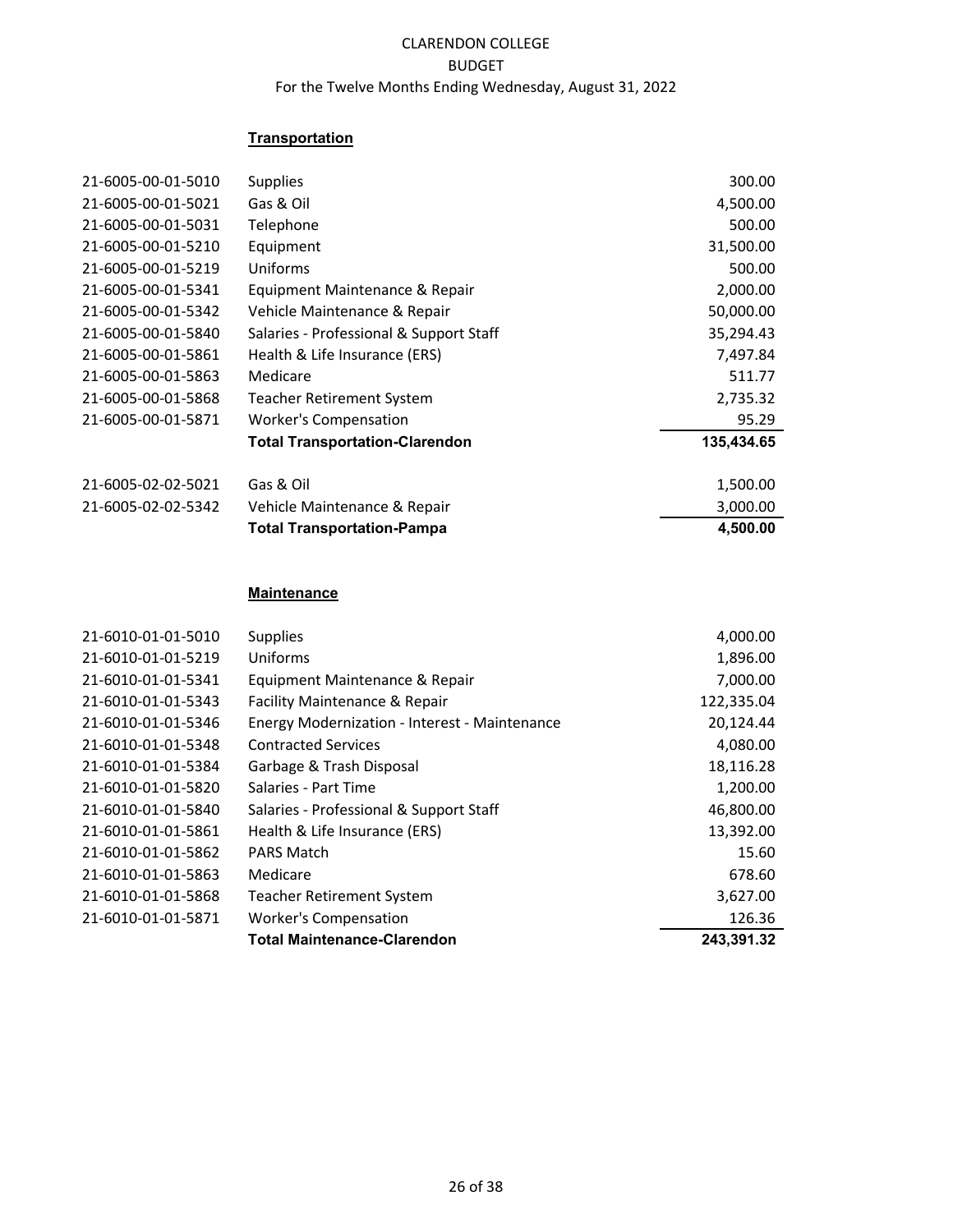| 21-6010-02-02-5010 | <b>Supplies</b>                         | 2,500.00  |
|--------------------|-----------------------------------------|-----------|
| 21-6010-02-02-5210 | Equipment                               | 1,000.00  |
| 21-6010-02-02-5219 | Uniforms                                | 550.00    |
| 21-6010-02-02-5341 | Equipment Maintenance & Repair          | 2,000.00  |
| 21-6010-02-02-5343 | Facility Maintenance & Repair           | 10,000.00 |
| 21-6010-02-02-5348 | <b>Contracted Services</b>              | 1,440.00  |
| 21-6010-02-02-5840 | Salaries - Professional & Support Staff | 15,600.00 |
| 21-6010-02-02-5861 | Health & Life Insurance (ERS)           | 3,748.92  |
| 21-6010-02-02-5863 | Medicare                                | 226.20    |
| 21-6010-02-02-5868 | Teacher Retirement System               | 1,209.00  |
| 21-6010-02-02-5871 | <b>Worker's Compensation</b>            | 42.12     |
|                    | Total Maintenance - Pampa               | 38,316.24 |
| 21-6010-03-03-5343 | Facility Maintenance & Repair           | 3,000.00  |
|                    | <b>Total Maintenance - Childress</b>    | 3,000.00  |
| 21-6010-04-04-5343 | Facility Maintenance & Repair           | 2,500.00  |
| 21-6010-04-04-5348 | <b>Contracted Services</b>              | 900.00    |
|                    | <b>Total Maintenance - Amarillo</b>     | 3.400.00  |

# **Custodial**

| 21-6020-01-01-5010 | <b>Supplies</b>                         | 20,000.00  |
|--------------------|-----------------------------------------|------------|
| 21-6020-01-01-5031 | Telephone                               | 500.00     |
| 21-6020-01-01-5210 | Equipment                               | 5,000.00   |
| 21-6020-01-01-5840 | Salaries - Professional & Support Staff | 118,087.20 |
| 21-6020-01-01-5861 | Health & Life Insurance (ERS)           | 34,281.80  |
| 21-6020-01-01-5862 | <b>PARS Match</b>                       | 50.00      |
| 21-6020-01-01-5863 | Medicare                                | 1,712.26   |
| 21-6020-01-01-5868 | <b>Teacher Retirement System</b>        | 9,151.76   |
| 21-6020-01-01-5871 | <b>Worker's Compensation</b>            | 318.84     |
|                    | <b>Total Housekeeping-Clarendon</b>     | 189,101.86 |
| 21-6020-02-02-5010 | <b>Supplies</b>                         | 10,000.00  |
| 21-6020-02-02-5210 | Equipment                               | 2,000.00   |
| 21-6020-02-02-5840 | Salaries - Professional & Support Staff | 24,960.00  |
| 21-6020-02-02-5861 | Health & Life Insurance (ERS)           | 10,370.40  |
| 21-6020-02-02-5863 | Medicare                                | 361.92     |
| 21-6020-02-02-5868 | Teacher Retirement System               | 1,934.40   |
| 21-6020-02-02-5871 | <b>Worker's Compensation</b>            | 67.39      |
|                    | <b>Total Housekeeping-Pampa</b>         | 49,694.11  |
| 21-6020-03-03-5010 | <b>Supplies</b>                         | 1,600.00   |
|                    | <b>Total Housekeeping-Childress</b>     | 1,600.00   |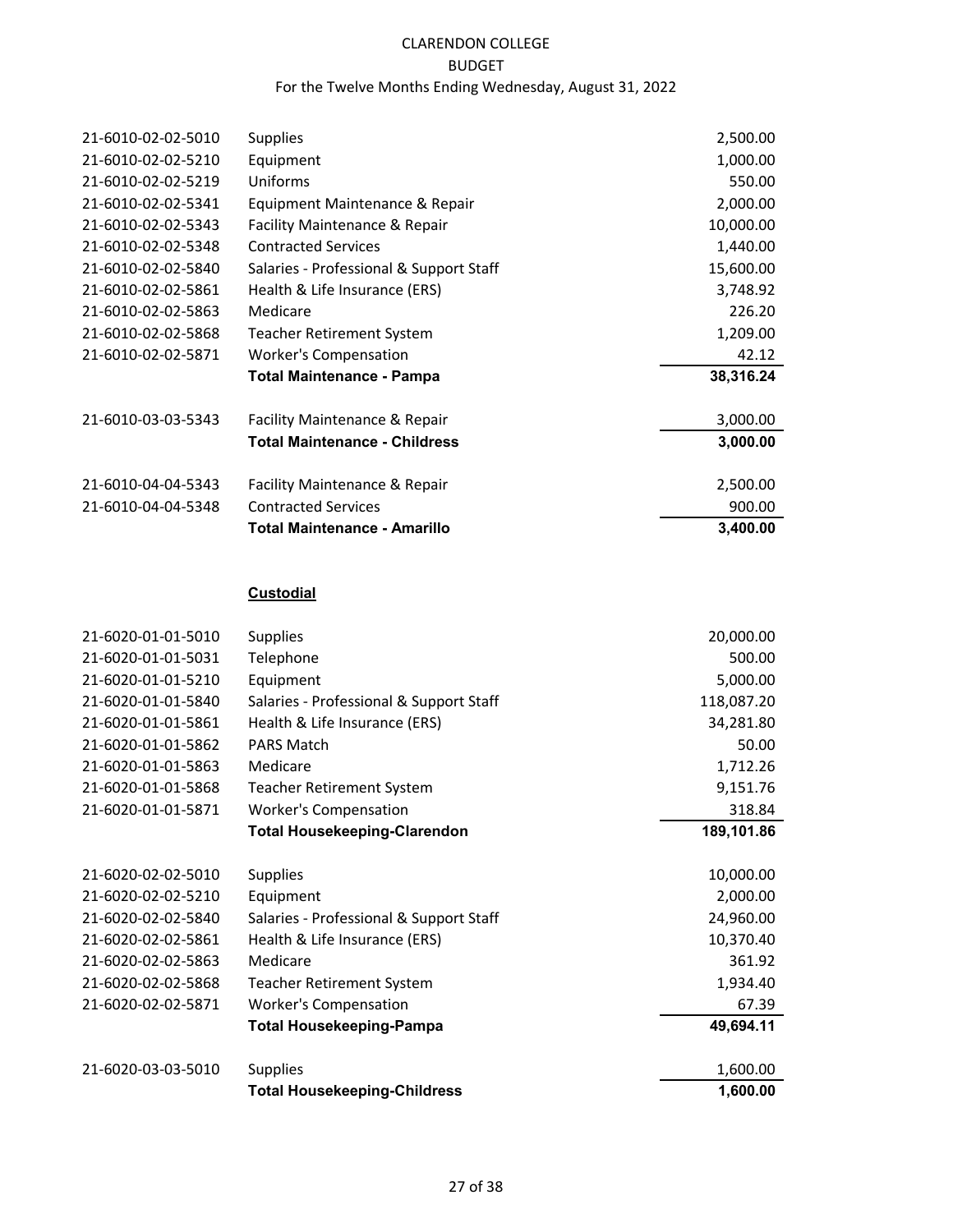# CLARENDON COLLEGE

#### BUDGET

## For the Twelve Months Ending Wednesday, August 31, 2022

| 21-6020-04-04-5010 | <b>Supplies</b>                         | 2,500.00  |
|--------------------|-----------------------------------------|-----------|
|                    | <b>Total Housekeeping-Amarillo</b>      | 2,500.00  |
| 21-6020-07-07-5820 | Salaries - Professional & Support Staff | 1,200.00  |
|                    | <b>Total Housekeeping-Shamrock</b>      | 1,200.00  |
|                    | <b>Grounds</b>                          |           |
| 21-6030-01-01-5010 | Supplies                                | 3,000.00  |
| 21-6030-01-01-5210 | Equipment                               | 1,500.00  |
| 21-6030-01-01-5219 | Uniforms                                | 513.24    |
| 21-6030-01-01-5341 | <b>Equipment Maintenance and Repair</b> | 2,500.00  |
| 21-6030-01-01-5360 | Grounds & Campus Improvements           | 10,000.00 |
| 21-6030-01-01-5840 | Salaries - Professional & Support Staff | 44,727.44 |
| 21-6030-01-01-5861 | Health & Life Insurance (ERS)           | 13,392.00 |
| 21-6030-01-01-5863 | Medicare                                | 648.55    |
| 21-6030-01-01-5868 | <b>Teacher Retirement System</b>        | 3,466.38  |
| 21-6030-01-01-5871 | <b>Worker's Compensation</b>            | 120.76    |
|                    | <b>Total Grounds-Clarendon</b>          | 79,868.37 |
| 21-6030-02-02-5010 | Supplies                                | 8,000.00  |
| 21-6030-02-02-5021 | Gas & Oil                               | 1,000.00  |
| 21-6030-02-02-5210 | Equipment                               | 5,000.00  |
| 21-6030-02-02-5219 | Uniforms                                | 513.24    |
| 21-6030-02-02-5348 | <b>Contracted Services</b>              | 5,000.00  |
| 21-6030-02-02-5360 | Grounds & Campus Improvements           | 10,000.00 |
| 21-6030-02-02-5840 | Salaries - Professional & Support Staff | 15,600.00 |
| 21-6030-02-02-5861 | Health & Life Insurance                 | 3,748.92  |
| 21-6030-02-02-5863 | Medicare                                | 226.20    |
| 21-6030-02-02-5868 | <b>Teachers Retirement System</b>       | 1,209.00  |
| 21-6030-02-02-5871 | <b>Worker's Compensation</b>            | 42.12     |
|                    | <b>Total Grounds - Pampa</b>            | 50,339.48 |

# **Rent**

| 21-6110-02-02-5112 | Pampa Rent Bond Interest | 101,281.26 |
|--------------------|--------------------------|------------|
| 21-6110-03-03-5380 | Rent-Childress           | 27,000.00  |
| 21-6110-04-04-5380 | Rent-Amarillo            | 2,400.00   |
| 21-6110-07-07-5380 | Rent-Shamrock            | 12,000.00  |
|                    | <b>Total Rent</b>        | 142.681.26 |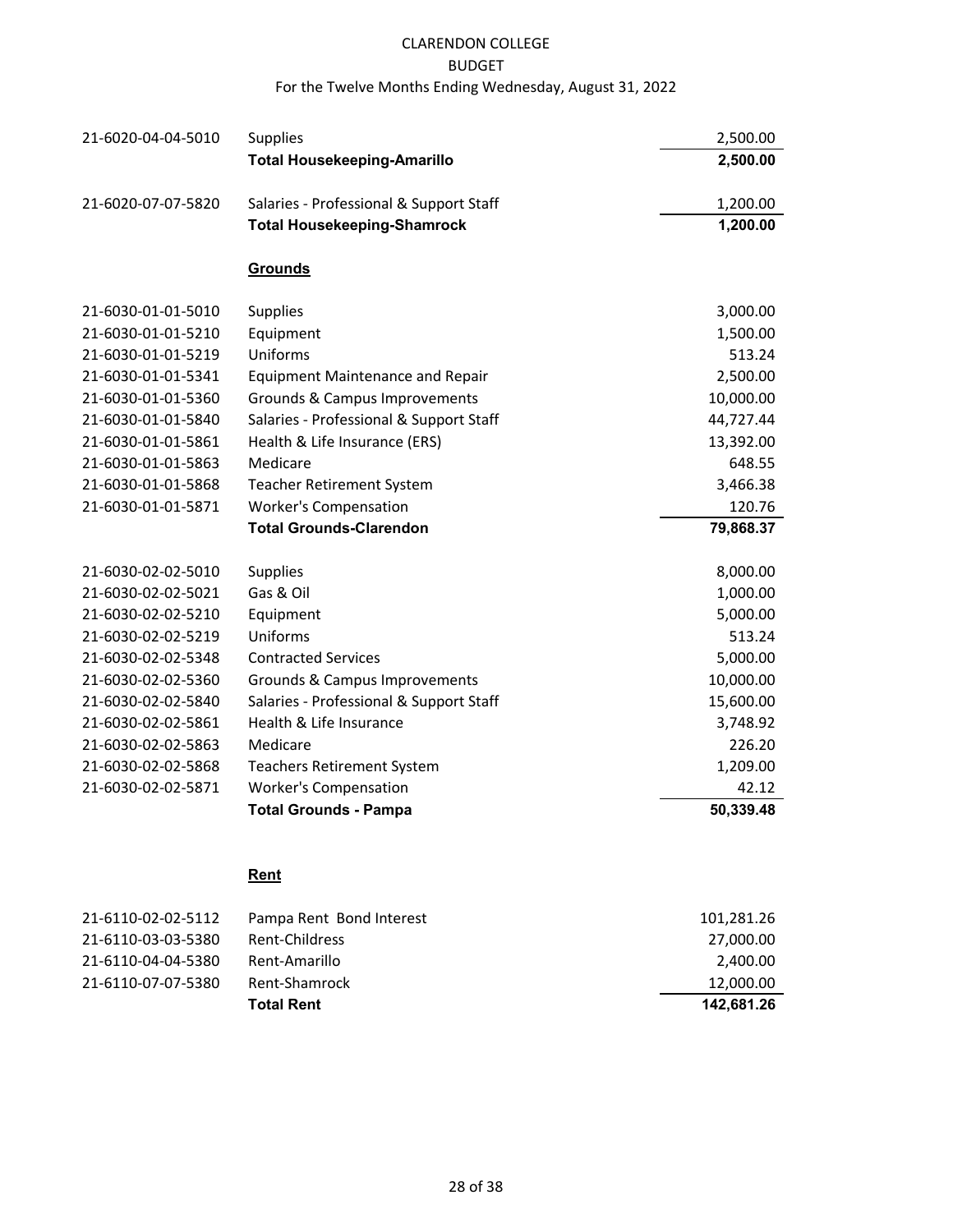## **Utilities**

| 21-6114-01-01-5381 | Electricity                                        | 120,000.00        |
|--------------------|----------------------------------------------------|-------------------|
| 21-6114-01-01-5382 | Gas                                                | 55,000.00         |
| 21-6114-01-01-5383 | Water & Sewer                                      | 30,000.00         |
|                    | <b>Total Utilities-Clarendon</b>                   | 205,000.00        |
| 21-6114-02-02-5381 | Electricity                                        | 25,000.00         |
| 21-6114-02-02-5382 | Gas                                                | 7,000.00          |
| 21-6114-02-02-5383 | Water & Sewer                                      | 13,000.00         |
|                    | <b>Total Utilities - Pampa</b>                     | 45,000.00         |
| 21-6114-03-03-5381 | Electricity                                        | 7,000.00          |
| 21-6114-03-03-5382 | Gas                                                | 1,600.00          |
| 21-6114-03-03-5383 | Water & Sewer                                      | 1,300.00          |
|                    | <b>Total Utilities - Childress</b>                 | 9,900.00          |
| 21-6114-04-04-5381 | Electricity                                        | 5,000.00          |
| 21-6114-04-04-5382 | Gas                                                | 1,300.00          |
| 21-6114-04-04-5383 | Water & Sewer                                      | 1,700.00          |
|                    | <b>Total Utilities - Amarillo</b>                  | 8,000.00          |
|                    | <b>Inter-fund Appropriations</b>                   |                   |
| 21-0991-00-99-5925 | <b>Transfer to Auxiliary</b>                       | 1,068,487.32      |
| 21-0991-00-99-5942 | Transfer to Scholarships & Gifts                   | 113,377.75        |
|                    | <b>Total Inter-fund Appropriations</b>             | 1,181,865.07      |
|                    | <b>Total Expenses - Education and General</b>      | 9,953,178.73      |
|                    | <b>Total Revenue - Education and General</b>       | (10, 536, 594.63) |
|                    | <b>Total Expense - Education and General</b>       | 9,953,178.73      |
|                    | Net Change to E & G Fund Balance                   | (583, 415.90)     |
|                    | Reserves - Salt Fork                               | 80,000.00         |
|                    | Reserves - Excel Solar                             | 6,000.00          |
|                    | <b>Transportation Account - Transportation Fee</b> | 50,000.00         |
|                    | PAMPA BOND (65-6044-02-02-2421) ends 2029          | 278,453.13        |
|                    | TRANE (65-6010-00-00-2421) ends 2025               | 124,962.77        |
|                    | Presidential Scholarships (42-8000-00-00-5421)     | 44,000.00         |
|                    |                                                    | 583,415.90        |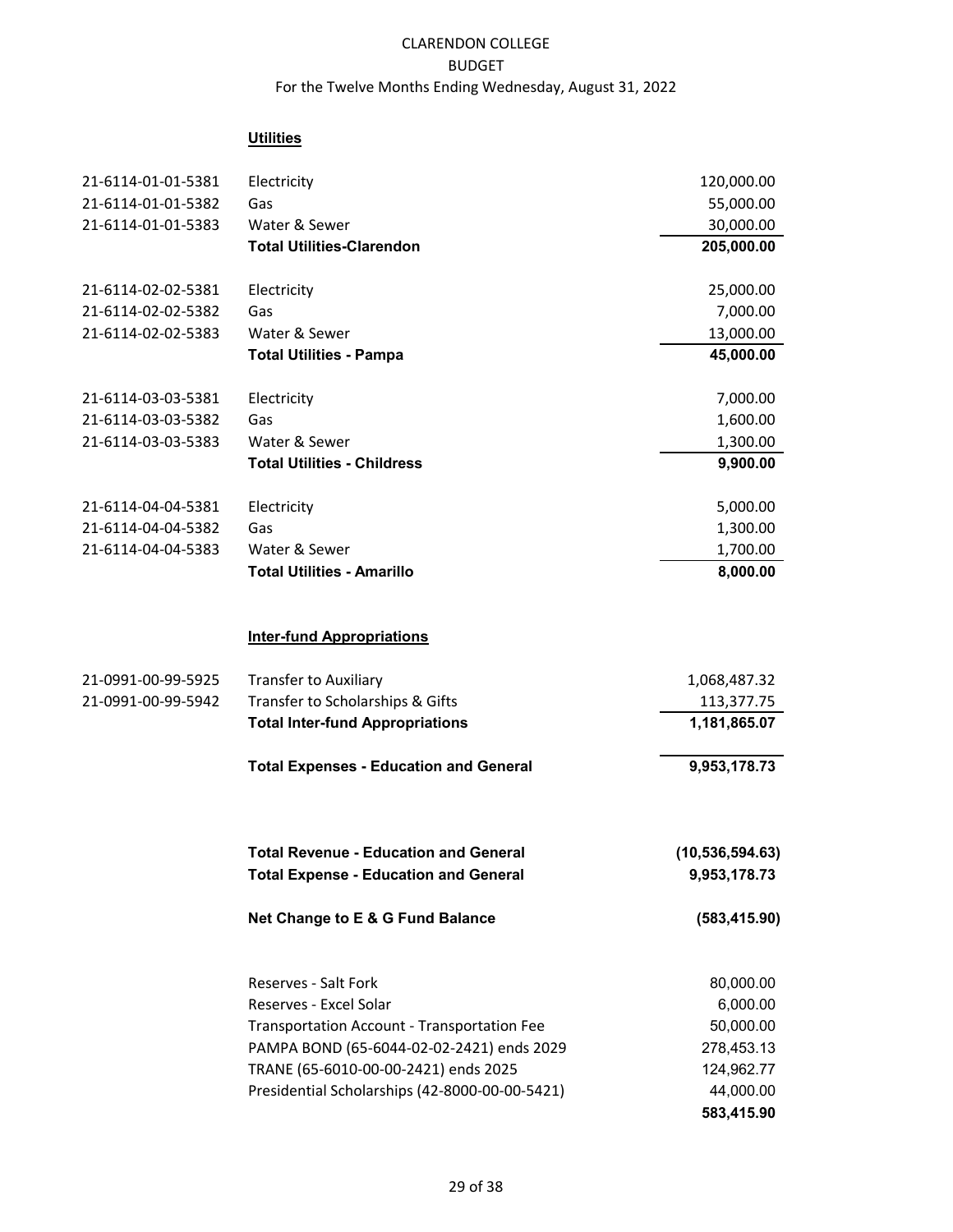## **Auxiliary Fund Budget**

#### **Bookstore**

| 25-0180-01-10-4221 | <b>Textbook Sales Clarendon</b>       | 4,000.00  |
|--------------------|---------------------------------------|-----------|
| 25-0180-05-10-4222 | <b>Correctional Education Rentals</b> | 10,000.00 |
| 25-0180-01-10-4223 | Textbook Sales                        | 1,000.00  |
| 25-0180-01-10-4251 | <b>MBSCommission</b>                  | 4,500.00  |
| 25-0180-01-10-4225 | <b>Bookstore Sales</b>                | 7,500.00  |
|                    | <b>Total - Bookstore</b>              | 27,000.00 |

#### **Residence Halls**

| 25-0190-01-10-4231 | Knorpp                       | 111,720.00 |
|--------------------|------------------------------|------------|
| 25-0190-01-10-4232 | Phelan                       | 54,390.00  |
| 25-0190-01-10-4233 | Southwest                    | 11,760.00  |
| 25-0190-01-10-4234 | Vaughan                      | 91,140.00  |
| 25-0190-01-10-4235 | Regents                      | 108,780.00 |
| 25-0190-01-10-4237 | Dorm Application             | 13,300.00  |
| 25-0190-01-10-4239 | Cable Fees                   | 31,560.00  |
|                    | <b>Total Residence Halls</b> | 422.650.00 |

#### **Food Service**

| 25-0195-01-10-4098 | Sales Tax Discount        | 150.00     |
|--------------------|---------------------------|------------|
| 25-0195-01-10-4205 | Food Service Revenue      | 674.368.00 |
| 25-0195-01-10-4251 | Commission Sales          | 500.00     |
|                    | <b>Total Food Service</b> | 675.018.00 |

## **Livestock & Equine Center**

| 25-0196-01-10-4243 | <b>Faculty Rental</b><br><b>Total Livestock &amp; Equine Center</b> | 2,000.00<br>2,000.00 |
|--------------------|---------------------------------------------------------------------|----------------------|
|                    | <b>Short Term Student Loans</b>                                     |                      |
| 25-0197-00-10-4097 | Student ID Replacement                                              | 100.00               |
|                    | <b>Total Student Loans</b>                                          | 100.00               |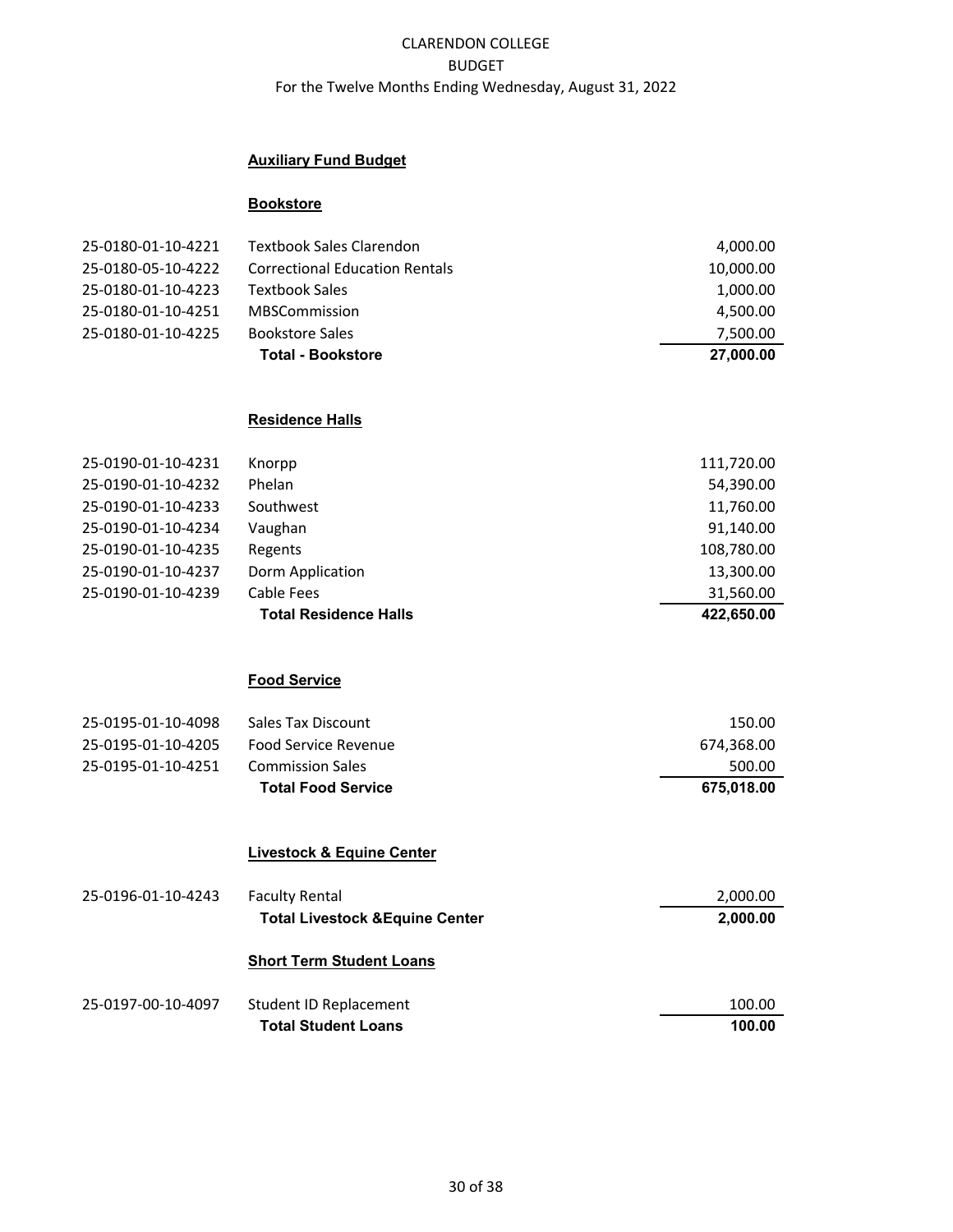## **Sales and Service**

| 25-0198-00-10-4243 | <b>Facility Rentals</b>                     | 200.00       |
|--------------------|---------------------------------------------|--------------|
| 25-0198-00-10-4244 | <b>Facility Rentals - Horse Stalls</b>      | 1,000.00     |
| 25-0198-00-10-4245 | <b>Coke Machine Commissions</b>             | 1,100.00     |
|                    | <b>Total Sales and Services</b>             | 2,300.00     |
|                    | <b>College House</b>                        |              |
| 25-0199-00-10-4095 | Rental Income                               | 8,400.00     |
|                    | <b>Total College House</b>                  | 8,400.00     |
|                    | <b>Miscellaneous Income</b>                 |              |
|                    | <b>Interfund Appropriations</b>             |              |
| 25-0991-00-99-4121 | <b>Transfers From Education and General</b> | 1,068,487.32 |
|                    | <b>Total Interfund Appropriations</b>       | 1,068,487.32 |
|                    | Total Revenue - Auxiliary Fund              | 2,205,955.32 |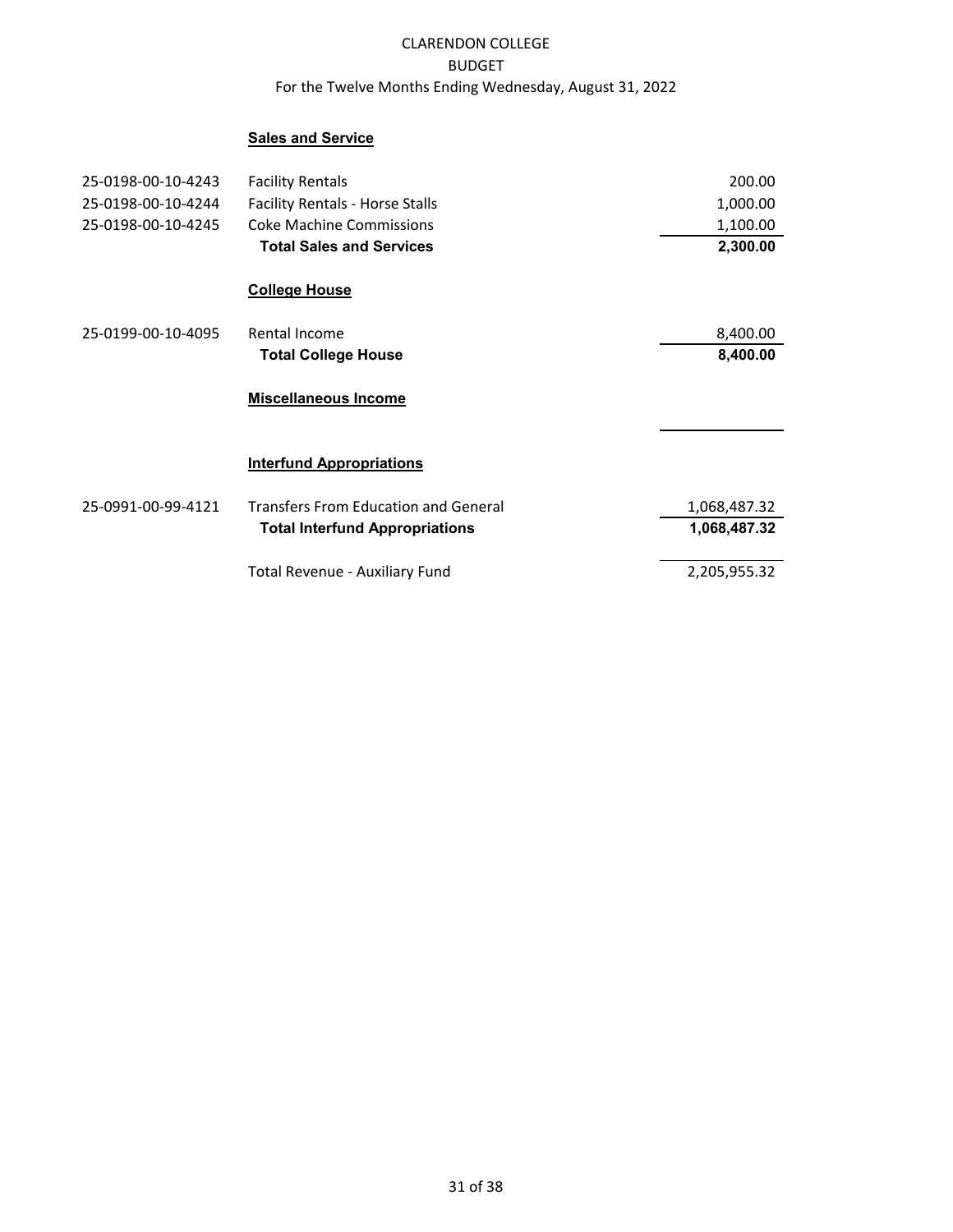## **Bookstore**

| 25-0180-01-10-5010 | <b>Supplies</b>                         | 100.00    |
|--------------------|-----------------------------------------|-----------|
| 25-0180-01-10-5035 | Postage & Freight                       | 75.00     |
| 25-0180-01-10-5037 | Photocopies                             | 50.00     |
| 25-0180-01-10-5181 | <b>Textbook Purchases</b>               | 50,000.00 |
| 25-0180-01-10-5840 | Salaries - Professional & Support Staff | 29,868.80 |
| 25-0180-01-10-5861 | Health & Life Insurance (ERS)           | 10,370.40 |
| 25-0180-01-10-5863 | Medicare                                | 402.94    |
| 25-0180-01-10-5868 | <b>Teacher Retirement System</b>        | 2,240.16  |
| 25-0180-01-10-5871 | <b>Worker's Compensation</b>            | 75.03     |
|                    | <b>Total Bookstore</b>                  | 93,182.33 |

## **Residence Halls**

| 25-0190-01-10-5031 | Telephone                               | 500.00    |
|--------------------|-----------------------------------------|-----------|
| 25-0190-01-10-5210 | Equipment                               | 3,200.00  |
| 25-0190-01-10-5217 | Furniture                               | 6,500.00  |
| 25-0190-01-10-5341 | Equipment Maintenance & Repair          | 2,500.00  |
| 25-0190-01-10-5343 | Facility Maintenance & Repair           | 6,500.00  |
| 25-0190-01-10-5370 | Cable Fees                              | 14,400.00 |
| 25-0190-01-10-5840 | Salaries - Professional & Support Staff | 25,500.00 |
| 25-0190-01-10-5863 | Medicare                                | 377.00    |
| 25-0190-01-10-5868 | <b>Teacher Retirement System</b>        | 1,763.13  |
| 25-0190-01-10-5871 | <b>Worker's Compensation</b>            | 70.20     |
| 25-0190-01-10-5873 | 90 Day TRS                              | 251.87    |
|                    | <b>Total Residence Halls</b>            | 61,562.20 |

## **Food Service**

| 25-0195-01-10-5210 | Equipment                      | 3,000.00   |
|--------------------|--------------------------------|------------|
| 25-0195-01-10-5341 | Equipment Maintenance & Repair | 2,000.00   |
| 25-0195-01-10-5343 | Facility Maintenance & Repair  | 2,000.00   |
| 25-0195-01-10-5348 | <b>Contracted Services</b>     | 494,531.10 |
|                    | <b>Total Food Service</b>      | 501,531.10 |

## **Livestock and Equine Center**

| 25-0196-01-10-5341 | Equipment Maintenance & Repair | 4,000.00 |
|--------------------|--------------------------------|----------|
|                    |                                |          |
| 25-0196-01-10-5210 | Equipment                      | 3.500.00 |
| 25-0196-01-10-5010 | Supplies                       | 2,500.00 |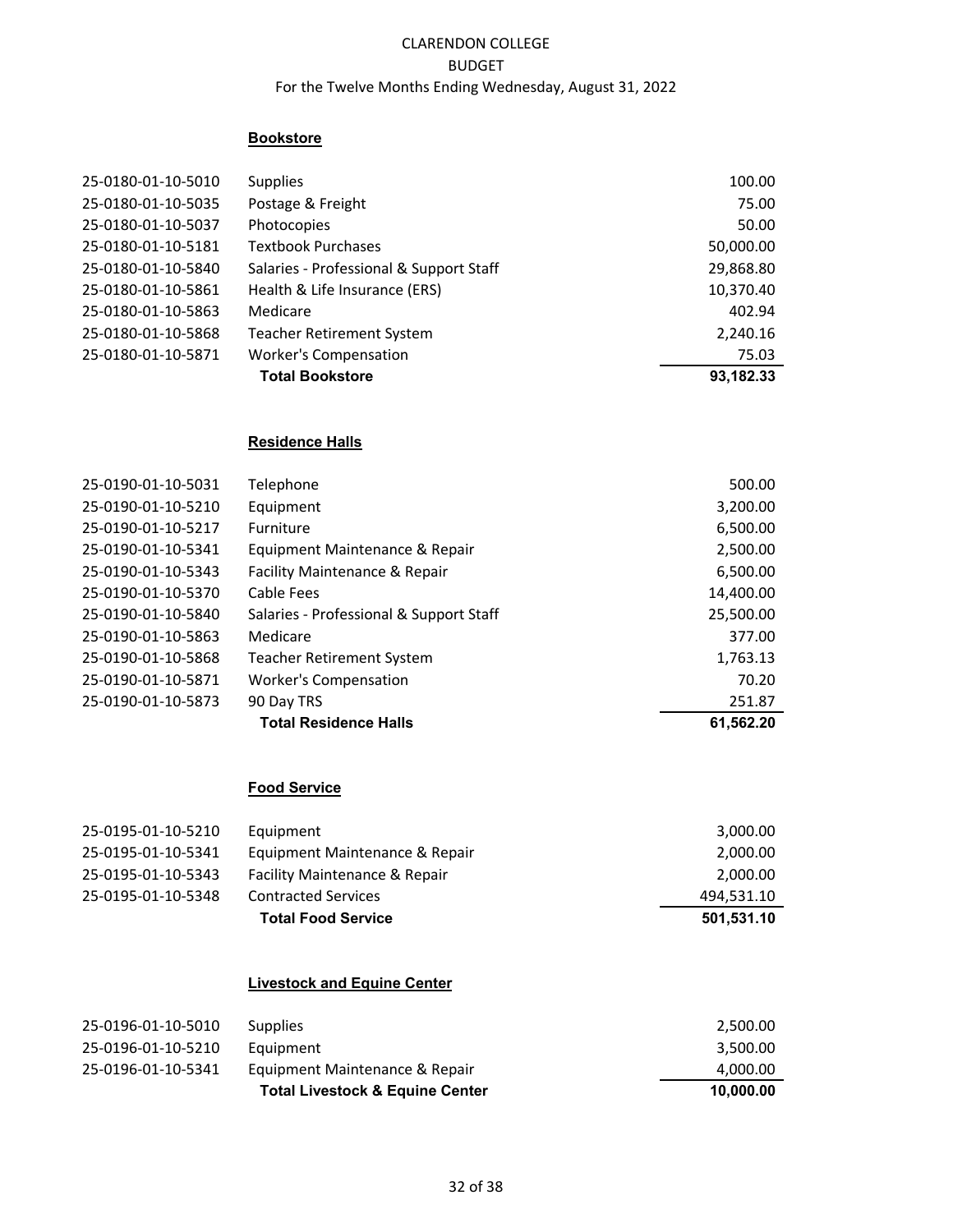## **Sales & Service**

| 25-0198-00-10-5011 | <b>Supplies</b>                  | 4,193.20   |
|--------------------|----------------------------------|------------|
|                    | <b>Total Sales &amp; Service</b> | 4,193.20   |
|                    | <b>Athletics - General</b>       |            |
|                    |                                  |            |
| 25-0310-00-10-5010 | <b>Supplies</b>                  | 1,000.00   |
| 25-0310-00-10-5020 | <b>Travel &amp; Meetings</b>     | 40,000.00  |
| 25-0310-00-10-5027 | Memberships & Dues               | 12,000.00  |
| 25-0310-00-10-5210 | Equipment                        | 1,000.00   |
| 25-0310-00-10-5387 | Athletic Insurance               | 68,326.00  |
| 25-0310-00-10-5389 | <b>Student Medical Serivces</b>  | 4,000.00   |
| 25-0310-00-10-5830 | Salaries - Administrative        | 10,000.00  |
| 25-0310-00-10-5863 | Medicare                         | 145.00     |
| 25-0310-00-10-5868 | Teachers Retirement System       | 775.00     |
| 25-0310-00-10-5871 | <b>Worker's Compensation</b>     | 27.00      |
|                    | <b>Total Athletics - General</b> | 137.273.00 |

# **Baseball**

|                    | <b>Total Baseball</b>                   | 207,552.04 |
|--------------------|-----------------------------------------|------------|
| 25-0312-00-10-5873 | 90 Day TRS                              | 251.87     |
| 25-0312-00-10-5871 | <b>Worker's Compensation</b>            | 49.95      |
| 25-0312-00-10-5868 | <b>Teachers Retirement System</b>       | 755.63     |
| 25-0312-01-10-5867 | <b>ORP</b>                              | 363.00     |
| 25-0312-00-10-5863 | Medicare                                | 253.75     |
| 25-0312-00-10-5861 | Health & Life Insurance (ERS)           | 7,497.84   |
| 25-0312-00-10-5840 | Salaries - Professional & Support Staff | 17,500.00  |
| 25-0312-00-10-5421 | Scholarships                            | 100,750.00 |
| 25-0312-00-10-5344 | <b>Field Maintenance</b>                | 6,000.00   |
| 25-0312-00-10-5341 | Equipment Mainenance & Repair           | 1,200.00   |
| 25-0312-00-10-5219 | Uniforms                                | 12,600.00  |
| 25-0312-00-10-5210 | Equipment                               | 28,000.00  |
| 25-0312-00-10-5085 | <b>Professional Services</b>            | 9,980.00   |
| 25-0312-00-10-5037 | Photocopies                             | 200.00     |
| 25-0312-00-10-5035 | Postage & Freight                       | 100.00     |
| 25-0312-00-10-5031 | Telephone                               | 1,000.00   |
| 25-0312-00-10-5027 | Memberships & Dues                      | 350.00     |
| 25-0312-00-10-5024 | <b>Recruiting Expenses</b>              | 2,500.00   |
| 25-0312-00-10-5020 | <b>Travel &amp; Meetings</b>            | 18,000.00  |
| 25-0312-00-10-5010 | <b>Supplies</b>                         | 200.00     |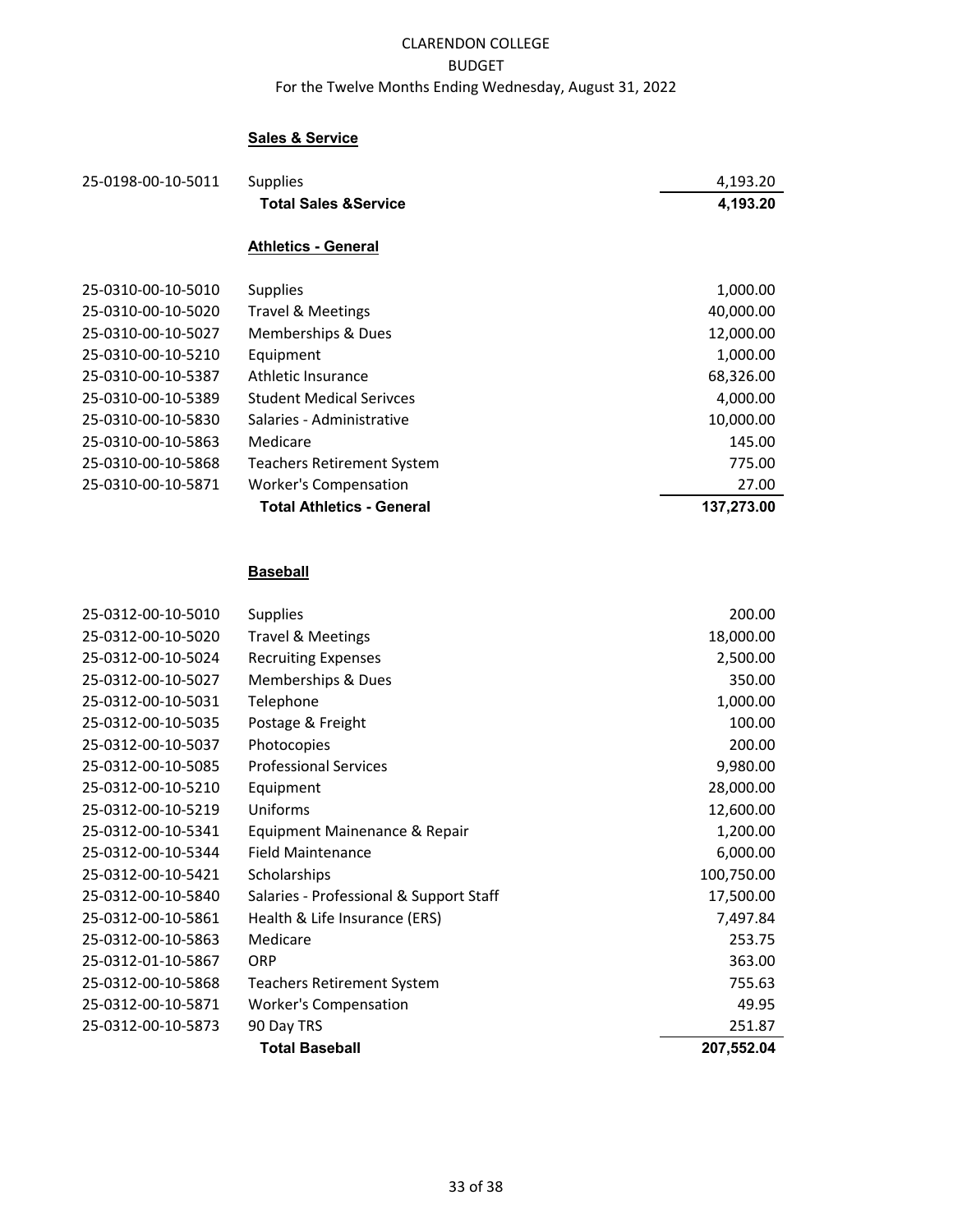#### **Men's Basketball**

| 25-0316-00-10-5010 | <b>Supplies</b>                         | 150.00    |
|--------------------|-----------------------------------------|-----------|
| 25-0316-00-10-5020 | <b>Travel &amp; Meetings</b>            | 14,000.00 |
| 25-0316-00-10-5024 | <b>Recruiting Expenses</b>              | 2,400.00  |
| 25-0316-00-10-5031 | Telephone                               | 1,000.00  |
| 25-0316-00-10-5037 | Photocopies                             | 10.00     |
| 25-0316-00-10-5085 | <b>Professional Services</b>            | 7,800.00  |
| 25-0316-00-10-5219 | Uniforms                                | 9,000.00  |
| 25-0316-00-10-5344 | Field Maintenance                       | 1,335.00  |
| 25-0316-00-10-5421 | Scholarships                            | 65,000.00 |
| 25-0316-00-10-5840 | Salaries - Professional & Support Staff | 17,500.00 |
| 25-0316-00-10-5861 | Health & Life Insurance (ERS)           | 7,497.84  |
| 25-0316-00-10-5863 | Medicare                                | 268.25    |
| 25-0316-00-10-5868 | <b>Teachers Retirement System</b>       | 765.31    |
| 25-0316-00-10-5871 | <b>Worker's Compensation</b>            | 49.95     |
| 25-0316-00-10-5873 | 90 Day-TRS                              | 251.88    |

#### **Total Men's Basketball 127,028.23**

## **Women's Basketball**

|                    | <b>Total Women's Basketball</b>         | 127,259.16 |
|--------------------|-----------------------------------------|------------|
| 25-0320-00-10-5873 | 90 Day TRS                              | 251.87     |
| 25-0320-00-10-5871 | <b>Worker's Compensation</b>            | 49.95      |
| 25-0320-00-10-5868 | Teachers Retirement System              | 1,356.25   |
| 25-0320-00-10-5863 | Medicare                                | 268.25     |
| 25-0320-00-10-5861 | Health & Life Insurance (ERS)           | 7,497.84   |
| 25-0320-00-10-5840 | Salaries - Professional & Support Staff | 17,500.00  |
| 25-0320-00-10-5421 | Scholarships                            | 65,000.00  |
| 25-0320-00-10-5344 | <b>Field Maintenance</b>                | 1,335.00   |
| 25-0320-00-10-5219 | Uniforms                                | 11,000.00  |
| 25-0320-00-10-5210 | Equipment                               | 1,500.00   |
| 25-0320-00-10-5085 | <b>Professional Services</b>            | 7,000.00   |
| 25-0320-00-10-5031 | Telephone                               | 1,000.00   |
| 25-0320-00-10-5027 | Memberships & Dues                      | 250.00     |
| 25-0320-00-10-5024 | <b>Recruiting Expenses</b>              | 1,500.00   |
| 25-0320-00-10-5020 | <b>Travel &amp; Meetings</b>            | 11,500.00  |
| 25-0320-00-10-5010 | <b>Supplies</b>                         | 250.00     |
|                    |                                         |            |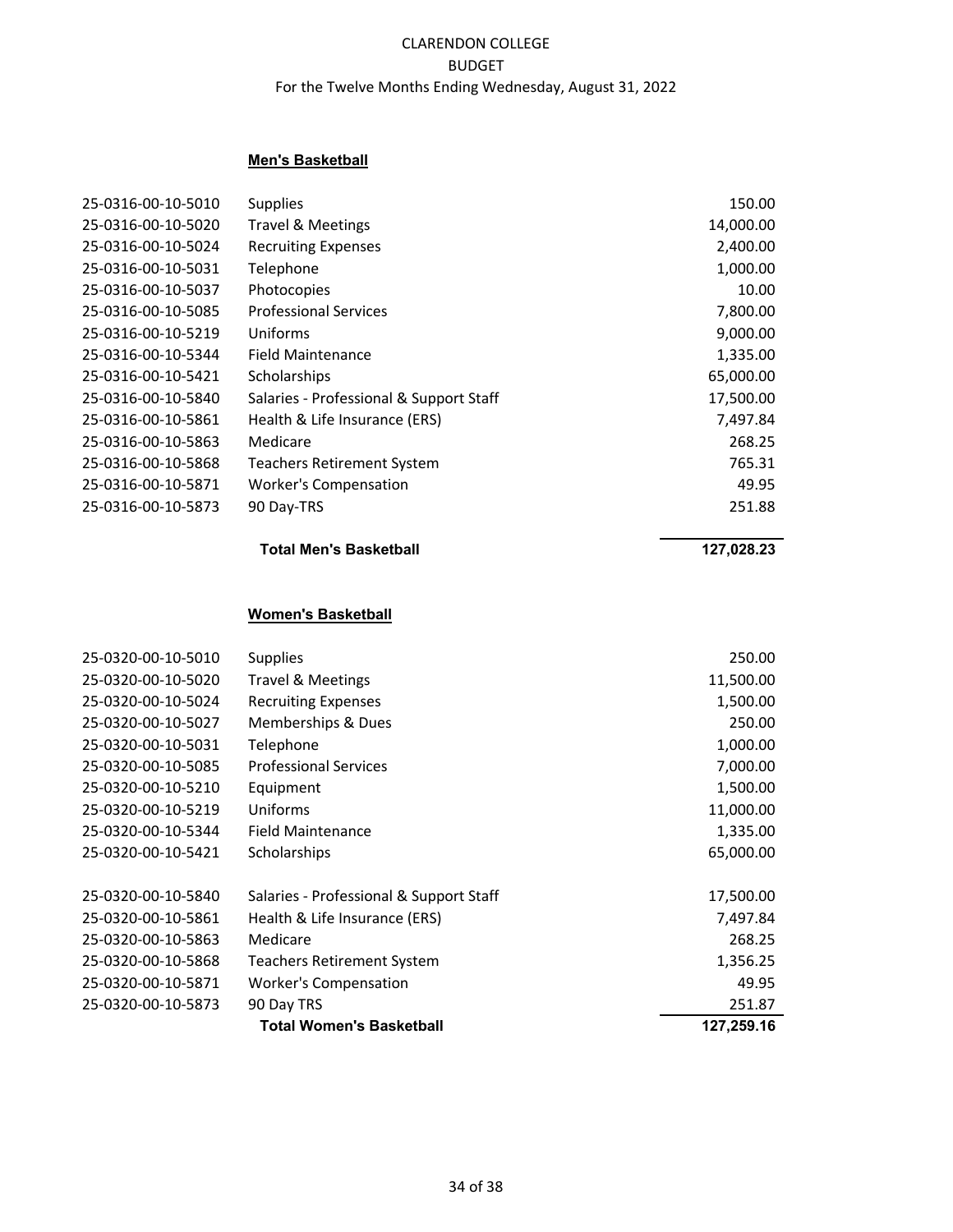# **Volleyball**

| 25-0328-00-10-5020<br><b>Travel &amp; Meetings</b><br>25-0328-00-10-5024<br><b>Recruiting Expenses</b><br>25-0328-00-10-5031<br>Telephone | 9,150.00<br>2,500.00<br>1,000.00<br>50.00 |
|-------------------------------------------------------------------------------------------------------------------------------------------|-------------------------------------------|
|                                                                                                                                           |                                           |
|                                                                                                                                           |                                           |
|                                                                                                                                           |                                           |
| 25-0328-00-10-5035<br>Postage & Freight                                                                                                   |                                           |
| 25-0328-00-10-5037<br>Photocopies                                                                                                         | 25.00                                     |
| 25-0328-00-10-5085<br><b>Professional Services</b>                                                                                        | 5,000.00                                  |
| 25-0328-00-10-5210<br>Equipment                                                                                                           | 2,000.00                                  |
| 25-0328-00-10-5219<br>Uniforms                                                                                                            | 5,200.00                                  |
| 25-0328-00-10-5344<br><b>Field Maintenance</b>                                                                                            | 700.00                                    |
| 25-0328-00-10-5421<br>Scholarships                                                                                                        | 42,100.00                                 |
| 25-0328-01-10-5840<br>Salaries - Professional & Support Staff                                                                             | 17,500.00                                 |
| 25-0328-00-10-5861<br>Health & Life Insurance (ERS)                                                                                       | 7,497.84                                  |
| 25-0328-00-10-5868<br>Teachers Retirement System                                                                                          | 1,433.75                                  |
| 25-0328-01-10-5863<br>Medicare                                                                                                            | 268.25                                    |
| 25-0328-00-10-5871<br>Worker's Compensation                                                                                               | 49.95                                     |
| 25-0328-00-10-5873<br>90 Day TRS                                                                                                          | 251.88                                    |
| <b>Total Volleyball</b>                                                                                                                   | 94,801.67                                 |

## **Softball**

| 25-0332-00-10-5010 | <b>Supplies</b>                         | 150.00     |
|--------------------|-----------------------------------------|------------|
| 25-0332-00-10-5020 | <b>Travel &amp; Meetings</b>            | 12,000.00  |
| 25-0332-00-10-5024 | <b>Recruiting Expenses</b>              | 2,500.00   |
| 25-0332-00-10-5031 | Telephone                               | 1,000.00   |
| 25-0332-00-10-5035 | Postage & Freight                       | 75.00      |
| 25-0332-00-10-5037 | Photocopies                             | 200.00     |
| 25-0332-00-10-5085 | <b>Professional Services</b>            | 7,000.00   |
| 25-0332-00-10-5210 | Equipment                               | 3,000.00   |
| 25-0332-00-10-5219 | Uniforms                                | 4,000.00   |
| 25-0332-00-10-5341 | Equipment Mainenance & Repair           | 400.00     |
| 25-0332-00-10-5344 | <b>Field Maintenance</b>                | 3,600.00   |
| 25-0332-00-10-5421 | Scholarships                            | 69,759.00  |
| 25-0332-00-10-5840 | Salaries - Professional & Support Staff | 18,261.25  |
| 25-0332-00-10-5861 | Health & Life Insurance (ERS)           | 7,497.84   |
| 25-0332-00-10-5863 | Medicare                                | 279.29     |
| 25-0332-01-10-5867 | <b>ORP Match</b>                        | 363.00     |
| 25-0332-00-10-5868 | <b>Teachers Retirement System</b>       | 1,066.50   |
| 25-0332-00-10-5871 | <b>Worker's Compensation</b>            | 52.01      |
|                    | <b>Total Softball</b>                   | 131,203.89 |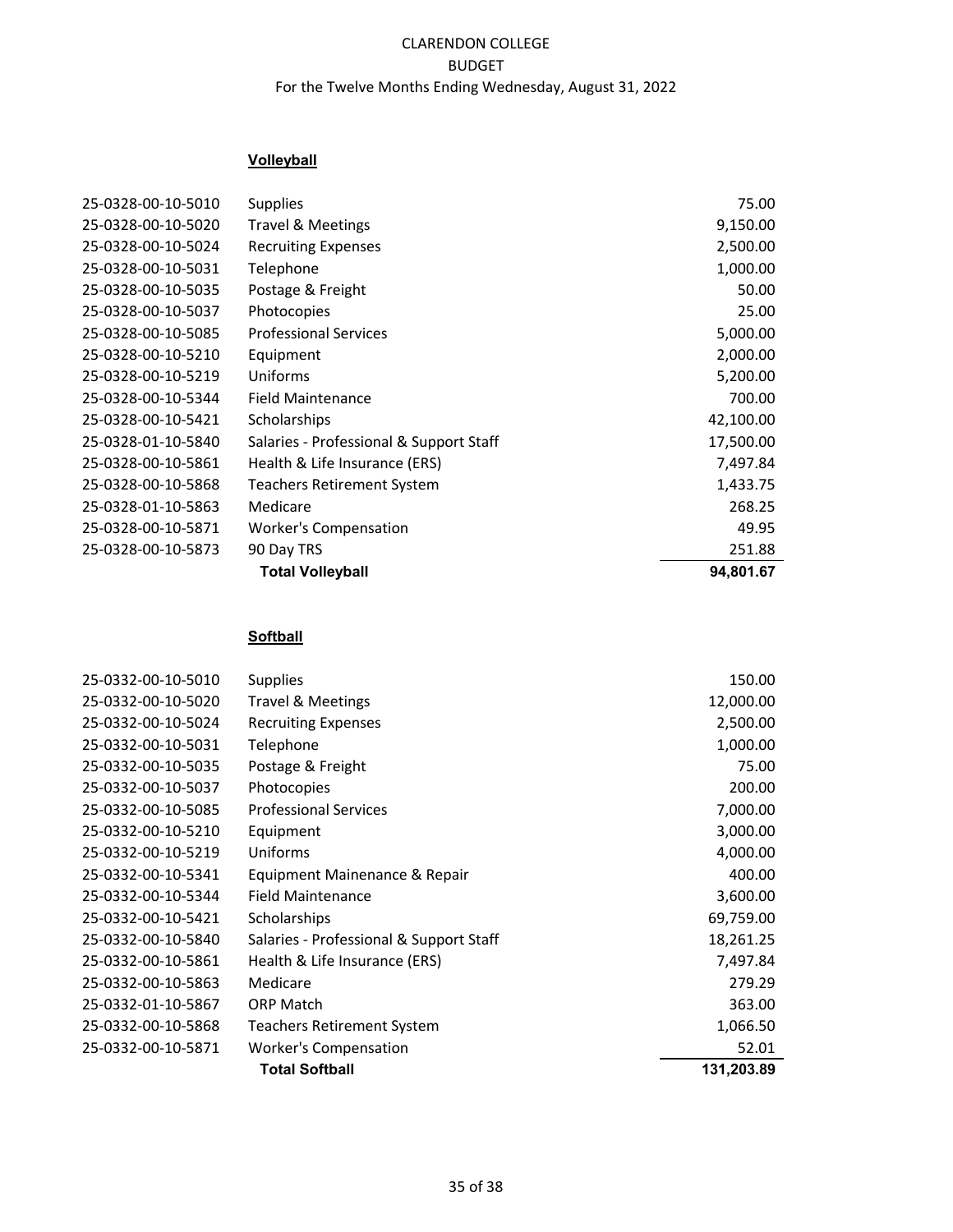# **Cross Country / Track**

|                    | <b>Total Cross Country / Track</b>      | 54,593.50 |
|--------------------|-----------------------------------------|-----------|
| 25-0333-00-10-5871 | <b>Worker's Compensation</b>            | 13.50     |
| 25-0333-00-10-5868 | <b>Teachers Retirement System</b>       | 387.50    |
| 25-0333-00-10-5863 | Medicare                                | 72.50     |
| 25-0333-00-10-5840 | Salaries - Professional & Support Staff | 5,000.00  |
| 25-0333-00-10-5421 | Scholarships                            | 27,500.00 |
| 25-0333-00-10-5219 | Uniforms                                | 6,375.00  |
| 25-0333-00-10-5210 | Equipment                               | 500.00    |
| 25-0333-00-10-5085 | <b>Professional Services</b>            | 4,000.00  |
| 25-0333-00-10-5037 | Photocopies                             | 100.00    |
| 25-0333-00-10-5035 | Postage & Freight                       | 50.00     |
| 25-0333-00-10-5031 | Telephone                               | 500.00    |
| 25-0333-00-10-5027 | Memberships & Dues                      | 200.00    |
| 25-0333-00-10-5024 | <b>Recruiting Expenses</b>              | 2,400.00  |
| 25-0333-00-10-5020 | Travel                                  | 7,245.00  |
| 25-0333-00-10-5010 | <b>Supplies</b>                         | 250.00    |

#### **Livestock/Meats Judging**

| 25-0334-00-10-5010 | <b>Supplies</b>                          | 1,500.00   |
|--------------------|------------------------------------------|------------|
| 25-0334-00-10-5020 | Travel                                   | 60,000.00  |
| 25-0334-00-10-5024 | <b>Recruiting Expenses</b>               | 3,000.00   |
| 25-0334-00-10-5031 | Telephone                                | 1,000.00   |
| 25-0334-00-10-5035 | Postage & Freight                        | 100.00     |
| 25-0334-00-10-5421 | Scholarships                             | 117,500.00 |
| 25-0334-00-10-5820 | Salaries - Overloads & Part-time Faculty | 15,000.00  |
| 25-0334-00-10-5840 | Salaries - Professional & Support Staff  | 41.827.00  |
| 25-0334-00-10-5861 | Health & Life Insurance (ERS)            | 7,497.84   |
| 25-0334-00-10-5863 | Medicare                                 | 838.49     |
| 25-0334-00-10-5868 | <b>Teacher Retirement System</b>         | 4,481.59   |
| 25-0334-00-10-5871 | <b>Worker's Compensation</b>             | 115.65     |
|                    | <b>Total Livestock/Meats Judging</b>     | 252,860.57 |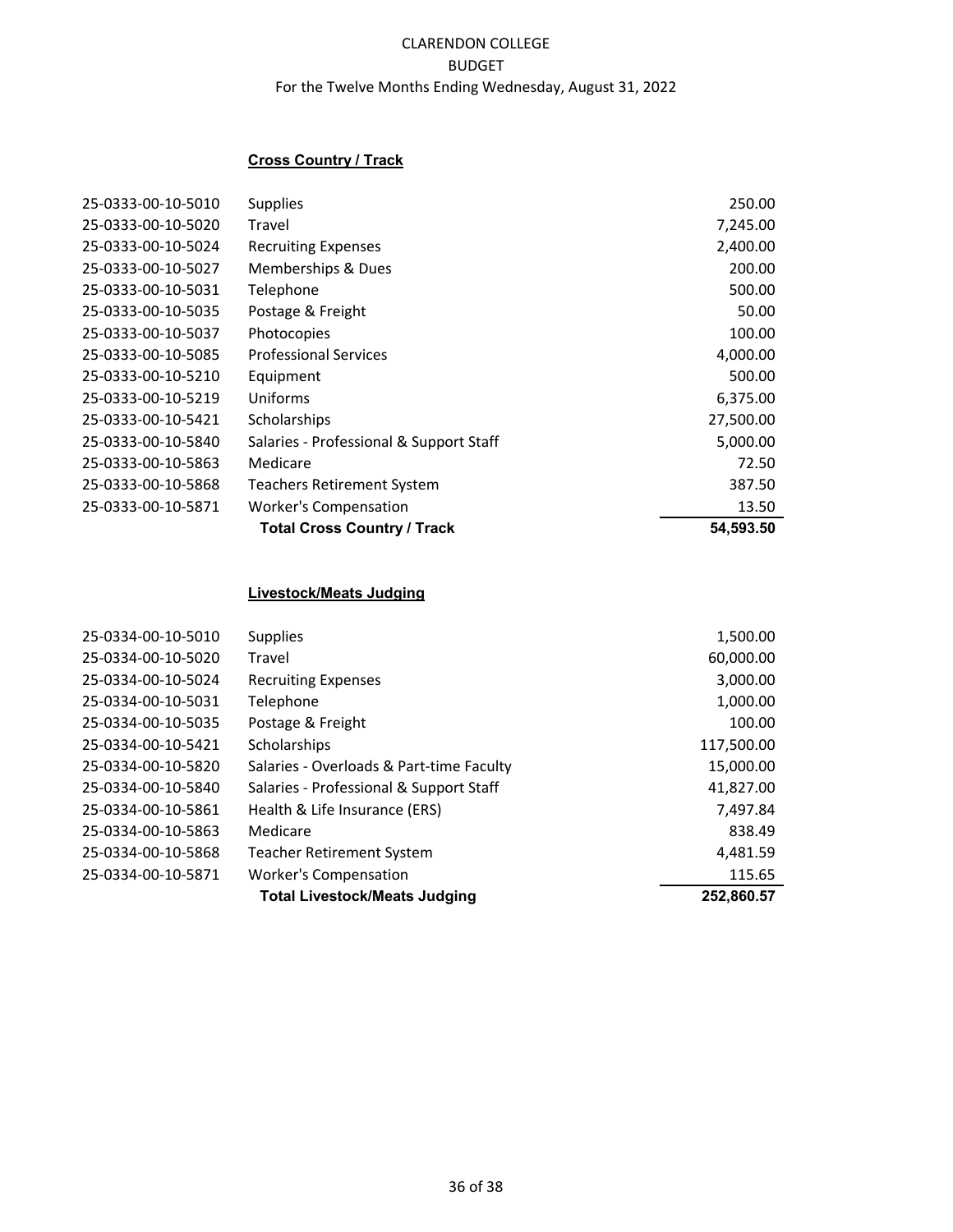#### **Intercollegiate Rodeo - Women's**

|                    | Total Intercollegiate Rodeo - Women's | 93,764.51 |
|--------------------|---------------------------------------|-----------|
| 25-0340-00-10-5873 | 90 Day-TRS                            | 678.13    |
| 25-0340-00-10-5871 | <b>Worker's Compensation</b>          | 94.50     |
| 25-0340-00-10-5868 | <b>Teacher Retirement System</b>      | 2,034.38  |
| 25-0340-00-10-5863 | Medicare                              | 507.50    |
| 25-0340-00-10-5861 | Health & Life Insurance               | 3,750.00  |
| 25-0340-00-10-5840 | Salaries - Fulltime Faculty           | 34,500.00 |
| 25-0340-00-10-5421 | Scholarships                          | 45,000.00 |
| 25-0340-00-10-5037 | Photocopies                           | 100.00    |
| 25-0340-00-10-5035 | Postage & Freight                     | 100.00    |
| 25-0340-00-10-5031 | Telephone                             | 500.00    |
| 25-0340-00-10-5024 | <b>Recruiting Expenses</b>            | 500.00    |
| 25-0340-00-10-5020 | Travel                                | 5,600.00  |
| 25-0340-00-10-5010 | <b>Supplies</b>                       | 400.00    |
|                    |                                       |           |

#### **Intercollegiate Rodeo - Men's**

|                    | Total Intercollegiate Rodeo - Men's     | 205,325.67 |
|--------------------|-----------------------------------------|------------|
| 25-0336-00-10-5871 | <b>Worker's Compensation</b>            | 166.73     |
| 25-0336-00-10-5868 | Teacher Retirement System               | 4,786.16   |
| 25-0336-00-10-5863 | Medicare                                | 895.48     |
| 25-0336-00-10-5861 | Health & Life Insurance                 | 10,370.40  |
| 25-0336-00-10-5840 | Salaries - Professional & Support Staff | 61,256.90  |
| 25-0336-00-10-5421 | Scholarships                            | 60,000.00  |
| 25-0336-00-10-5219 | Uniforms                                | 800.00     |
| 25-0336-00-10-5167 | Rodeo Expense                           | 3,000.00   |
| 25-0336-00-10-5166 | Medicine & Vet Services                 | 2,000.00   |
| 25-0336-00-10-5163 | Livestock                               | 20,000.00  |
| 25-0336-00-10-5162 | Feed                                    | 25,000.00  |
| 25-0336-00-10-5035 | Postage & Freight                       | 300.00     |
| 25-0336-00-10-5031 | Telephone                               | 500.00     |
| 25-0336-00-10-5024 | <b>Recruiting Expenses</b>              | 500.00     |
| 25-0336-00-10-5020 | Travel                                  | 15,000.00  |
| 25-0336-00-10-5010 | <b>Supplies</b>                         | 750.00     |
|                    |                                         |            |